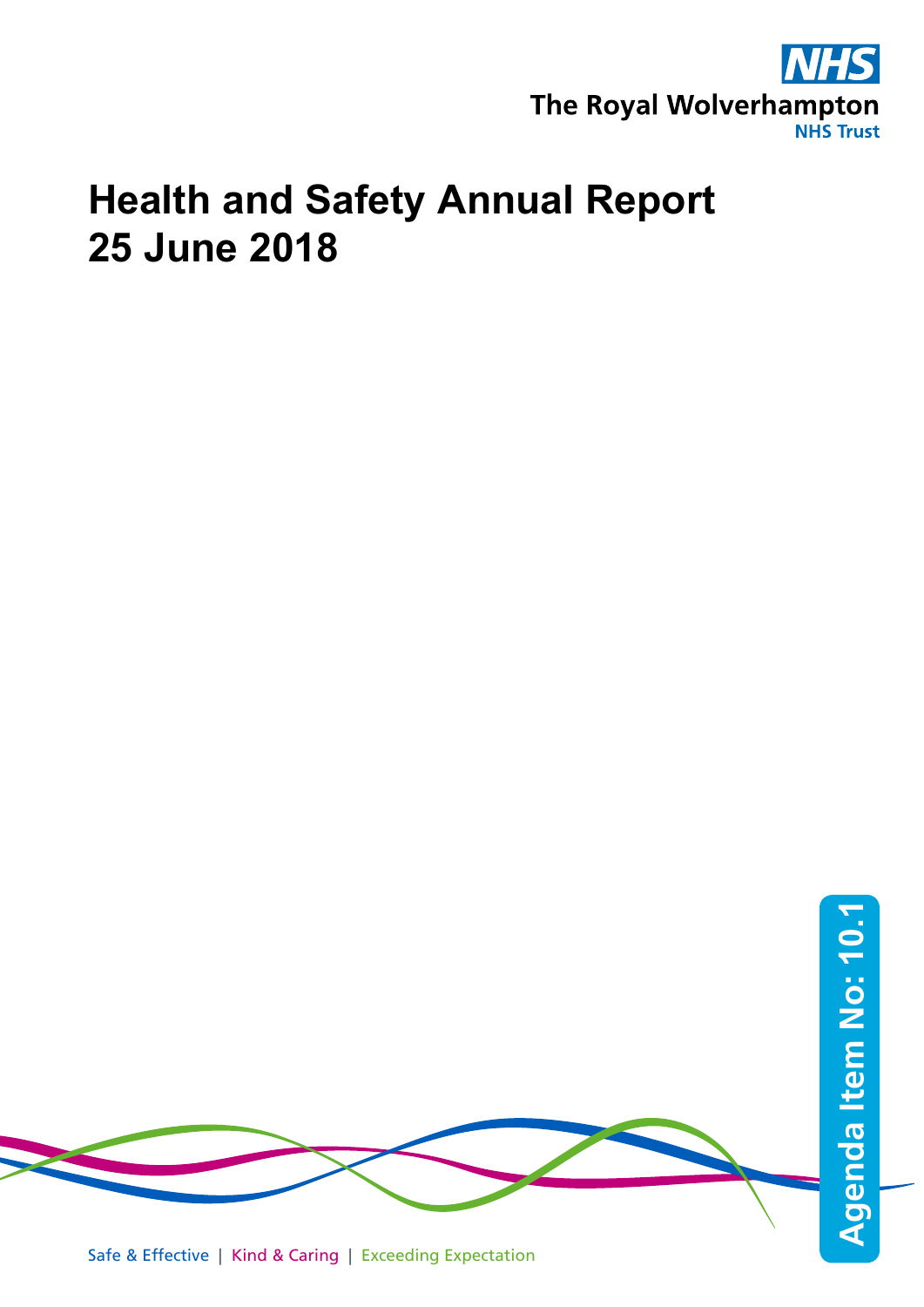

| <b>Trust Board Report</b>                                                                                                                                                                                                                                                                                                                                                                         |                                                                                                                                                                                                                                                                                                                                                                                                                                                                                                                                                                                                                                                                                                                        |  |  |
|---------------------------------------------------------------------------------------------------------------------------------------------------------------------------------------------------------------------------------------------------------------------------------------------------------------------------------------------------------------------------------------------------|------------------------------------------------------------------------------------------------------------------------------------------------------------------------------------------------------------------------------------------------------------------------------------------------------------------------------------------------------------------------------------------------------------------------------------------------------------------------------------------------------------------------------------------------------------------------------------------------------------------------------------------------------------------------------------------------------------------------|--|--|
| <b>Meeting Date:</b>                                                                                                                                                                                                                                                                                                                                                                              | 25 June 2018                                                                                                                                                                                                                                                                                                                                                                                                                                                                                                                                                                                                                                                                                                           |  |  |
| Title:                                                                                                                                                                                                                                                                                                                                                                                            | <b>Health and Safety Annual Report</b>                                                                                                                                                                                                                                                                                                                                                                                                                                                                                                                                                                                                                                                                                 |  |  |
| <b>Report of:</b><br>This report informs the Trust Board of the activities undertaken in<br>relation to Health & Safety and the Health and Safety Steering Group<br>(HSSG) during the year April 2017 to March 2018. These activities<br>were based upon achieving implementation of the Trust health and<br>safety strategy.<br>The report has been produced using the Health & Safety Executive |                                                                                                                                                                                                                                                                                                                                                                                                                                                                                                                                                                                                                                                                                                                        |  |  |
|                                                                                                                                                                                                                                                                                                                                                                                                   | (HSE) guidance Managing for health & safety (HSG65).                                                                                                                                                                                                                                                                                                                                                                                                                                                                                                                                                                                                                                                                   |  |  |
|                                                                                                                                                                                                                                                                                                                                                                                                   | The risk profile provides additional information and continues to be<br>monitored through HSSG.                                                                                                                                                                                                                                                                                                                                                                                                                                                                                                                                                                                                                        |  |  |
|                                                                                                                                                                                                                                                                                                                                                                                                   | The Annual Report has been reviewed/received by the following<br>groups/Committees:<br>Health & Safety Steering Group<br><b>Trust Management Committee</b><br><b>Quality Governance Assurance Committee</b>                                                                                                                                                                                                                                                                                                                                                                                                                                                                                                            |  |  |
| <b>Action</b><br><b>Requested:</b>                                                                                                                                                                                                                                                                                                                                                                | Receive and note, The Annual Health & Safety Report 2017/18                                                                                                                                                                                                                                                                                                                                                                                                                                                                                                                                                                                                                                                            |  |  |
| For the attention<br>of the Board                                                                                                                                                                                                                                                                                                                                                                 |                                                                                                                                                                                                                                                                                                                                                                                                                                                                                                                                                                                                                                                                                                                        |  |  |
| <b>Assure</b>                                                                                                                                                                                                                                                                                                                                                                                     | H&S Incidents (Page 26) overall have reduced in total numbers.<br>٠<br>Decrease of incidents against Sharps/Falls/Contact (Page 4)<br>$\bullet$<br>Risk profile – greater engagement with all specialist leads across<br>٠<br>the Trust. (Pages 16-18)<br>HSE planned visit following a RIDDOR incident relating to TB. The<br>٠<br>HSE found the Trust to be managing TB appropriately. No action<br>required. (Page 23)<br>HSE planned visit to Pathology for part of their service provision<br>٠<br>licence. The labs were fully inspected HSE reviewed<br>documentation no further action required. (Page 23)<br>H&S Audit results (Page 22) have improved since last year across<br>$\bullet$<br>both Divisions. |  |  |
| <b>Advise</b>                                                                                                                                                                                                                                                                                                                                                                                     | RIDDORs (Page 26) have increased by 5 over the last financial<br>٠<br>year to 38 with Slips, Trips and Falls over the winter period being<br>the highest reporting area.<br>Two GP practices are not fully compliant with H&S policies - work<br>٠<br>continues with these areas<br>First aid training funding ended March 2018. (Page 42)<br>٠                                                                                                                                                                                                                                                                                                                                                                        |  |  |
| <b>Alert</b>                                                                                                                                                                                                                                                                                                                                                                                      | HSE priorities areas are Musculoskeletal, Occupational Asthma,<br>٠<br>Stress. The HSSG will be reviewing these topics to identify any<br>areas of concern and assure on actions.                                                                                                                                                                                                                                                                                                                                                                                                                                                                                                                                      |  |  |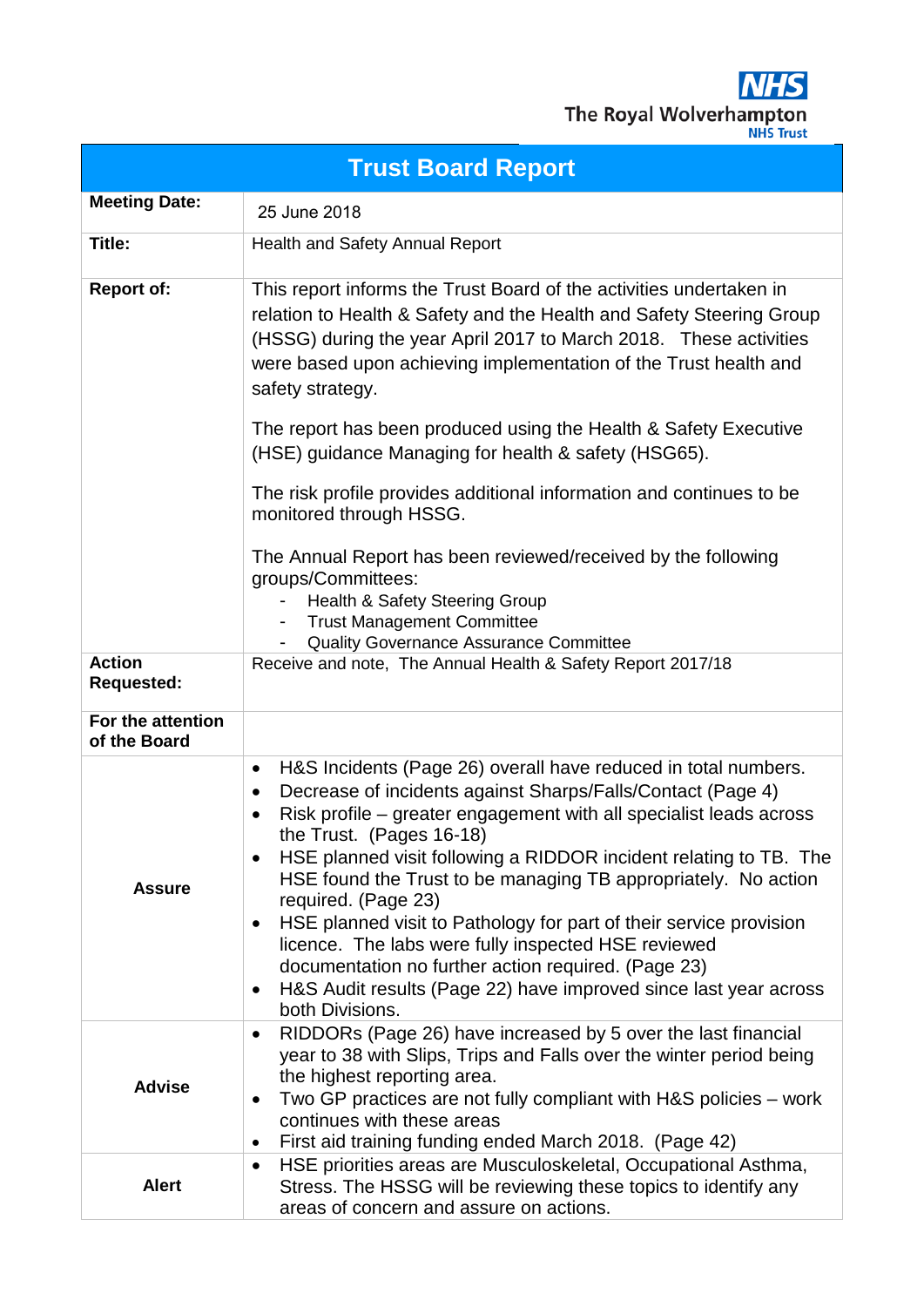| <b>Author + Contact</b><br>Details:<br><b>Links to Trust</b><br><b>Strategic</b> | H&S representative role is key to the successful embedding of<br>$\bullet$<br>H&S management locally. Protected time to undertake the H&S<br>rep role is not always able to be provided by the department/ward,<br>leading to slippage in risk assessment documentation and audit<br>requirements.<br>Following a review of the HSE sentencing guidelines the fines<br>issued to organisations have increased substantial (Page 30)<br>Tel 01902 695114<br>Email Margaret.simcock@nhs.net<br>1. Create a culture of compassion, safety and quality<br>2. Proactively seek opportunities to develop our services                                                                                                                                                            |  |  |
|----------------------------------------------------------------------------------|----------------------------------------------------------------------------------------------------------------------------------------------------------------------------------------------------------------------------------------------------------------------------------------------------------------------------------------------------------------------------------------------------------------------------------------------------------------------------------------------------------------------------------------------------------------------------------------------------------------------------------------------------------------------------------------------------------------------------------------------------------------------------|--|--|
| <b>Objectives</b>                                                                | 3. To have an effective and well integrated local health and care system that operates<br>efficiently                                                                                                                                                                                                                                                                                                                                                                                                                                                                                                                                                                                                                                                                      |  |  |
| <b>Resource</b><br>Implications:                                                 | Revenue:<br>Capital:<br>Workforce:<br>Funding Source:<br>(if none, state 'none')                                                                                                                                                                                                                                                                                                                                                                                                                                                                                                                                                                                                                                                                                           |  |  |
| <b>CQC Domains</b><br><b>Equality and</b>                                        | Identify which of the 5 Domains this item contributes toward:<br>Safe: patients, staff and the public are protected from abuse and avoidable harm.<br><b>Effective:</b> care, treatment and support achieves good outcomes, helping people maintain<br>quality of life and is based on the best available evidence.<br><b>Caring:</b> staff involve and treat everyone with compassion, kindness, dignity and respect.<br>Responsive: services are organised so that they meet people's needs.<br>Well-led: the leadership, management and governance of the organisation make sure it's<br>providing high-quality care that's based around individual needs, that it encourages learning<br>and innovation, and that it promotes an open and fair culture.<br>None noted. |  |  |
| <b>Diversity Impact</b>                                                          |                                                                                                                                                                                                                                                                                                                                                                                                                                                                                                                                                                                                                                                                                                                                                                            |  |  |
| <b>Risks: BAF/TRR</b>                                                            | None                                                                                                                                                                                                                                                                                                                                                                                                                                                                                                                                                                                                                                                                                                                                                                       |  |  |
| <b>Risk: Appetite</b>                                                            | As per OP10 any risks scored at level 12 or above. This report does not<br>change this position.                                                                                                                                                                                                                                                                                                                                                                                                                                                                                                                                                                                                                                                                           |  |  |
| <b>Public or Private:</b>                                                        | Public                                                                                                                                                                                                                                                                                                                                                                                                                                                                                                                                                                                                                                                                                                                                                                     |  |  |
| <b>Other formal</b><br>bodies involved:                                          | <b>Trust Management Committee</b><br><b>Quality Governance Assurance Committee</b><br>Health & Safety Steering Group.                                                                                                                                                                                                                                                                                                                                                                                                                                                                                                                                                                                                                                                      |  |  |
| <b>References</b>                                                                | n/a                                                                                                                                                                                                                                                                                                                                                                                                                                                                                                                                                                                                                                                                                                                                                                        |  |  |
| <b>NHS</b><br><b>Constitution:</b>                                               | In determining this matter, the Board should have regard to the Core<br>principles contained in the Constitution of:<br>Equality of treatment and access to services<br>High standards of excellence and professionalism<br>Service user preferences<br>Cross community working<br><b>Best Value</b><br>Accountability through local influence and scrutiny                                                                                                                                                                                                                                                                                                                                                                                                                |  |  |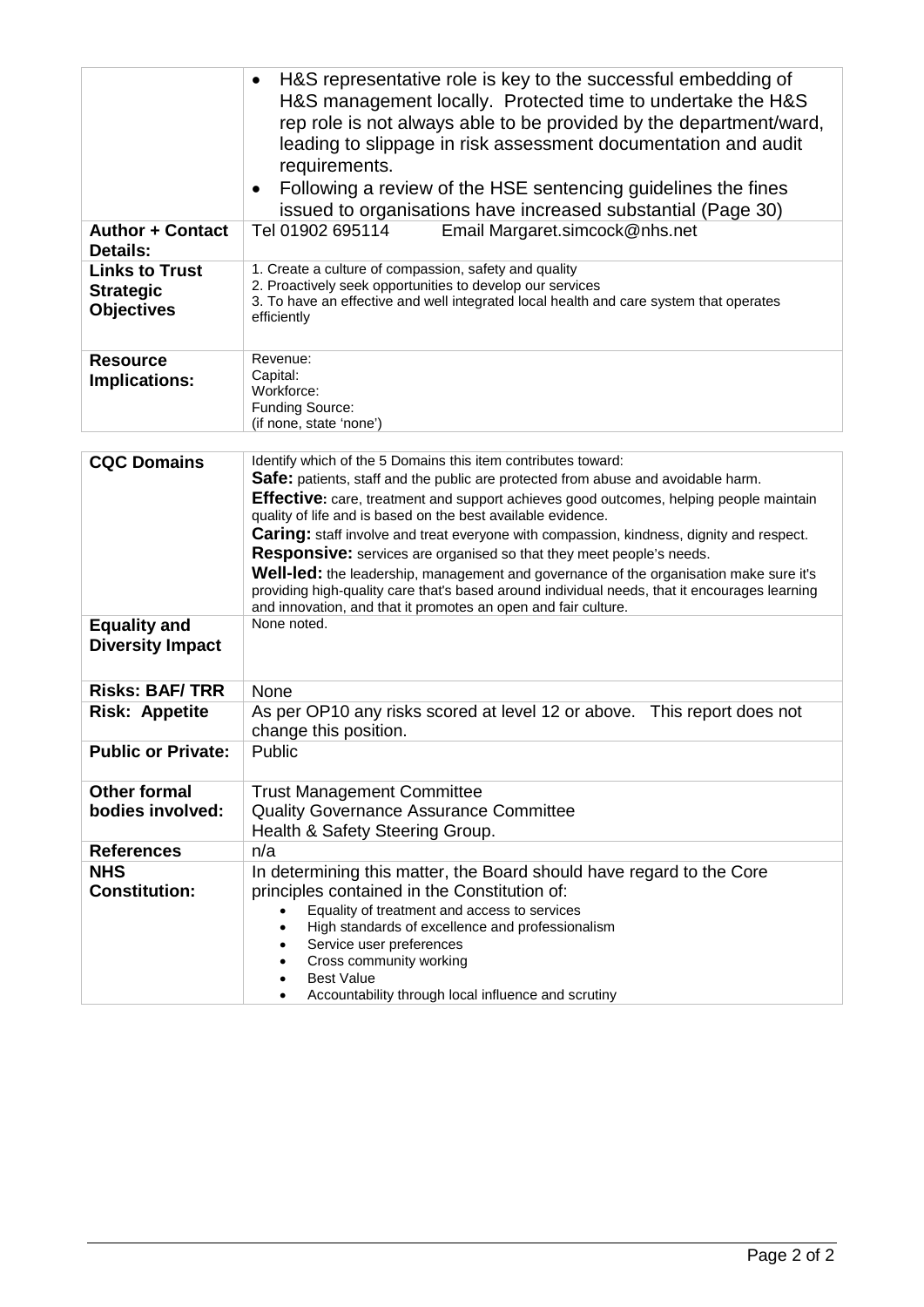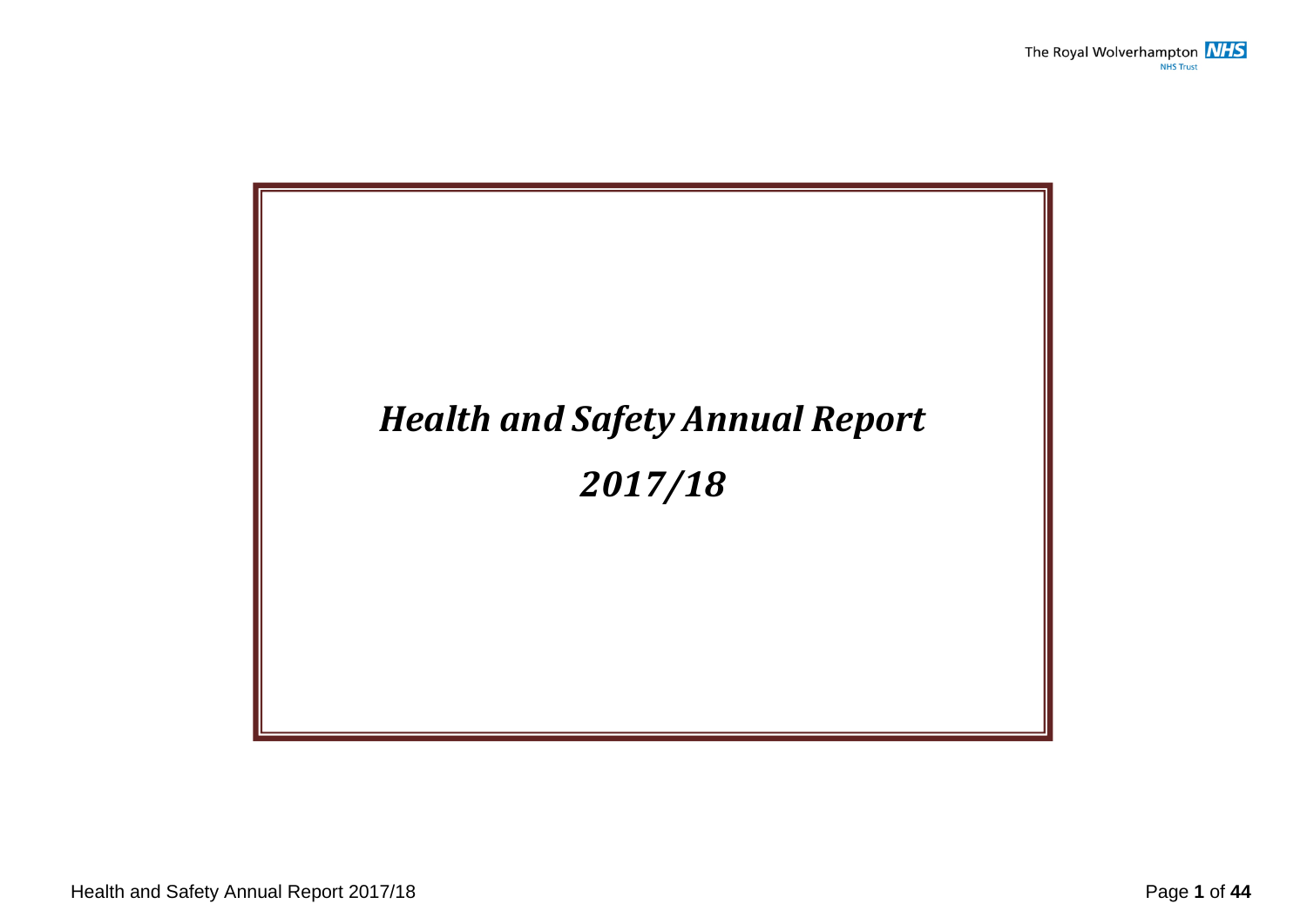### 1.0 Table of Contents

| 5 |  |
|---|--|
|   |  |
|   |  |
|   |  |
|   |  |
|   |  |
|   |  |
|   |  |
|   |  |
|   |  |
|   |  |
|   |  |
|   |  |
|   |  |
|   |  |
|   |  |
|   |  |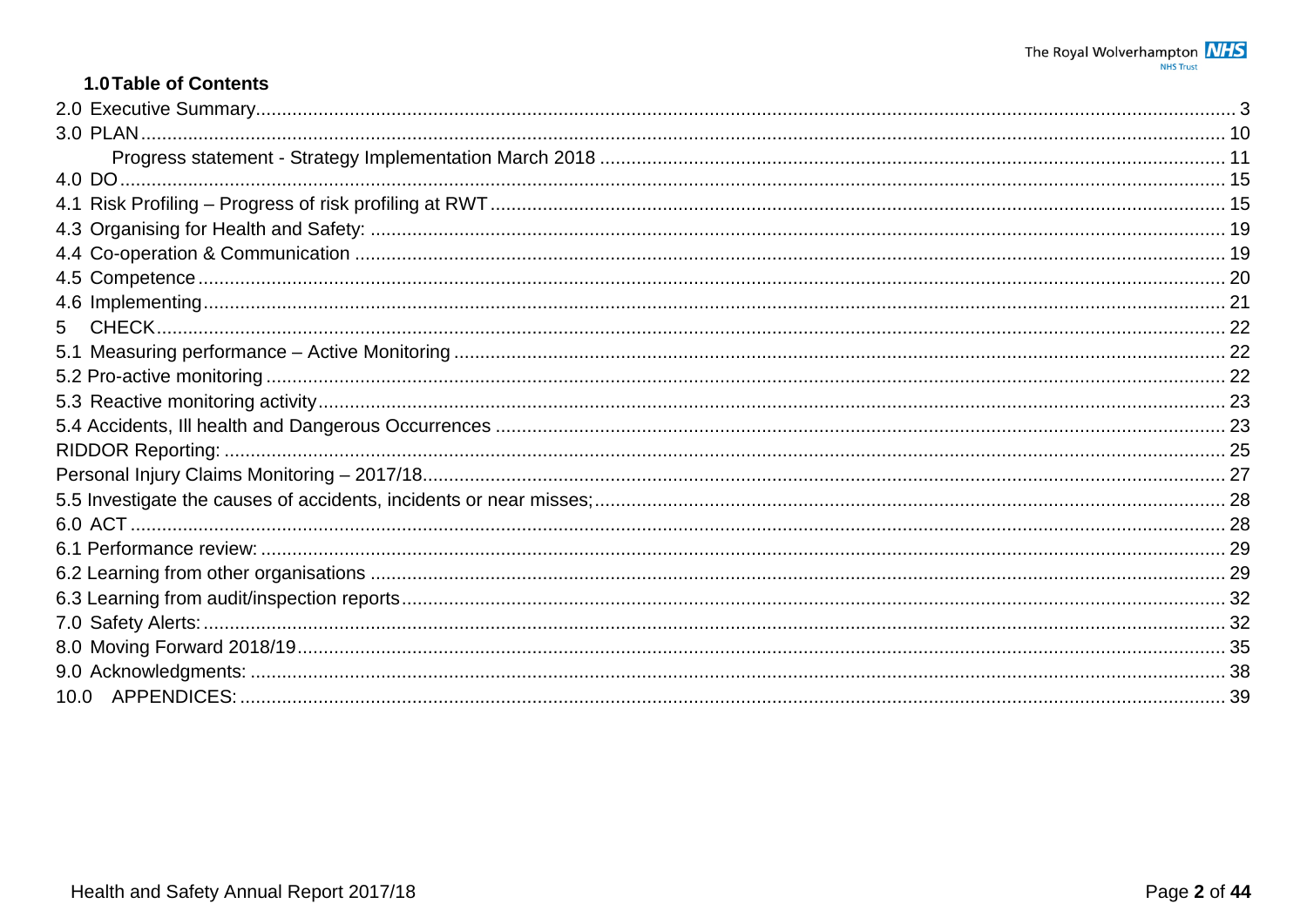#### <span id="page-5-1"></span>**2.0Executive Summary**

<span id="page-5-0"></span>This report looks back on another year of positive progress for the Trust with regard to the management of Health & Safety. It captures achievements and performance during 2017/18, and how resources have been used and continue to be used to help make The Royal Wolverhampton NHS Trust (RWT) a safer place for both its staff and service users.

The approach of identifying gaps and risks associated with any of the Health & Safety regulations benefits the Trust in gaining a wider picture of Health & Safety compliance. This is reflected in the diversity of our achievements, we continue to:

- actively engaging those who influence Health and Safety across the Trust to produce and refine the risk profile for all areas identified under the regulations of Health and Safety.
- securing improvements to the management of risk through direct interaction with areas/Departments/Directorates.
- actively engaging Health & Safety representatives across the Trust.
- actively auditing and monitoring those areas that fail to meet their obligations with support to improve
- actively monitoring HSE enforcement actions and notices ensuring that they are shared with the relevant specialists across the Trust for learning

Cannock Chase Hospital is fully aligned to The Royal Wolverhampton NHS Trust Health and Safety processes and compliance with Trust policy as are the GP practices within Primary Care Services; we continue to work with these groups to ensure they also meet policy compliance following integration with RWT.

This year has seen the Trust receive 2 visits from the Health and Safety Executive (HSE), one being a planned inspection of the Laboratory and one being prompted by a RIDDOR reportable incident. Both visits resulted in a positive outcome and no further action was taken by the HSE.

Whilst the Trust's safety performance is good, there remains room for further improvement. In the last 12 months 1197 Health & Safety incidents have been reported through Datix as at 31/03/2018 which equates to 160 incidents per/1000 whole time equivalent  $(WTE)^1$  $(WTE)^1$ .

The Trust health and safety risk profile continues to be maintained and shows a risk based compliance level with relevant HSE legislation. Work continues with the subject leads to identify gaps and provide action plans to fill these gaps giving the Board an improved assurance around compliance with the Regulations. Estates and Facilities have relaunched their work programme to achieve compliance with the Premises Assurance Model (PAM) accreditation system, this will add to the robustness of assurance received from Estates. Estates Facilities are also maintaining their accreditation for CHAS (Contractors Health & Safety Assessment Scheme) allowing them to use the logo on their letterheads as approved contractors.

Health and Safety Annual Report 2017/18 **Page 3** of 44  $1$  Whole time equivalent figures provided by RWT Workforce as at 31/08/2018 as 7328.40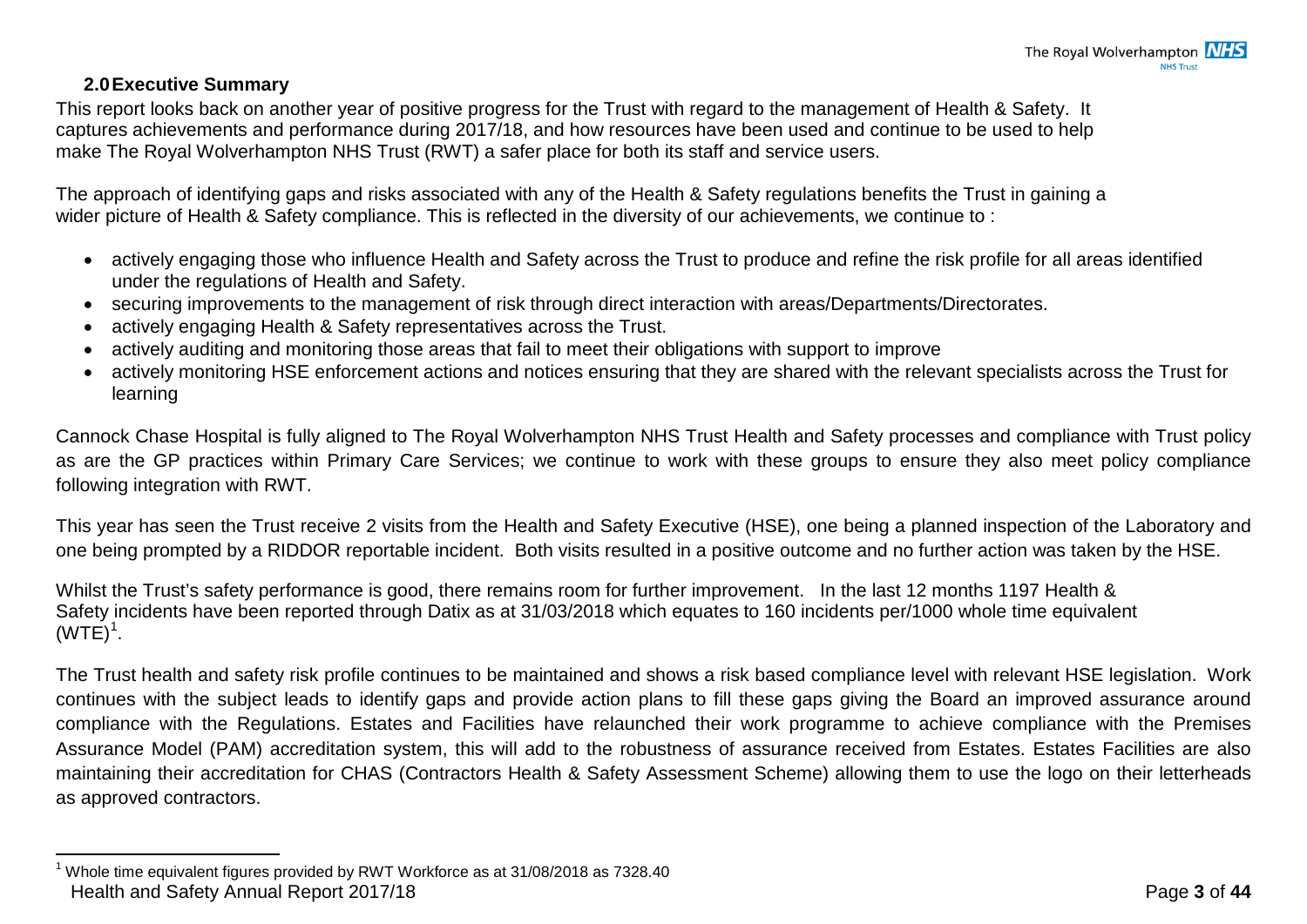There has been a 13.8% reduction in the number of health and safety incidents when comparing 2017-2018 to 2016-2017. Focus has remained on the high incident reporting areas; ensuring investigations are undertaken where needed and risk assessments reviewed to improve control measures. Emphasis continues on sharing lessons identified across the Trust, using various forums to do this including the Safety Representative Forum, the Health and Safety newsletter and our Risk Newsletter 'Risky Business'.

The top 5 reported health and safety related incidents for the year are:

- Sharps incidents (28% decrease)
- Personal Contact Injury (18% decrease)
- Manual Handling (15% decrease)
- Violence and Aggression (9% decrease)
- Slips, trips & falls (2% decrease)

This would indicate a turn in the right direction for RWT and we hope to sustain this over the coming year. The targeted work with high risk areas undertaken by the Health and Safety Officers appears to be paying dividends.

Nationally, incidents such as those at Grenfell Towers, Leicester Gas explosion having a devastating and lasting impact on individuals and their families. They are powerful and poignant reminders of why Health and Safety remains so important.

The progress of the past year has only been possible through the collective efforts of the Health and Safety team and colleagues across the Trust. It has been a busy and demanding year, and we thank them all for their continued efforts.

#### **Introduction**

The health and safety risk profile is developing locally within the areas responsible with reporting into Health and Safety Steering Group (HSSG) to monitor the Trust risk level. The planned review of compliance against the HSE Regulations independently of the specialist lead responsible was deferred due to a re-prioritisation of work and resources following a reduction of Health & Safety Officer resources from 4 to 2WTE) midyear. Although the Trust does receive first line assurance from the specialty leads through their business as usual process/external audits which have been used to make a judgement on the current status of risk.

The Vertical Integration programme within Primary Care Services has continued throughout the year, bringing the number of GP practices into the Trust up to 10, the H&S Team is now working with these new members to align them with our health and safety policies and strategy, this work will continue throughout 2018/19.

The HS33 **Driving for Work- all vehicles Policy** was audited in year with a view to it becoming a protocol within HS01 Management of H&S depending on the audit outcome. Unfortunately the audit was quite arduous and it was this that prompted departments to review the policy and

Health and Safety Annual Report 2017/18 **Page 4** of **44** Page 4 of **44**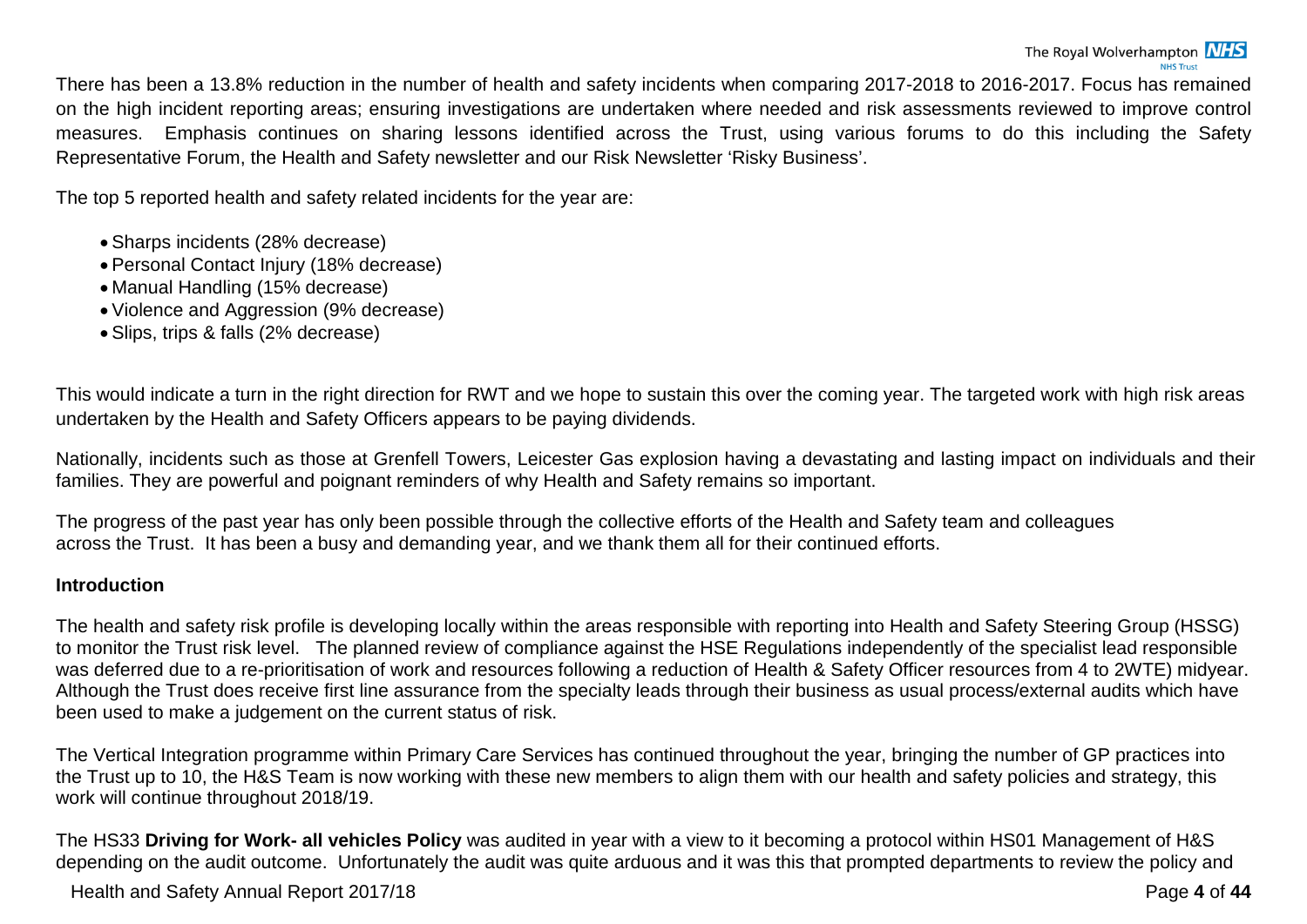what they are required to do to comply. It was therefore decided that the policy would remain a further 12 months/until the audit evidences robust compliance; the next audit is due June 2018.

#### **Estates Management**

The Royal Wolverhampton Trust **Estates Management** Team has successfully completed accreditation of The Contractors Health and Safety Accreditation Scheme CHAS. This has enabled Estates to achieve approved contractor status under CDM regulations to undertake project work on behalf of the Estates Development Department or other third party organisations. All trade staff are now also completing CSCS competency assessments to provide external assurance that staff are competent and working safely across the Trust in line with industry standards.

#### **Waste Management**

Late 2017 a tendering process began for a contractor to build a new incinerator at New Cross, in January 2018 Addfields were nominated as the preferred bidder and appointed as the main contractor to build a new incinerator. Phase 1 of the project started at the beginning of March 2018 with the intention to complete the project, including commissioning, by the end of October 2018.

In April 2018 a segregated offensive waste disposal system has been introduced on C24/25 and the new Stroke unit, with the intention to roll out the offensive waste stream across the majority of the RWT wards and departments before the end of 2018.

Even though the Trust will have an incinerator again late 2018 it is still extremely important to introduce the offensive waste disposal stream across RWT, if we do not then RWT will not be complying with the waste regulations and the law and will be open to enforcement notices from the environmental agency and could receive heavy fines.

The waste team continue to work on their 2 year apprenticeships, with the majority doing their final Maths and English test. This year the Waste Team Leader will be working towards his WAMITAB Level 4 Transfer of Hazardous waste qualification, this is one of the highest qualifications that can be achieved in the waste industry. The qualification includes all aspects of management ranging from personnel management, Health and Safety, financial, contract and waste management, once he has gained this qualification the Trust will have further assurances the waste is being collected and disposed correctly.

#### **Fire Safety**

During the last twelve months, The Royal Wolverhampton NHS Trust has continued to improve its fire safety provision, in relation to current legislative requirements.

The Trust Fire Safety team, supported by the Fire Safety Group continue to provide assurance that the Trust maintains an effective approach to the management of fire safety.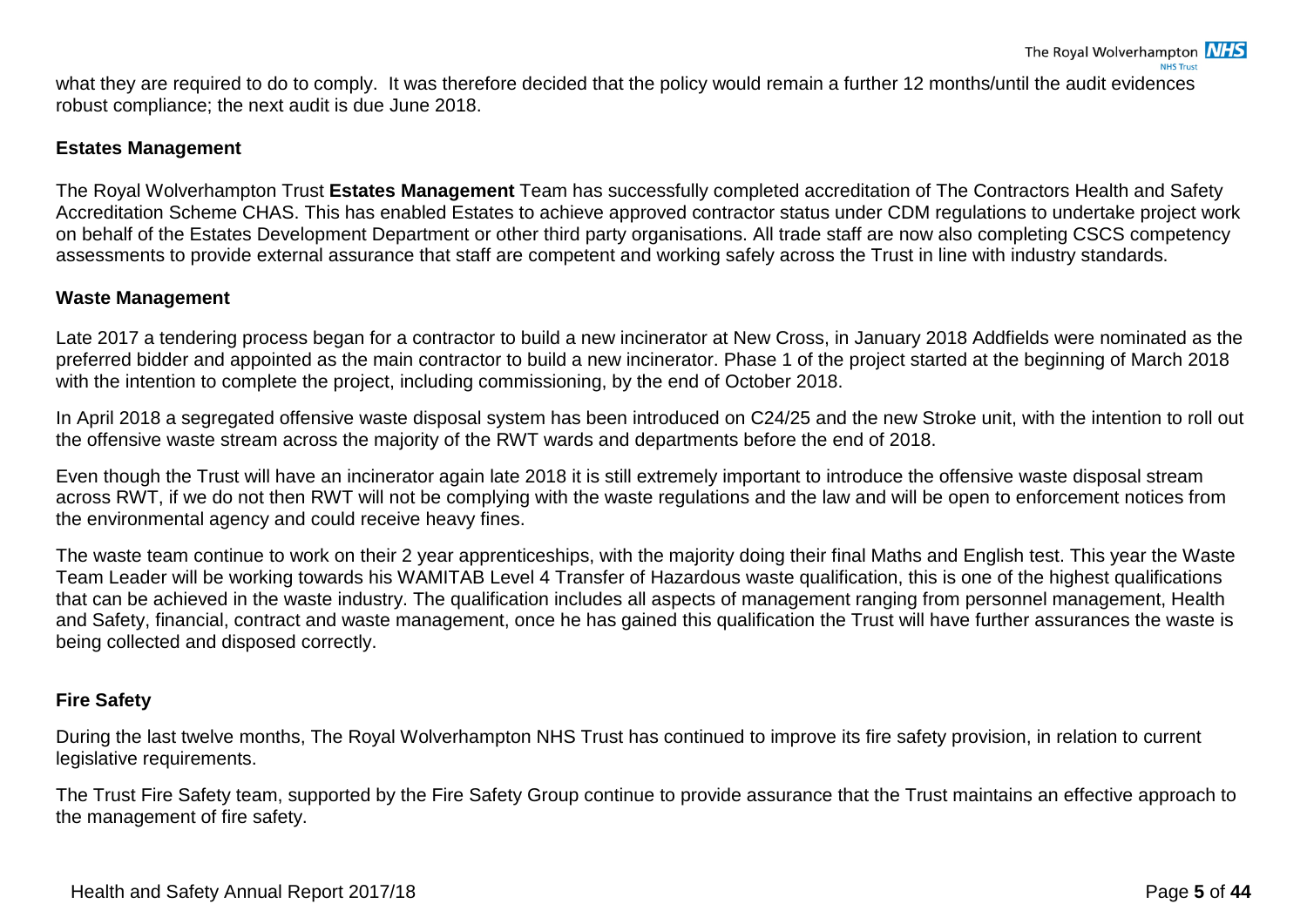#### **Occupational Health & Wellbeing**

The Trust has continued to review sharps being used across its services, identifying suitable safety mechanisms whenever possible and introducing these as replacements. The Inoculations Group continues to monitor progress, along with incidents and claims, safer sharps are now used widely across the Trust and this year has seen a significant reduction in the number of sharps incidents reported

Sharps/Splash incidents – 231 incidents in 2016

176 incidents in 2017

General consensus – passing of instruments between clinicians has reduced however, more accidental injuries have occurred.

Top three instruments involved in incidents are highlighted in the table below:

|                       | 2016          | 2017 |
|-----------------------|---------------|------|
| Insulin               | 40            |      |
| Splash                | 31            | 34   |
| <b>Suture Needles</b> | $\Omega$<br>ᅩ | 25   |

Stress remains a hot topic for the Trust and is monitored for trends.

The table below shows the stress categories following management referrals throughout 2017. In line with the HSE stress categories.

| <b>Stress Category</b> | <b>Total</b> | Category                  | <b>Criteria</b>                                                            |
|------------------------|--------------|---------------------------|----------------------------------------------------------------------------|
|                        | 267          | Personal                  | Not related to work & no absence from work                                 |
|                        | 104          | <b>Work DEMANDS</b>       | Including issues like workload, work patterns & the work environment       |
|                        | 35           | <b>Work CONTROL</b>       | Involving how much say the person has in the way they do their work        |
|                        | 48           | <b>Work SUPPORT</b>       | Including encouragement, sponsorship & resources provided by the           |
|                        |              |                           | organisation, line management & colleagues                                 |
|                        | 39           | <b>Work RELATIONSHIPS</b> | Including promoting positive working to avoid conflict & dealing with      |
|                        |              |                           | unacceptable behaviour                                                     |
|                        | 11           | Work ROLE                 | Including an understanding of one's role within the organisation & whether |
|                        |              |                           | the organisation ensures that the person does not have conflicting roles   |
|                        |              | <b>Work CHANGE</b>        | With regard to how organisational change is managed and communicated       |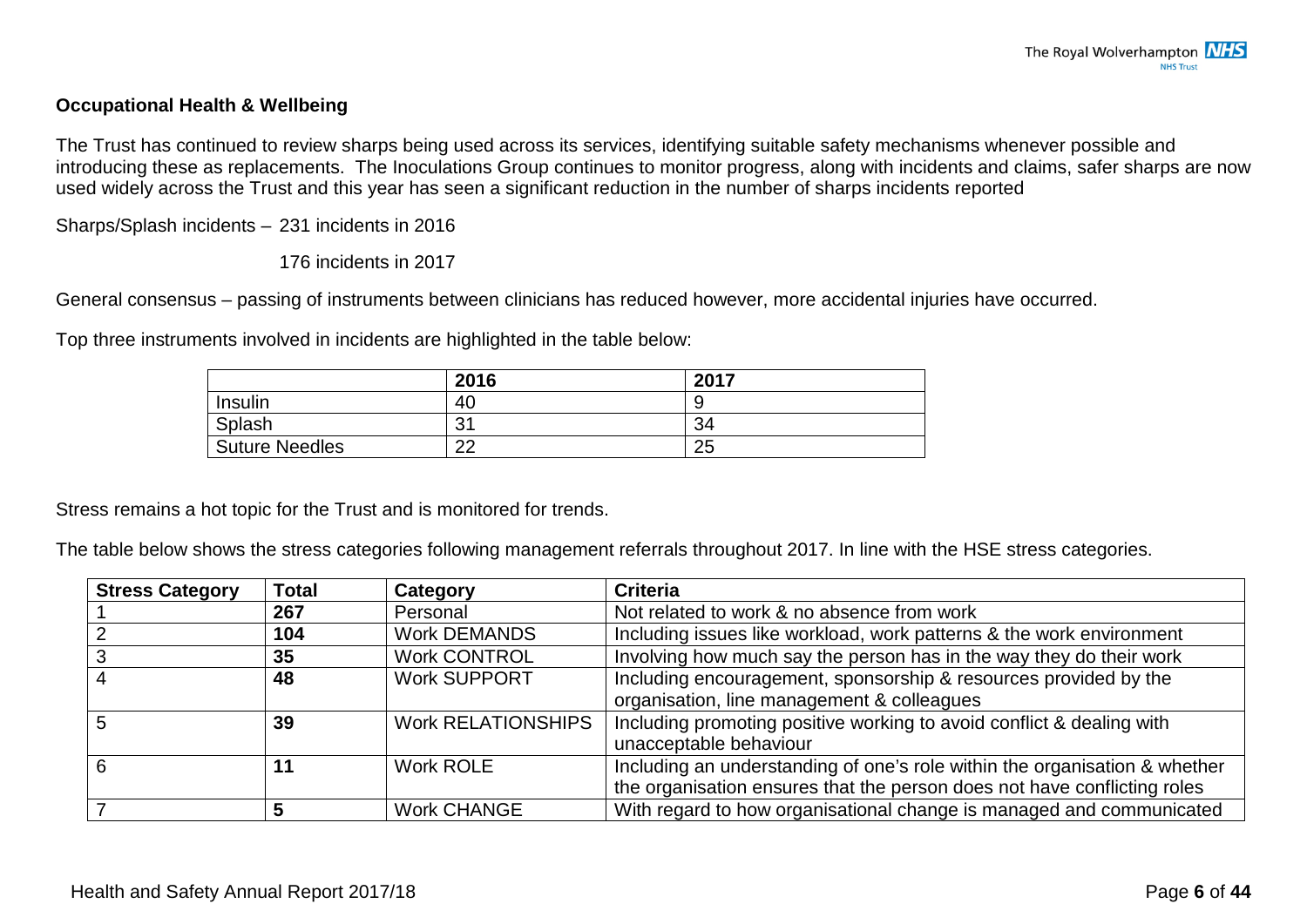

The Health Surveillance plan is going to plan and no concerns have yet been highlighted within the planned health surveillances.

The OH&WB team have devised a new Health Assessment form to highlight exposure risks so baseline readings can be taken prior to commencement of post with RWT. This was in response to discussion within HSSG where it was clear that although surveillance is in place there is currently no capture of baseline readings for existing conditions (e.g. Asthma) and therefore this would mean that clarity of whether a deterioration of any condition was due to work related activity.

The health surveillance plan is as below.

| <b>MONTH</b> | <b>SUBSTANCE/HAZARD</b>  | <b>DEPARTMENT</b>                                                                           | <b>SCREENING REQUIRED</b> |
|--------------|--------------------------|---------------------------------------------------------------------------------------------|---------------------------|
| January      | <b>WTD</b>               | Staff working long hours, nights in accordance<br>with WTD guidance                         |                           |
| April        | <b>Skin Surveillance</b> | Questionnaire to be offered to HCWs for<br>completion, appointments to be offered to attend | Questionnaire             |

Health and Safety Annual Report 2017/18 Page **7** of **44**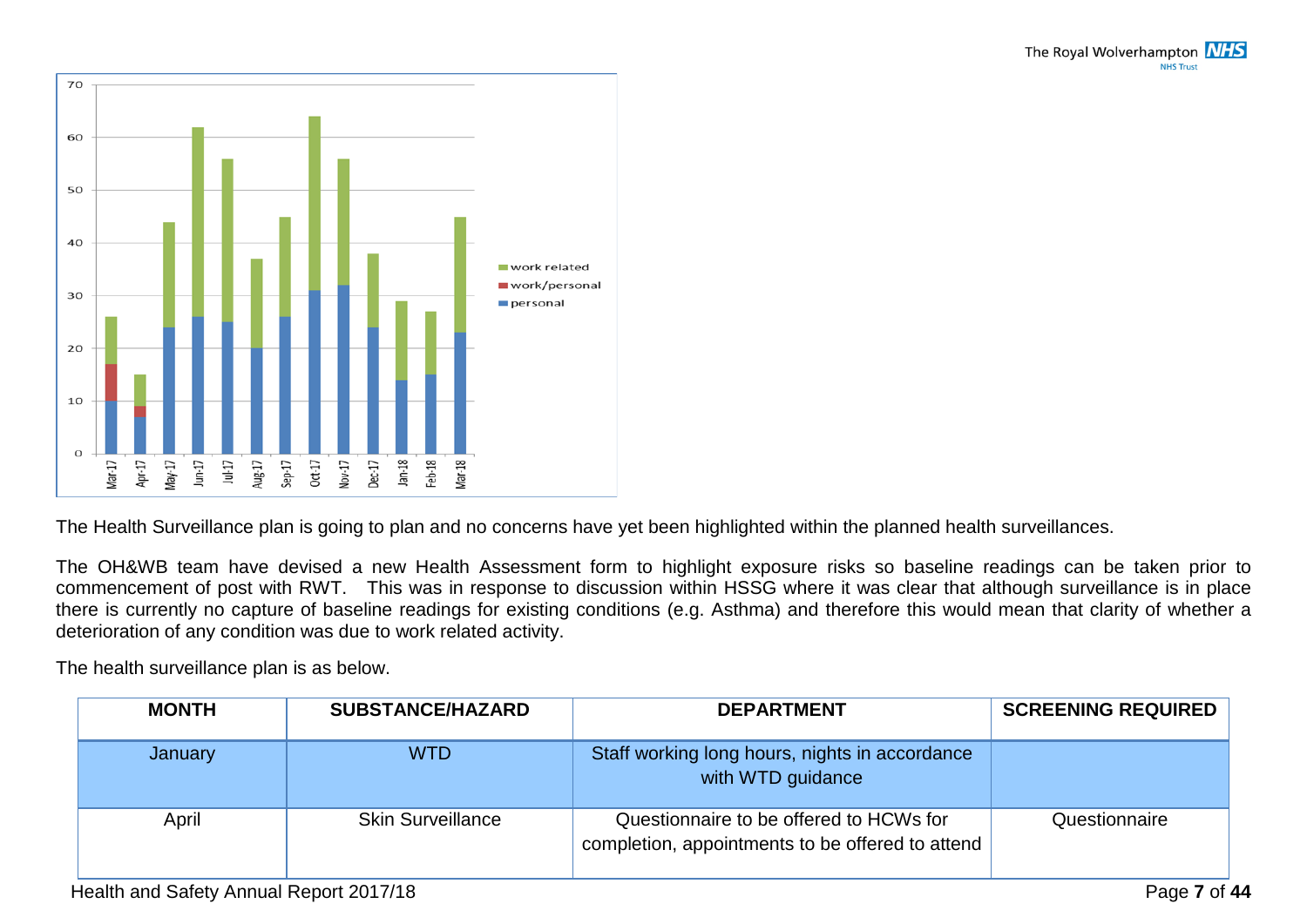The Royal Wolverhamptor **VHS** 

| <b>MONTH</b> | <b>SUBSTANCE/HAZARD</b> | <b>DEPARTMENT</b>                                                  | <b>NHS Trust</b><br><b>SCREENING REQUIRED</b> |
|--------------|-------------------------|--------------------------------------------------------------------|-----------------------------------------------|
|              |                         | OHWBS where issues identified.                                     |                                               |
| May          | Formaldehyde            | Histopathology                                                     | <b>Spirometry &amp;</b><br>questionnaire      |
| June         | Bone cement             | <b>Theatres</b>                                                    | Spirometry &<br>questionnaire                 |
| July         | <b>Dust</b>             | <b>Foot Health</b>                                                 | Spirometry &<br>Questionnaire                 |
| August       | <b>Plaster Dust</b>     | Fracture clinic                                                    | Spirometry &<br>questionnaire                 |
| September    |                         |                                                                    |                                               |
| October      | Noise, HAVS, COSHH      | <b>Estates Acute</b>                                               | Spirometry, audiometry,<br>questionnaire      |
| December     | TB                      | C17,19 & 20, AMU, ED, ICCU, GUM &<br>Respiratory Physiotherapists. | Symptom reminder letters                      |

**Security** – Our onsite Security team provided by Carlisle Support Services continues to perform well.

The introduction of Work IT (Smart patrolling and Reporting application) continues to develop with the inclusion of Priority incident rating to enable us to better report on types of incidents rated 1 emergency to 4 routine and scheduled, looking forward we will be smart tasking officers by geo location.

This year saw the install of upgraded CCTV equipment within the control room, the command, control and recording functions areas now on one platform and offers a much better solution to reviewing footage, in addition we now have sight of cctv equipment that was previously unavailable to us due to equipment failure.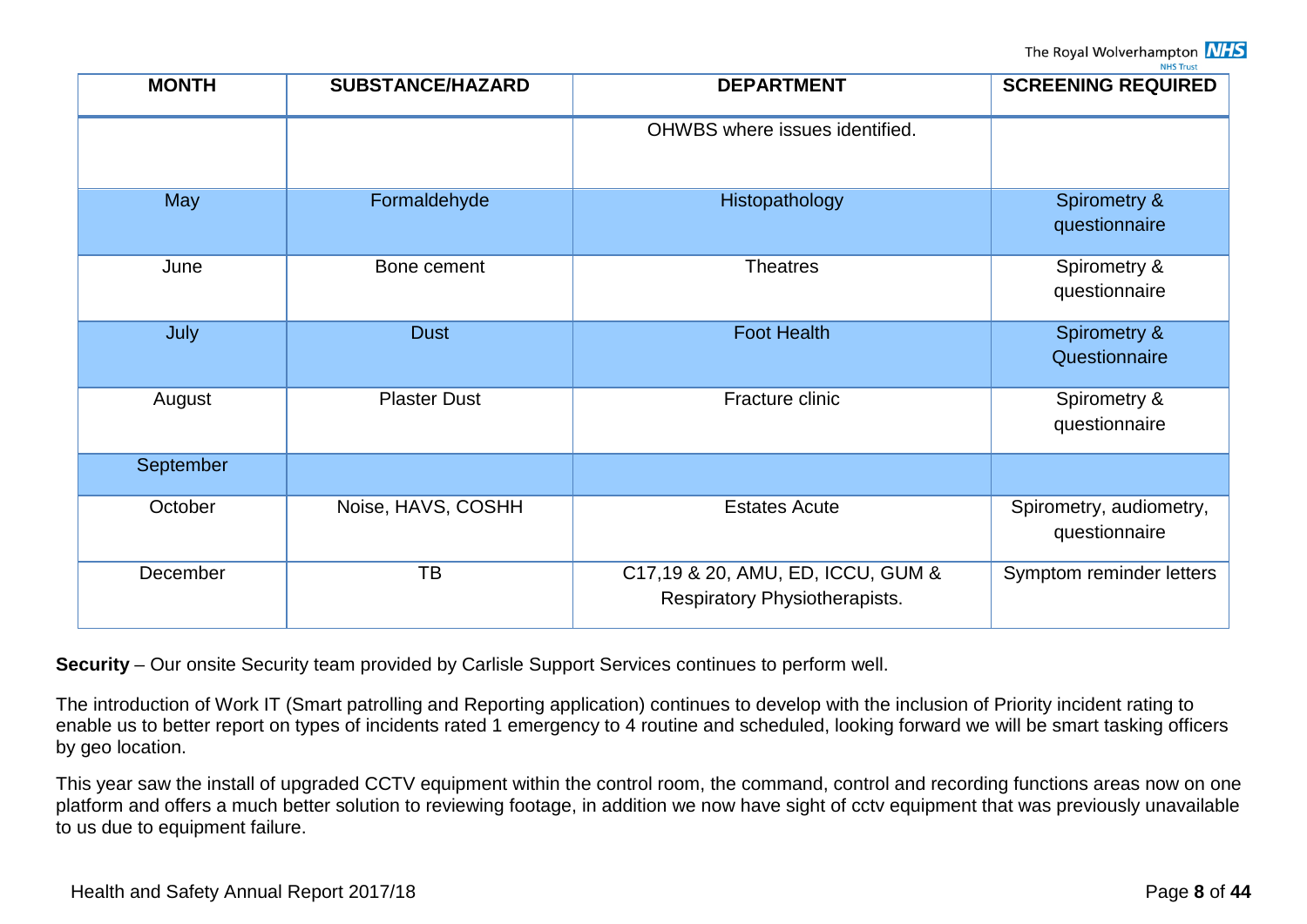The Security Management Team (SMT) continues to provide community access tokens to staff who are working within the community to good effect, in addition the Trusts Deputy Security manager has implemented security improvements at Cannock Hospital.

The Security Management Team also provides timely advice and guidance to the VI properties that have transferred to the organisation.

We are currently only one of 5 Trusts in the country that have our own unique Crimestoppers number, for the purposes of staff and public being able to report criminal activity direct to us.

Further to these developments the SMT also successfully managed two VIP visits this year, the first from the Wolves Football team and the second from the Mayor of Wolverhampton.

#### **Infection Prevention 2017/18 - Specific achievements against last year's objectives include the following:**

- *Clostridium difficile* has remained within trajectory this year. At the end of month 11 RWT is 7 under an annual trajectory of 35
- An increased focus on Standard Precautions, to include splash and sharps awareness to support a reduction in associated incidents and sharps claims
- Improved liaison with TB services with the outcome of the service being managed by Infection Prevention from February 2018
- Implementation of specific risk assessment and screening protocols to detect carriage of Carbapenemase Producing Enterobacteriaceae on admission
- The Intravenous Resource Team continues to deliver a high standard of line care with increasing numbers of patients discharged on Outpatient Parenteral Antibiotic Therapy
- Surgical Site Infection (SSI) Surveillance data is shared with Consultant Surgeons via a monthly Dashboard; this will continue into 2018/19 to further support with a reduction in SSI. MSSA screening and decolonisation for patients undergoing cardiac surgery trial and was evaluated
- Device related bacteraemia in the Trust is once again at its lowest and continued communication of community acquired related device related bacteraemia cases
- Catheter usage has remained the same but more robust management and surveillance continues
- Delivery of a care home prevalence of infection and antimicrobial usage project
- Continued support to care homes and very sheltered housing establishments across the Wolverhampton health economy, ensuring a seamless service across healthcare facilities throughout the city and reducing norovirus-related hospital admissions to acute services
- The Infection Prevention Scrutiny process continues, which involves clinical areas presenting their investigations for each incidence of infection, to identify themes, risk, lessons learnt and to support with strengthening Governance processes in relation to HCAI
- Partnership working with Walsall Healthcare Trust to develop electronic sharing of infection risks
- Influenza testing now takes place on site thus reducing bed days lost with results being available within  $2 3$  hours

#### Health and Safety Annual Report 2017/18 **Page 9** of 44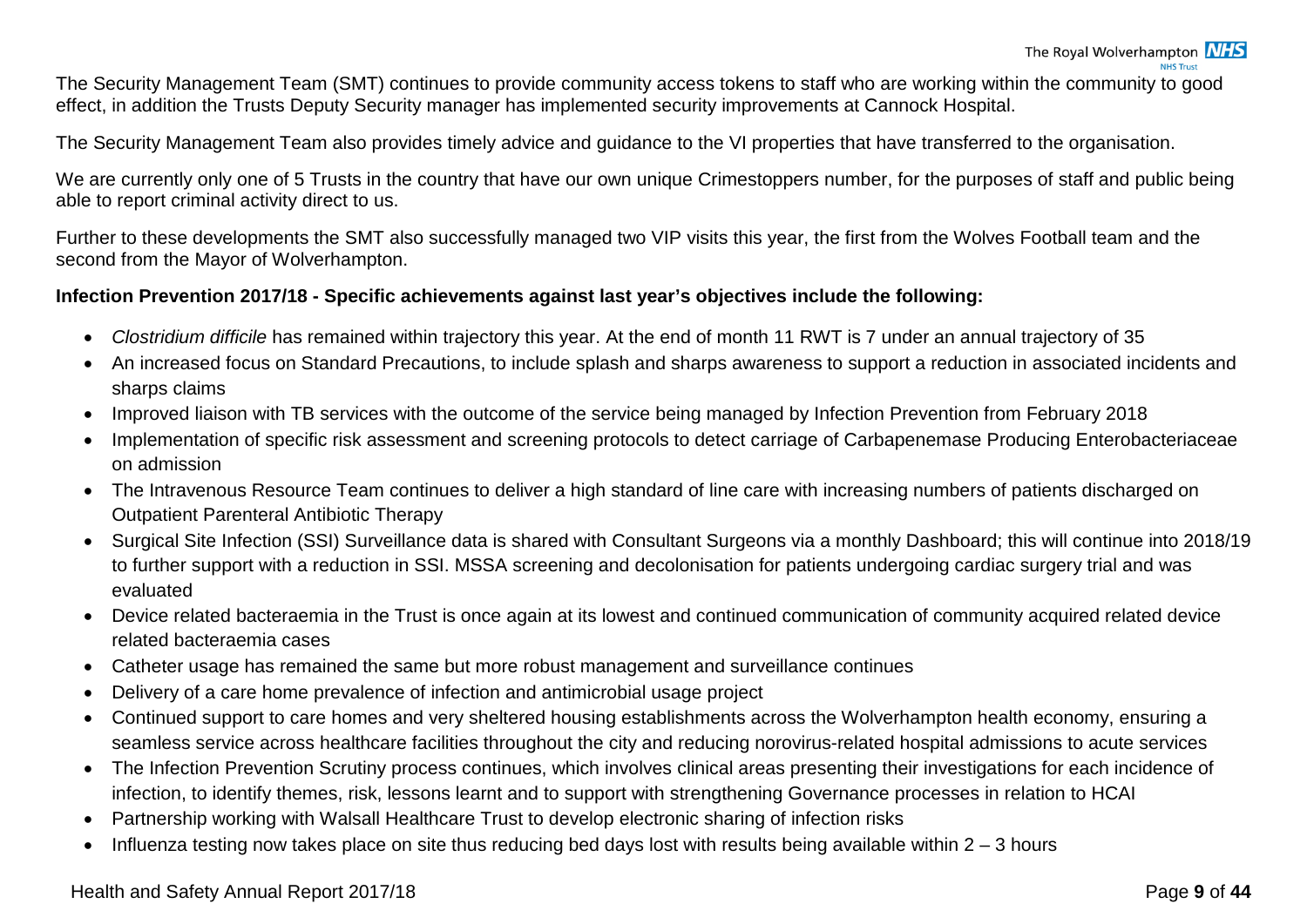- Outbreak management for Influenza included dedicated bays to prevent further movement of patients and ward closures
- A process for flu outbreak management and treatment/prophylaxis in care homes was introduced in December to prevent admissions to hospital. This was joint working between the Infection Prevention team and the Rapid Interventions team (RIT)
- A gram-negative bloodstream infection action plan was devised to support RWT, CCG and PH to reduce these infections by 50% by 2021

The Trust continues with the HSE model for managing Health and Safety as described in HSG65 to provide an analysis of Health and Safety performance across the Trust for the year April 2017 to March 2018 using the four elements of: Plan, Do, Act, Check.

The Health and Safety team continues to work towards providing a Trust wide risk profile, assuring a safe site, safe plant and equipment for our staff and service users.



#### <span id="page-12-0"></span>**3.0PLAN**

HS01 – Management of Health and Safety continues to be developed and is the main document for managers and safety representative training, compliance with this policy will lead to compliance with legislation. This is monitored through Health and Safety Steering Group.

The following policies are in place:

| <b>Policy</b><br><b>No</b> | <b>Policy Title</b> | Reason for update (in year changes only) | <b>Current status</b>  | <b>Expiry Date</b> |
|----------------------------|---------------------|------------------------------------------|------------------------|--------------------|
| HS01                       | Management of H&S   | Minor amendment - addition of Management | Approved February 2018 | February 2021      |

Health and Safety Annual Report 2017/18 **Page 10** of 44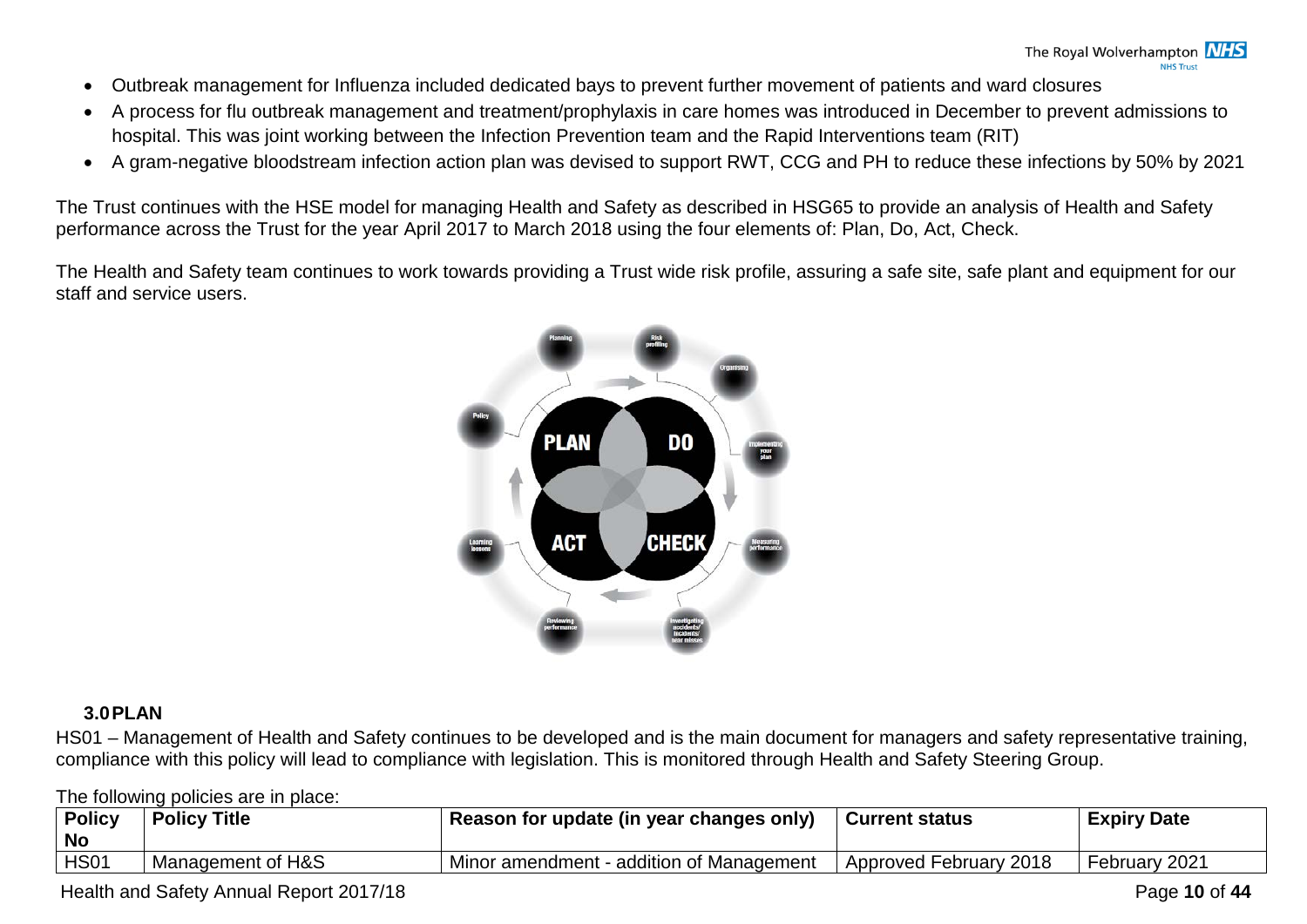The Royal Wolverhampton **NHS** 

| <b>Policy</b><br>No. | <b>Policy Title</b>                  | Reason for update (in year changes only)                                                                                  | <b>Current status</b>                         | <b>Expiry Date</b>             |
|----------------------|--------------------------------------|---------------------------------------------------------------------------------------------------------------------------|-----------------------------------------------|--------------------------------|
|                      |                                      | of Safety Alerts Protocol replacing HS07<br>Policy                                                                        |                                               |                                |
| <b>HS01</b>          | Management of H&S                    | 3 yearly review                                                                                                           | Under review due April<br><b>Policy Group</b> | Nov 2017                       |
| <b>HS03</b>          | <b>Sharps Safety Policy</b>          | 3 yearly review                                                                                                           | Approved Nov 2017                             | <b>Nov 2020</b>                |
| <b>HS07</b>          | <b>Management of Safety Alerts</b>   | Changed to a protocol and merged into HS01<br>Management of H&S                                                           | Approved Feb 2018                             | N/A                            |
| <b>HS10</b>          | <b>Waste Management</b>              | 3 yearly review                                                                                                           | Approved January 2018                         | January 2021                   |
| <b>HS11</b>          | <b>Management of Medical Devices</b> | Update of management process to plug gaps                                                                                 | Under review/consultation                     | <b>July 2017</b>               |
| <b>HS22</b>          | <b>Asbestos Policy</b>               | Full review                                                                                                               | Approved Dec 17                               | Dec 2020                       |
| <b>HS32</b>          | <b>Smoking Policy</b>                | Full review which is delayed due to new<br>guidance and work with various external<br>bodies on a 'Smokefree Environment' | Research and consultation<br>underway         | May 2016 extension<br>applied. |

The Trust Health and Safety Strategy (2015-2020) is progressing, an end of year position is shown below/overleaf. Implementation is progressing, however due to the staff vacancies 2 x WTE some areas have been necessarily deferred. Progress against the strategy is being monitored through HSSG.

#### <span id="page-13-0"></span>**Progress statement - Strategy Implementation March 2018**

**Indicator 1** Health and safety audit process for all Directorates including: self-assessment, incident monitoring, inspections, observations and staff awareness questionnaires.

| <b>Milestone</b>                                              | Who:                                                            | When:                                       | March 18 update                                                                                                                                                                                   |
|---------------------------------------------------------------|-----------------------------------------------------------------|---------------------------------------------|---------------------------------------------------------------------------------------------------------------------------------------------------------------------------------------------------|
| <b>Completion of H&amp;S</b><br>Quarterly self-<br>assessment | Dept. /Ward<br><b>Managers</b>                                  | March 2016 and<br>annually to 2020          | Agreed through HSSG to undertake twice yearly self-assessments.<br>Returns monitored at HSSG see 4.2 for latest results.                                                                          |
| Completion of the staff<br>awareness<br>questionnaires        | Randomly<br>selected staff<br>across each<br><b>Directorate</b> | March 2016 and<br>annually to 2020          | <b>Continues, responses generally good, any issues raised with department</b><br>manager to take up with individuals. No major concerns, staff are<br>generally aware of their local H&S systems. |
| Interrogation of<br><b>SharePoint</b>                         | <b>H&amp;S Officers</b>                                         | Weekly activity to<br>support audit process | Due to team vacancies workload reprioritised. Weekly audits discontinued<br>until vacancies are filled.                                                                                           |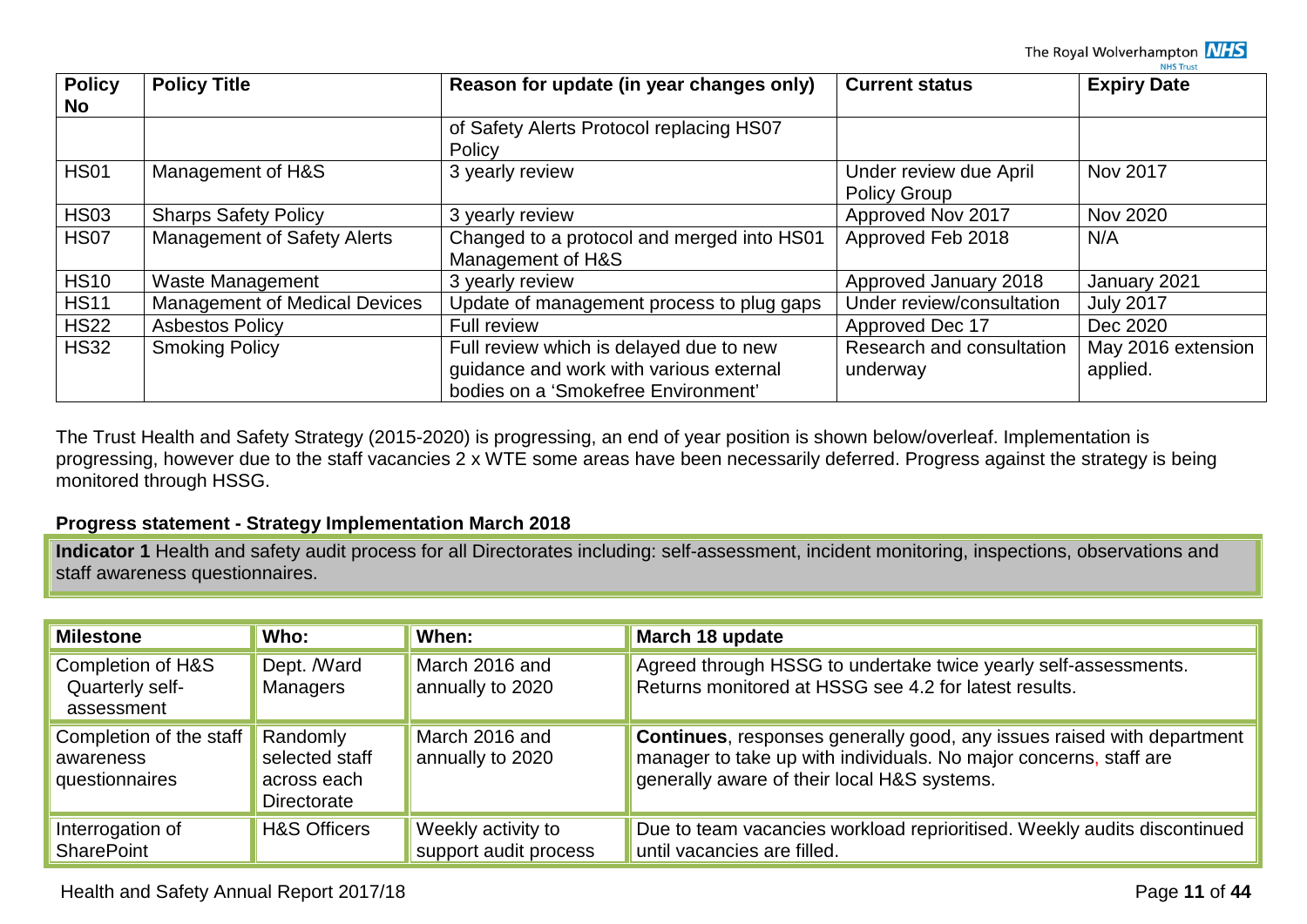The Royal Wolverhampton **NHS** 

| <b>Milestone</b>                                                                       | Who:                                     | When:                                                                                        | March 18 update                                                                                                                                                  |
|----------------------------------------------------------------------------------------|------------------------------------------|----------------------------------------------------------------------------------------------|------------------------------------------------------------------------------------------------------------------------------------------------------------------|
|                                                                                        |                                          | from July 2015 onwards                                                                       | Effective from Nov 16 H& S Officers check SharePoint prior to dept<br>audit/following incident and/ or upon request for position statement                       |
| Interrogation of Datix<br>for incident data                                            | <b>H&amp;S Officers</b>                  | At least quarterly from<br>July 2015 onwards                                                 | Weekly check for quality of reporting and supporting documentation. Bi-<br>monthly statistics/themes reported at HSSG and quarterly to Divisional<br>Governance. |
| Review of claims data<br>to identify themes for<br>learning.                           | H&S<br>Officers/Legal<br><b>Services</b> | At least quarterly<br>following initial report<br>due July 2018 (claims<br>for last 5 years) | Commenced. Report due HSSG July 18.                                                                                                                              |
| All departments will<br>receive at least one<br>visit throughout a 12<br>month period. | <b>H&amp;S Officers</b>                  | March 15 annually                                                                            | All departments visited annually and in period and received support and<br>advice from the H&S Officers                                                          |

**Indicator 2** All health and safety risk assessments to be stored on the H&S SharePoint folder to enable quality assurance checks and compliance

| <b>Milestone</b>                                                                | Who:                                  | When:                                                        | March 18 update                                                                                                                                              |
|---------------------------------------------------------------------------------|---------------------------------------|--------------------------------------------------------------|--------------------------------------------------------------------------------------------------------------------------------------------------------------|
| All health and safety<br>documentation is<br>uploaded onto<br><b>SharePoint</b> | Dept Managers/Rep/<br>identified lead | December 31 <sup>st</sup> 2015                               | Complete - All Directorates now hold risk assessments on<br>SharePoint except Estates & Facilities and Pathology who have their<br>own version of SharePoint |
| All documents are kept<br>up to date and<br>relevant                            | Departments /H&S<br><b>Officers</b>   | December 31 <sup>st</sup> 2015<br>onwards                    | See section 4.1 in main report for end of year position.                                                                                                     |
| Audits of health and<br>safety documentation                                    | <b>H&amp;S Officers</b>               | At least quarterly from<br>July 2015 onwards                 | <b>Completed.</b> Prior to departmental audits. This is now business as<br>usual and embedded.                                                               |
| <b>Monitor Quarterly self-</b><br>assessment returns                            | <b>H&amp;S Officers</b>               | Quarterly from 30 <sup>th</sup><br>September 2015<br>onwards | Complete. Now twice yearly (6 monthly). This is now business as<br>usual and embeded.                                                                        |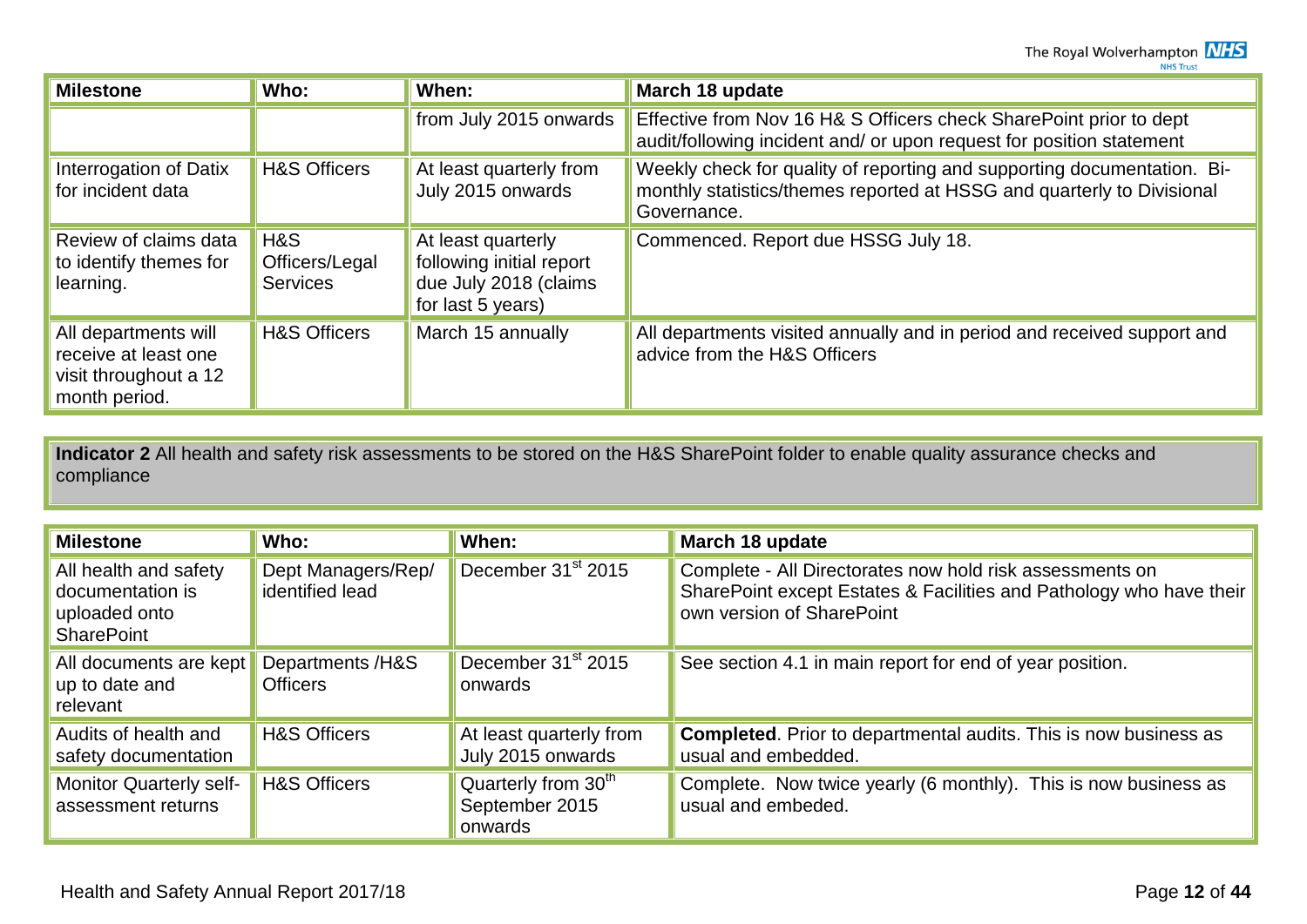**Indicator 3** Achieve 100% compliance rate for general risk assessments to be completed by departments, wards or services

| <b>Milestone</b>                                                                                                                     | Who:                                                                                                                                               | When:                                             | March 18 update                                                                                                                                                                                                                                                                                                 |
|--------------------------------------------------------------------------------------------------------------------------------------|----------------------------------------------------------------------------------------------------------------------------------------------------|---------------------------------------------------|-----------------------------------------------------------------------------------------------------------------------------------------------------------------------------------------------------------------------------------------------------------------------------------------------------------------|
| All departments to<br>undertake general risk<br>assessments as per<br>the annual audit tool<br>requirements to a<br>quality standard | Departments to<br>undertake risk<br>assessments.<br><b>Health and Safety</b><br>Officers to audit via self-<br>assessment and<br><b>SharePoint</b> | 31 <sup>st</sup> December 2015<br>on-going review | See section 4.1 in main report for position status.                                                                                                                                                                                                                                                             |
| Specific training to be<br>provided for managers<br>and designated safety<br>representatives                                         | H&S Team                                                                                                                                           | April 2016 onwards                                | <b>Complete.</b> Mandatory training e-package available on KITE site<br>and launched March 18. Training is also offered face to face.<br>Annual H&S training programme in place. Training figures are<br>shown in section 3.4 table 3. Moving forward compliance will be<br>monitored via Education & Training. |
| <b>Monitor Health and</b><br>Safety documentation                                                                                    | <b>H&amp;S Officers</b>                                                                                                                            | At least quarterly July<br>2015 onwards           | See section 4.1 in main report for position status.                                                                                                                                                                                                                                                             |

**Indicator 4** Using the average performance statistics for 2014/15 as a baseline indicator to achieve a 25% reduction per annum to 2020 in the number of reported incidents against the following categories : Manual handling(patient & inanimate), Contact, Slips trips falls, V&A, Sharps

| <b>Milestone</b>                                                                | Who:                    | When:              | March 18 update                                                                                                                                                                                                                                                                                                                                                                          |
|---------------------------------------------------------------------------------|-------------------------|--------------------|------------------------------------------------------------------------------------------------------------------------------------------------------------------------------------------------------------------------------------------------------------------------------------------------------------------------------------------------------------------------------------------|
| <b>Monitor incident</b><br>report rates and<br>report to<br><b>Directorates</b> | <b>H&amp;S Officers</b> | October 15 onwards | See Table 7 provides comparison                                                                                                                                                                                                                                                                                                                                                          |
| Identify significant<br>trends support<br>departments in<br>addressing issues   | <b>H&amp;S Officers</b> | October 15 onwards | Insulin needle incidents remain a concern – these tend to occur when<br>patients pass their used needles to our staff to dispose of them. Staff have<br>been instructed not to take needles from patients and to ensure a point of<br>use sharps bin is available for patients to dispose of them themselves.<br>RWT continue to use the safety insulin needles and instruct patients to |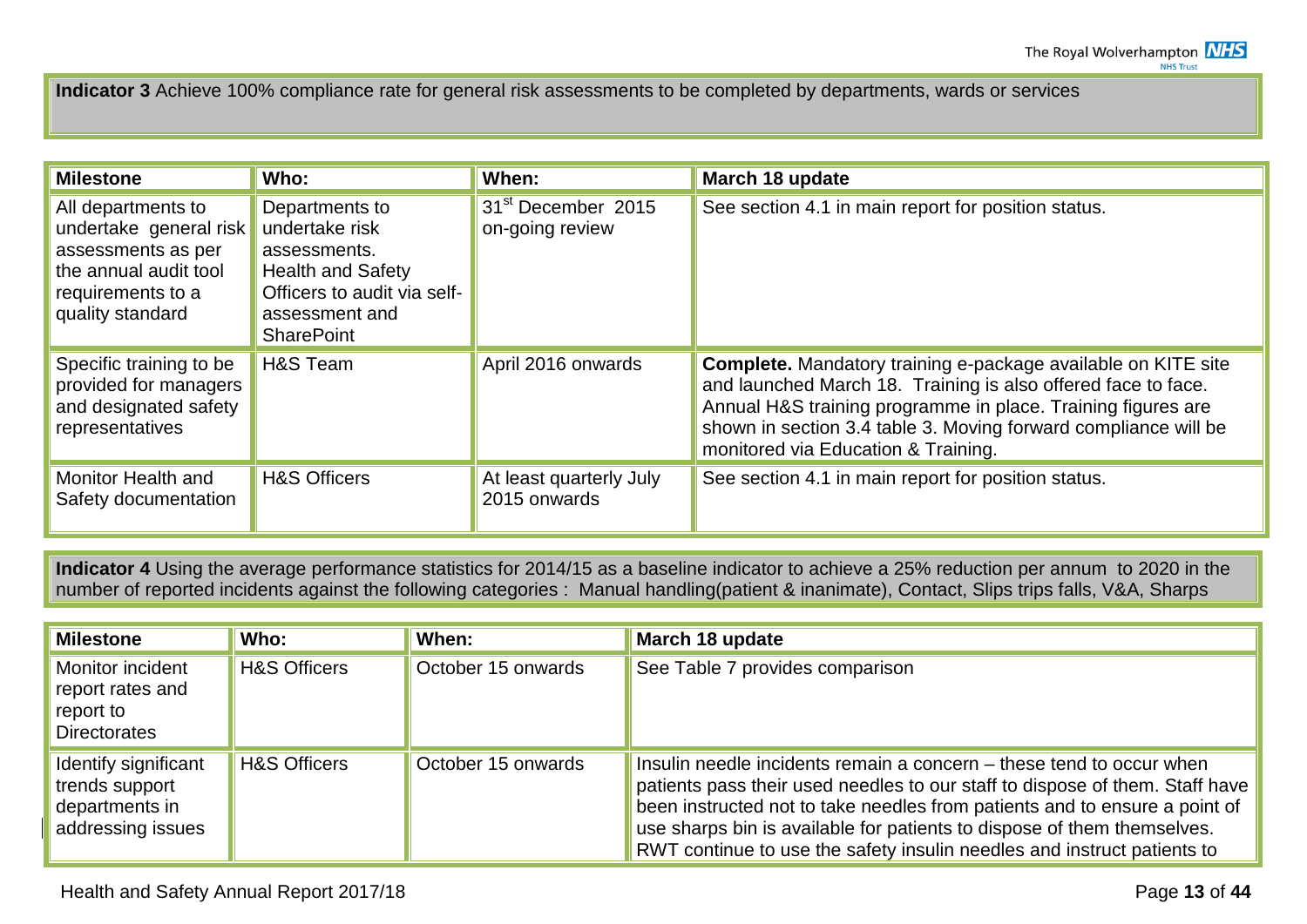The Royal Wolverhampton **NHS** 

| <b>Milestone</b>                                                                    | Who:                           | When:                          | March 18 update                                                                                                                                                                                                                                                                    |  |  |  |  |
|-------------------------------------------------------------------------------------|--------------------------------|--------------------------------|------------------------------------------------------------------------------------------------------------------------------------------------------------------------------------------------------------------------------------------------------------------------------------|--|--|--|--|
|                                                                                     |                                |                                | use these if they are in-patients however the issue continues to be with<br>patients own devices once they return home and are receiving community<br>care. The Chair of the Inoculations Group continues to work with GPs to<br>try and influence a change in prescribed needles. |  |  |  |  |
| Promote near miss<br>reporting, use the<br>data to help reduce<br>incidents overall | H&S<br>Team/Governance<br>Team | October 15 onwards             | <b>Complete.</b> Risky business, issued quarterly, AUB's and emails regarding<br>specific issues sent.<br>Safety Rep Forums held quarterly throughout 2017/18.                                                                                                                     |  |  |  |  |
| Health and safety<br>awareness training<br>to be mandated                           | <b>HSIC</b>                    | December 31 <sup>st</sup> 2015 | <b>Complete.</b> E-packages for All staff and for Managers now available on<br>KITE site, compliance to be captured via Training database.                                                                                                                                         |  |  |  |  |

**Indicator 5** Using the average performance statistics for 2014/15 as a baseline indicator to achieve a 35% reduction per annum to 2020 in the number of reported RIDDOR incidents

| <b>Milestone</b>                                                        | Who:                    | When:      | March 18 update                                                                                                                                                                                                                                                       |
|-------------------------------------------------------------------------|-------------------------|------------|-----------------------------------------------------------------------------------------------------------------------------------------------------------------------------------------------------------------------------------------------------------------------|
| Monitor & report<br>RIDDOR incident<br>report rates to<br>Division/QSAG | <b>H&amp;S Officers</b> | Bi-monthly | <b>Complete.</b> RIDDORS are monitored bi-monthly at HSSG and included in<br>Divisional/Trust reporting. 2017/18 has unfortunately seen an increase in<br>the number of incidents reported under RIDDOR. See table 6). This is<br>now business as usual and embedded. |

**Indicator 6** Apply for BS18001 accreditation to provide assurance the Trust H&S System is suitable for purpose

| <b>Milestone</b>                     | Who:                     | When:                                  | March 18 update                                                                                                                             |
|--------------------------------------|--------------------------|----------------------------------------|---------------------------------------------------------------------------------------------------------------------------------------------|
| Gap analysis to be<br>undertaken     | <b>External Assessor</b> | December 31 <sup>st</sup> 2015         | <b>Complete.</b> Gap analysis undertaken however currently deferred due to<br>change of standard to ISO45001 this approach may also be cost |
| Develop business<br>plan to progress | <b>HSIC</b>              | March 2016                             | prohibitive.                                                                                                                                |
| Achieve BS 18001<br>accreditation    | <b>HSIC</b>              | December 2016 on-<br>going maintenance | Accreditation will be reviewed/considered for the work plan 2018/19.                                                                        |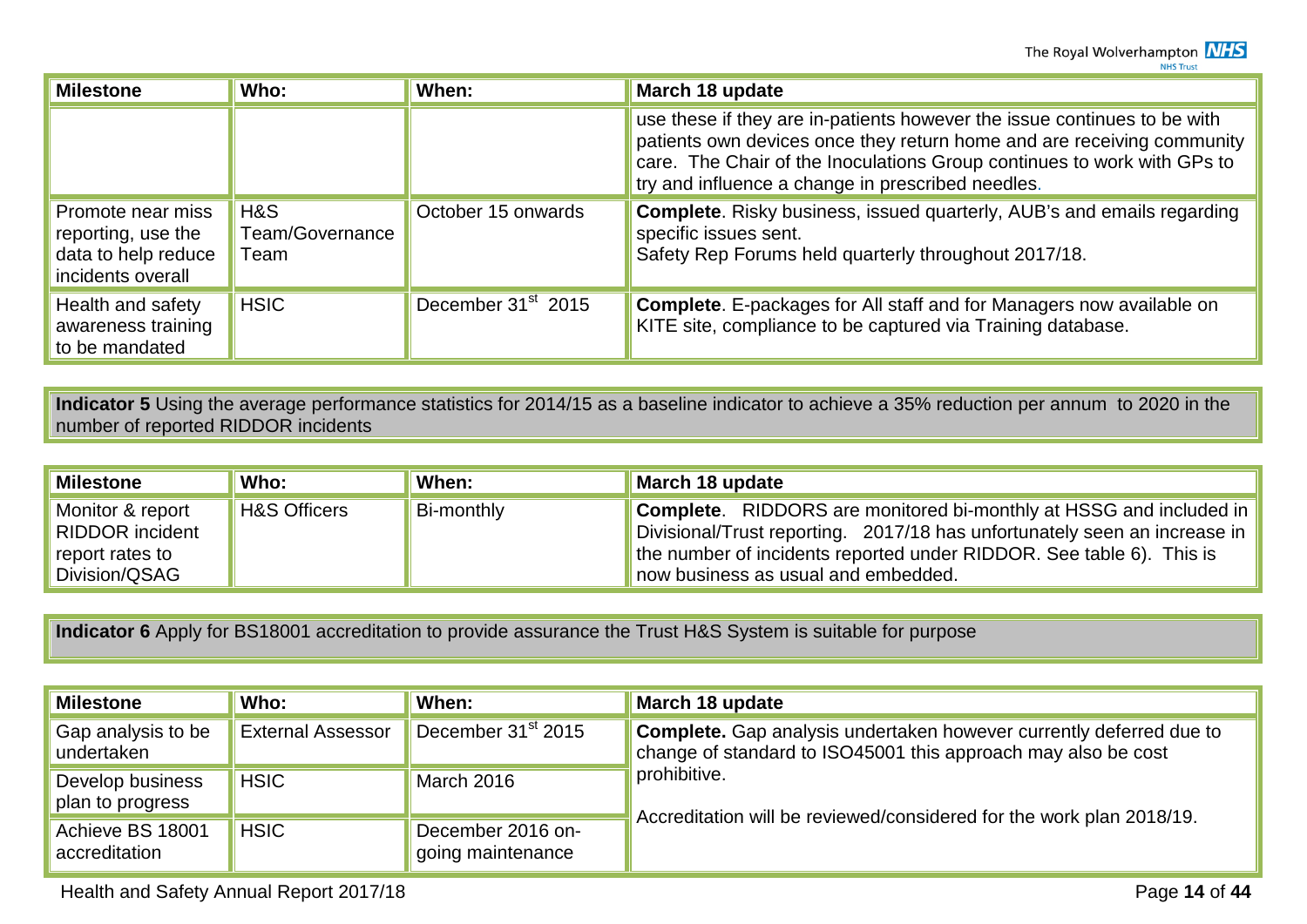The Compliance team in conjunction with the Health and Safety team have developed an assurance framework which has helped improve/strengthen data quality, consistency, and reporting and escalation processes. After 12 months use this is being evaluated for suitability as part of the H&S Good to Great work plan 2018/19 to ensure that any duplication of work is removed and that it is fit for purpose.

The audit process has continued in 2017/18 with a combination of self-assessment and targeted audit, the aim was for all departments to receive at least 1 visit within the year. The Health and Safety officers achieved 85% of the audit programme. It is important to note that **all** departments have received either a visit or communication in some form from the Officers depending on their local requirements.

#### <span id="page-17-1"></span><span id="page-17-0"></span>**4.0DO 4.1 Risk Profiling – Progress of risk profiling at RWT**

The Trust risk profile is continuing to evolve and is developing well providing more information and allowing us to monitor and record progress against each specialist subject/piece of legislation with increased support from the specialty leads.

Data is discussed at local Governance forums, speciality groups as well as Health and Safety Steering Group (HSSG) and is being used to support other externally monitored standards, e.g. the Estates, PAMs system. The HSSG is receiving improved reporting from the specialist leads where the action plan/RAG rating is challenged/monitored to closure. Where further assurance is required in relation to a specialist subject, the speciality lead will be invited to provide further assurance.

**Table 1** provides a position as at 31<sup>st</sup> March 2018 with comparison to 2016/17. Action plans are monitored through speciality groups and HSSG with progress being reflected in the RAG status of the risk profile (more detailed information is available if required).

| <b>RED</b>    | Non-compliant with regulations: Many gaps/areas of concern MAJOR level of risk due to non-compliance for Trust (no actions          |
|---------------|-------------------------------------------------------------------------------------------------------------------------------------|
|               | identified or plan in place to manage) And/OR unsafe for patients/staff - Enforcment action almost certain                          |
| <b>AMBER</b>  | Non-compliant with regulations: some gaps/areas of concern MODERATE level of risk due to non-compliance for Trust                   |
|               | (actions identified, plan in place and on target to complete) And/Or unsafe for patients/staff - Enforcement action likely/possible |
| <b>YELLOW</b> | Non-compliant with regulations minimum gaps/areas of concern MINOR/INSIGNIFICANT level of risk due to non-compliance                |
|               | for Trust (actions identified and plan in place and on target to complete) NO risk to patients/staff externally audited/assured -   |
|               | Enforcement action unlikely                                                                                                         |
| <b>GREEN</b>  | Fully compliant with regulations (i.e. Legislations, HTM's, Guidance and no areas of concern. (actions complete and monitored       |
|               | for maintenance of compliance) No risk to patients/staff (Externally audited) -No enforcement action expected.                      |

#### **Rating: Key for Risk Profile (to assess strength of compliance with legislation and relative risk to patients/staff)**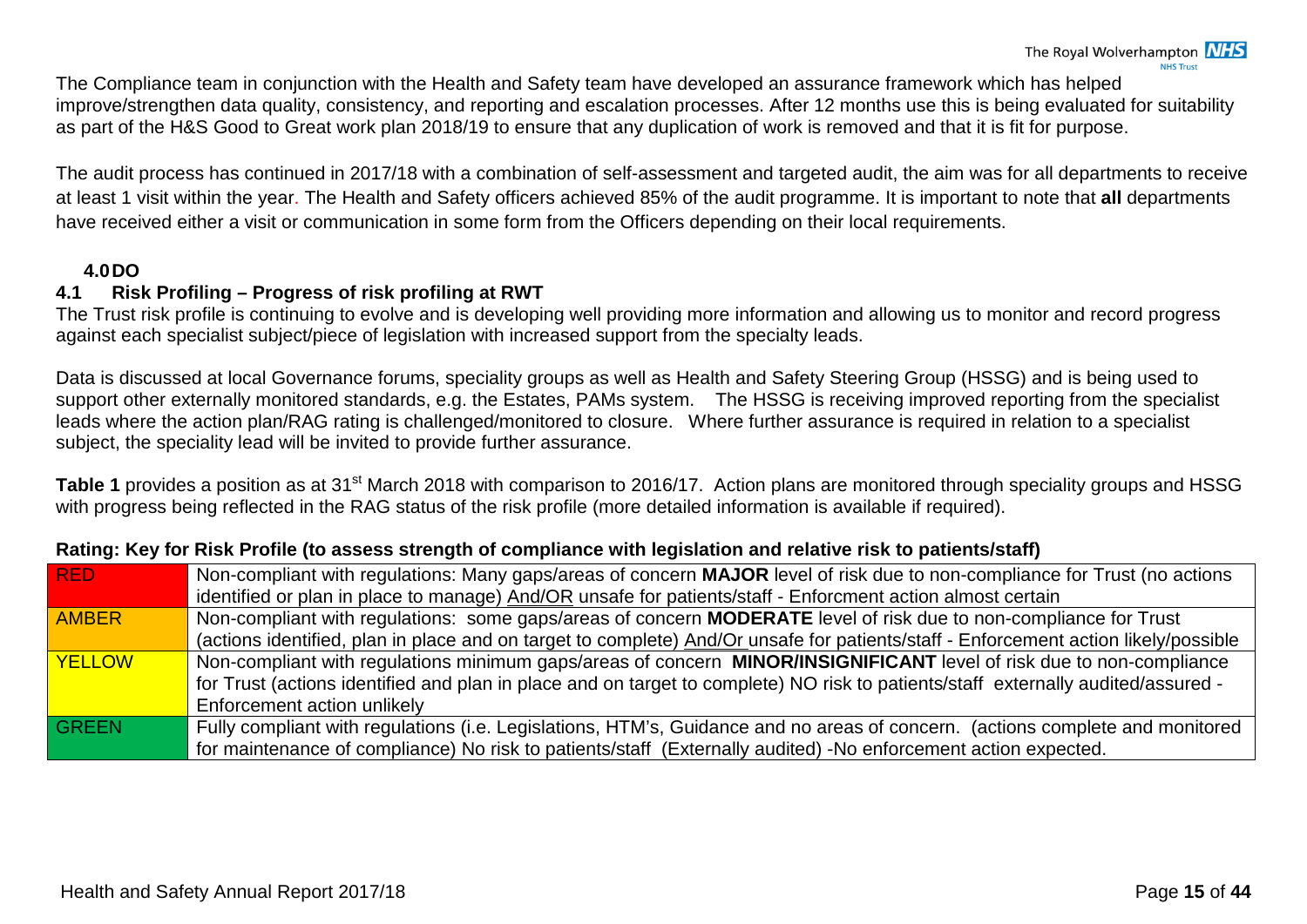## **Table 1 – position as at 31st March 2018 (comparison to 2016/17)**

| <b>Asbestos Management</b>                                                                                                                                           | (Control of Asbestos Regulations 2012)<br><b>Lead: Deputy Head of Estates</b> |                        | <b>Medical Gas Systems</b><br><b>EU Pharmacopeia Regulations</b><br><b>Leads: Engineering Manager</b><br><b>Industrial Manager</b>                                                                        |                                     |                       | <b>Ventilation / LEV Testing</b><br><b>HTM</b><br><b>Control of Substances Hazardous to</b><br>Health Regs 2013(COSHH) -<br>EH40/2005<br><b>Lead: Industrial Manager</b> |                                                                                                                                                                                           |                       | <b>Contractors</b><br><b>Construction Design Management</b><br><b>Regulations 2015</b><br><b>Lead: Estates Quality Assurance Mgr</b><br><b>Estates Developments</b> |                                                                                                                                                                                                                   |                       |  |
|----------------------------------------------------------------------------------------------------------------------------------------------------------------------|-------------------------------------------------------------------------------|------------------------|-----------------------------------------------------------------------------------------------------------------------------------------------------------------------------------------------------------|-------------------------------------|-----------------------|--------------------------------------------------------------------------------------------------------------------------------------------------------------------------|-------------------------------------------------------------------------------------------------------------------------------------------------------------------------------------------|-----------------------|---------------------------------------------------------------------------------------------------------------------------------------------------------------------|-------------------------------------------------------------------------------------------------------------------------------------------------------------------------------------------------------------------|-----------------------|--|
| 2017/18                                                                                                                                                              |                                                                               | 2016/17                | 2017/18                                                                                                                                                                                                   | 2016/17                             |                       | 2017/18                                                                                                                                                                  |                                                                                                                                                                                           | 2016/17               | 2017/18                                                                                                                                                             |                                                                                                                                                                                                                   | 2016/17               |  |
| <b>Internal</b>                                                                                                                                                      | <b>External</b>                                                               | Gaps                   | <b>Internal</b>                                                                                                                                                                                           | <b>External</b>                     | Gap                   | Internal                                                                                                                                                                 | <b>External</b>                                                                                                                                                                           | Gap                   | <b>Internal</b>                                                                                                                                                     | <b>External</b>                                                                                                                                                                                                   | Gap                   |  |
| <b>Assurance</b>                                                                                                                                                     | <b>Assurance</b>                                                              | action                 | <b>Assurance</b>                                                                                                                                                                                          | <b>Assurance</b>                    | action                | <b>Assurance</b>                                                                                                                                                         | <b>Assurance</b>                                                                                                                                                                          | action                | <b>Assurance</b>                                                                                                                                                    | <b>Assurance</b>                                                                                                                                                                                                  | action                |  |
|                                                                                                                                                                      |                                                                               | plan                   |                                                                                                                                                                                                           |                                     | plan                  |                                                                                                                                                                          |                                                                                                                                                                                           | plan                  |                                                                                                                                                                     |                                                                                                                                                                                                                   | plan                  |  |
| Y                                                                                                                                                                    | Y                                                                             | Y                      | Υ                                                                                                                                                                                                         | Y                                   | Y                     | Y                                                                                                                                                                        | Y                                                                                                                                                                                         | Y                     | Y                                                                                                                                                                   | Y                                                                                                                                                                                                                 | Y                     |  |
| <b>Diathermy &amp; surgical smoke</b><br><b>COSHH &amp; HSE Guidance</b><br><b>Lead: Theatres</b>                                                                    |                                                                               |                        | <b>Waste Controlled Waste (England and</b><br><b>Wales) Regulations 2012,3 Various HSE</b><br><b>Guidance docs</b><br><b>Lead: Waste Manager</b>                                                          |                                     |                       | <b>High Voltage Systems Authorisation</b><br><b>Process (Elec. Health Technical Memo)</b><br>$06-03$<br><b>Lead: Electrical Manager</b>                                  |                                                                                                                                                                                           |                       | <b>Medical Air Quality Compliance HTM</b><br>02-01 A & B<br><b>Engineering Manager</b><br>Lead:<br><b>Industrial Manager</b>                                        |                                                                                                                                                                                                                   |                       |  |
| 2017/18                                                                                                                                                              |                                                                               | 2016/17                | 2016/17<br>2017/18                                                                                                                                                                                        |                                     | 2016/17<br>2017/18    |                                                                                                                                                                          |                                                                                                                                                                                           | 2017/18<br>2016/17    |                                                                                                                                                                     |                                                                                                                                                                                                                   |                       |  |
| <b>Internal</b><br><b>Assurance</b>                                                                                                                                  | <b>External</b><br><b>Assurance</b>                                           | Gaps<br>action<br>plan | <b>Internal</b><br><b>Assurance</b>                                                                                                                                                                       | <b>External</b><br><b>Assurance</b> | Gap<br>action<br>plan | <b>Internal</b><br><b>Assurance</b>                                                                                                                                      | <b>External</b><br><b>Assurance</b>                                                                                                                                                       | Gap<br>action<br>plan | <b>Internal</b><br><b>Assurance</b>                                                                                                                                 | <b>External</b><br><b>Assurance</b>                                                                                                                                                                               | Gap<br>action<br>plan |  |
| Y                                                                                                                                                                    | N                                                                             | Y                      | Y                                                                                                                                                                                                         | Y                                   | Y                     | Y                                                                                                                                                                        | Y                                                                                                                                                                                         | Y                     | Y                                                                                                                                                                   | Y                                                                                                                                                                                                                 | Y                     |  |
| <b>Lifting Equipment and handling</b><br>including hoists<br><b>Lifting Operations and lifting Equipment</b><br>Regs 1998 (LOLER)<br><b>Lead: Electrical Manager</b> |                                                                               |                        | (1) Falls from windows<br>Falls from windows or balconies in health<br>and social care (HSE Info 5)<br><b>MHRA Safety Alert</b><br>EFA/2012/001<br><b>Lead: Buildings &amp; Grounds</b><br><b>Manager</b> |                                     |                       | <b>Equipment safety - medical</b>                                                                                                                                        | equipment Provision & Use of Work<br>Equipment Regs 1998 (PUWER) Lifting<br><b>Operations and Lifting Equipment</b><br><b>Regulations (LOLER)</b><br><b>Lead: Head of Medical Devices</b> |                       |                                                                                                                                                                     | <b>Workplace violence EU Directive HSE</b><br>Management of health and safety<br>@Work Regs 1999<br><b>Local Security Management Services</b><br><b>Lead: Security Manager - reported</b><br>under Security Risk. |                       |  |
| 2017/18                                                                                                                                                              |                                                                               | 2016/17                | 2017/18                                                                                                                                                                                                   |                                     | 2016/17               | 2017/18                                                                                                                                                                  |                                                                                                                                                                                           | 2016/17               | 2017/18                                                                                                                                                             |                                                                                                                                                                                                                   | 2016/17               |  |
| <b>Internal</b>                                                                                                                                                      | <b>External</b>                                                               | Gaps                   | <b>Internal</b>                                                                                                                                                                                           | <b>External</b>                     | Gap                   | Internal                                                                                                                                                                 | <b>External</b>                                                                                                                                                                           | Gap                   | <b>Internal</b>                                                                                                                                                     | <b>External</b>                                                                                                                                                                                                   | Gap                   |  |
| <b>Assurance</b>                                                                                                                                                     | <b>Assurance</b>                                                              | action                 | <b>Assurance</b>                                                                                                                                                                                          | <b>Assurance</b>                    | action                | <b>Assurance</b>                                                                                                                                                         | <b>Assurance</b>                                                                                                                                                                          | action                | <b>Assurance</b>                                                                                                                                                    | <b>Assurance</b>                                                                                                                                                                                                  | action                |  |
|                                                                                                                                                                      |                                                                               | plan                   |                                                                                                                                                                                                           |                                     | plan                  |                                                                                                                                                                          |                                                                                                                                                                                           | plan                  |                                                                                                                                                                     |                                                                                                                                                                                                                   | plan                  |  |
| Y                                                                                                                                                                    | Y                                                                             | Y                      | Y                                                                                                                                                                                                         | N                                   | Y                     | Y                                                                                                                                                                        | Y                                                                                                                                                                                         | Υ                     | Y                                                                                                                                                                   | Y                                                                                                                                                                                                                 | Y                     |  |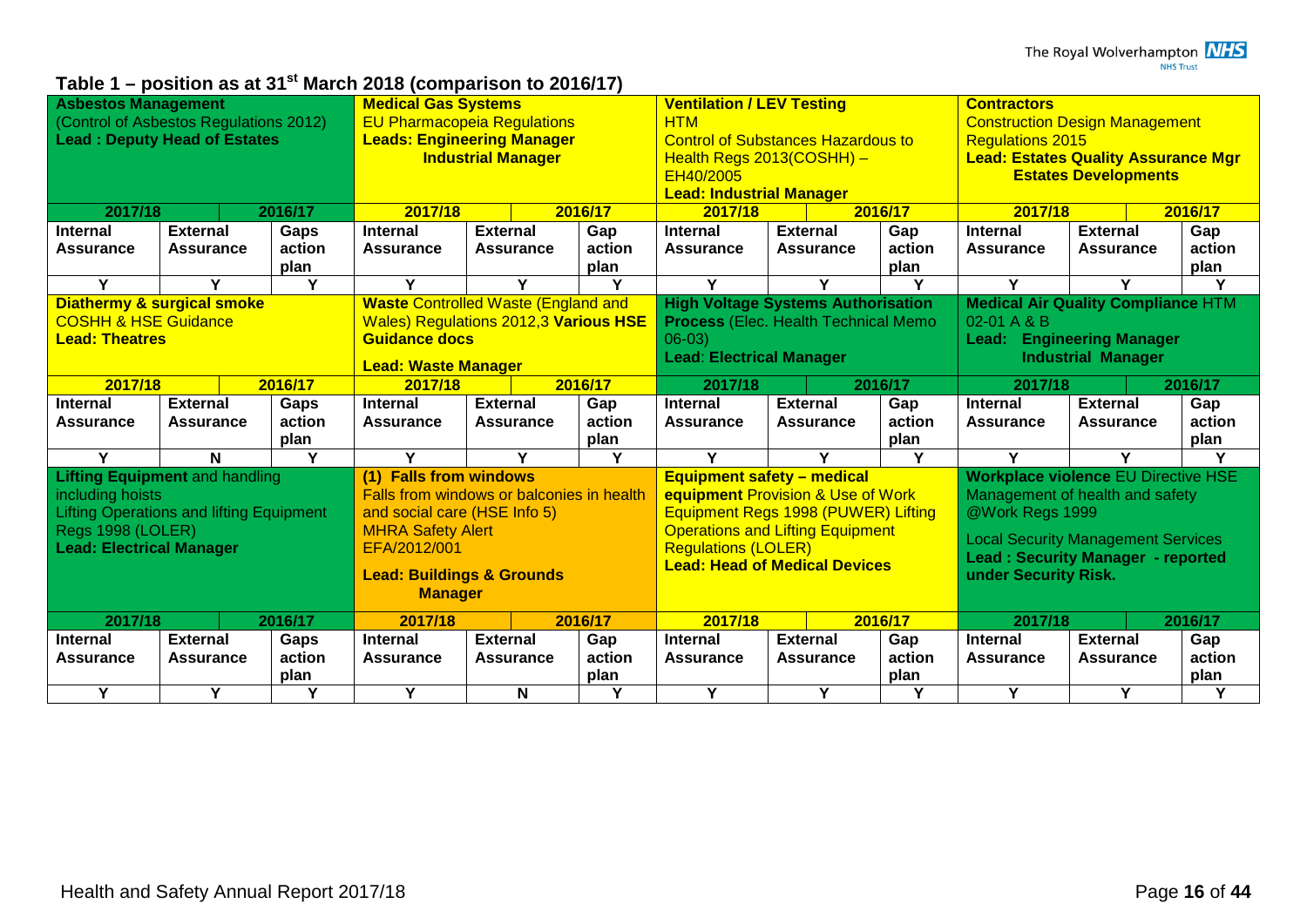The Royal Wolverhampton **NHS** 

| <b>Low Voltage Systems (Electrical)</b><br>(2) Medical Gas Compliance and<br>(3) Pressure Systems<br>(Elec. Health Technical Memo 06-03)<br><b>Authorisation of Processes</b><br><b>Pressure Systems Safety Regulations</b><br><b>Lead: Electrical Manager</b><br>2000<br><b>HTM 02</b><br><b>MHRA</b><br>Lead:<br><b>Engineering Manager</b><br><b>Industrial Manager</b><br><b>Leads: Engineering Manager</b>                                                                                                                                                                                                                                         | <b>Patient handling including Bariatric</b><br><b>Manual Handling Operations Regulation</b><br>1992<br><b>Lead: Matron Boyce</b>                                     |                                           |                       |
|---------------------------------------------------------------------------------------------------------------------------------------------------------------------------------------------------------------------------------------------------------------------------------------------------------------------------------------------------------------------------------------------------------------------------------------------------------------------------------------------------------------------------------------------------------------------------------------------------------------------------------------------------------|----------------------------------------------------------------------------------------------------------------------------------------------------------------------|-------------------------------------------|-----------------------|
| 2016/17<br>2017/18<br>2017/18<br>2016/17<br>2016/17<br>2017/18                                                                                                                                                                                                                                                                                                                                                                                                                                                                                                                                                                                          | 2016/17<br>2017/18                                                                                                                                                   |                                           |                       |
| <b>Internal</b><br><b>External</b><br><b>External</b><br>Internal<br><b>External</b><br>Gaps<br><b>Internal</b><br>Gap<br>Gap                                                                                                                                                                                                                                                                                                                                                                                                                                                                                                                           | <b>Internal</b>                                                                                                                                                      | <b>External</b>                           | Gap                   |
| action<br>action<br>action<br>Assurance<br><b>Assurance</b><br><b>Assurance</b><br><b>Assurance</b><br><b>Assurance</b><br><b>Assurance</b>                                                                                                                                                                                                                                                                                                                                                                                                                                                                                                             | <b>Assurance</b>                                                                                                                                                     | <b>Assurance</b>                          | action                |
| plan<br>plan<br>plan                                                                                                                                                                                                                                                                                                                                                                                                                                                                                                                                                                                                                                    |                                                                                                                                                                      |                                           | plan                  |
| Y<br>Y<br>Y<br>Y<br>Y<br>Y<br>Y<br>Y<br>Y                                                                                                                                                                                                                                                                                                                                                                                                                                                                                                                                                                                                               | Not yet                                                                                                                                                              | Not yet                                   | Υ                     |
| (4) Water Safety (Trust Premises)<br><b>Air Conditioning Plant.</b><br><b>Workplace Transport Safety HSE</b><br>Legionella 2012 L8<br>Control of Legionella 2012 (L8.)<br><b>Guidance</b><br><b>Lead: Electrical Manager</b><br>Safe Site/Safe Vehicle/Safe driver<br><b>Lead: Engineering Manager</b><br><b>Lead: Portering Services Manager</b>                                                                                                                                                                                                                                                                                                       | <b>Quality, Safety &amp; Environmental</b><br><b>Management</b><br><b>Implementation of Premises Assurance</b><br>Model (PAM)<br><b>Lead: Estate Quality Ass Mgr</b> |                                           |                       |
| 2017/18<br>2017/18<br>2016/17<br>2017/18<br>2016/17<br>2016/17                                                                                                                                                                                                                                                                                                                                                                                                                                                                                                                                                                                          | 2016/17<br>2017/18                                                                                                                                                   |                                           |                       |
| <b>Internal</b><br><b>External</b><br>Gaps<br><b>Internal</b><br><b>External</b><br>Gap<br><b>Internal</b><br><b>External</b><br>Gap<br>action<br>action<br>action<br><b>Assurance</b><br><b>Assurance</b><br><b>Assurance</b><br><b>Assurance</b><br><b>Assurance</b><br><b>Assurance</b><br>plan<br>plan<br>plan                                                                                                                                                                                                                                                                                                                                      | <b>Internal</b><br><b>Assurance</b>                                                                                                                                  | <b>External</b><br><b>Assurance</b>       | Gap<br>action<br>plan |
| Y<br>Y<br>Y<br>Y<br>Y<br>Y<br>N<br>Not yet<br>In progress                                                                                                                                                                                                                                                                                                                                                                                                                                                                                                                                                                                               | In progress                                                                                                                                                          | Not yet                                   | Y                     |
| <b>Fire Safety</b><br><b>Fire Safety</b><br><b>PAT Testing</b><br>Electricity at Work 1989 HTM 06<br><b>Regulatory Reform (Fire Safety) Order</b><br><b>Regulatory Reform (Fire Safety) Order</b><br><b>Lead: Electrical Manager</b><br>2005 Fire Policy HS026<br>2005 HS026 (functional provisions)<br><b>Management of Fire Safety</b><br><b>Statutory maintenance</b><br><b>Fire Risk Assessment</b><br>$\bullet$<br><b>Statutory testing</b><br><b>Training</b><br>• Safe systems of Work (PTW)<br><b>Lead: Head of Estates</b><br><b>Unwanted Fire Signals</b><br>$\bullet$<br><b>Reporting of Fires</b><br>$\bullet$<br><b>Lead: Fire Manager</b> | <b>COSHH</b><br><b>Health Regs 2013</b><br><b>Lead: H&amp;S Team</b>                                                                                                 | <b>Control of Substances Hazardous to</b> |                       |
| 2016/17<br>2016/17<br>2017/18<br>2017/18<br>upgraded<br>2017/18 个                                                                                                                                                                                                                                                                                                                                                                                                                                                                                                                                                                                       | 2017/18                                                                                                                                                              |                                           | 2016/17               |
| <b>External</b><br><b>External</b><br><b>External</b><br><b>Internal</b><br>Gaps<br><b>Internal</b><br>Gap<br><b>Internal</b><br>Gap                                                                                                                                                                                                                                                                                                                                                                                                                                                                                                                    | <b>Internal</b>                                                                                                                                                      | <b>External</b>                           | Gap                   |
| action<br>action<br>action<br><b>Assurance</b><br><b>Assurance</b><br>Assurance<br><b>Assurance</b><br><b>Assurance</b><br><b>Assurance</b>                                                                                                                                                                                                                                                                                                                                                                                                                                                                                                             | <b>Assurance</b>                                                                                                                                                     | Assurance                                 | action                |
| plan<br>plan<br>plan<br>Y<br>Y<br>Y<br>Y<br>Y<br>Y<br>Y<br>Y<br><b>No</b>                                                                                                                                                                                                                                                                                                                                                                                                                                                                                                                                                                               | $\overline{\mathsf{Y}}$                                                                                                                                              | Y                                         | plan<br>Y             |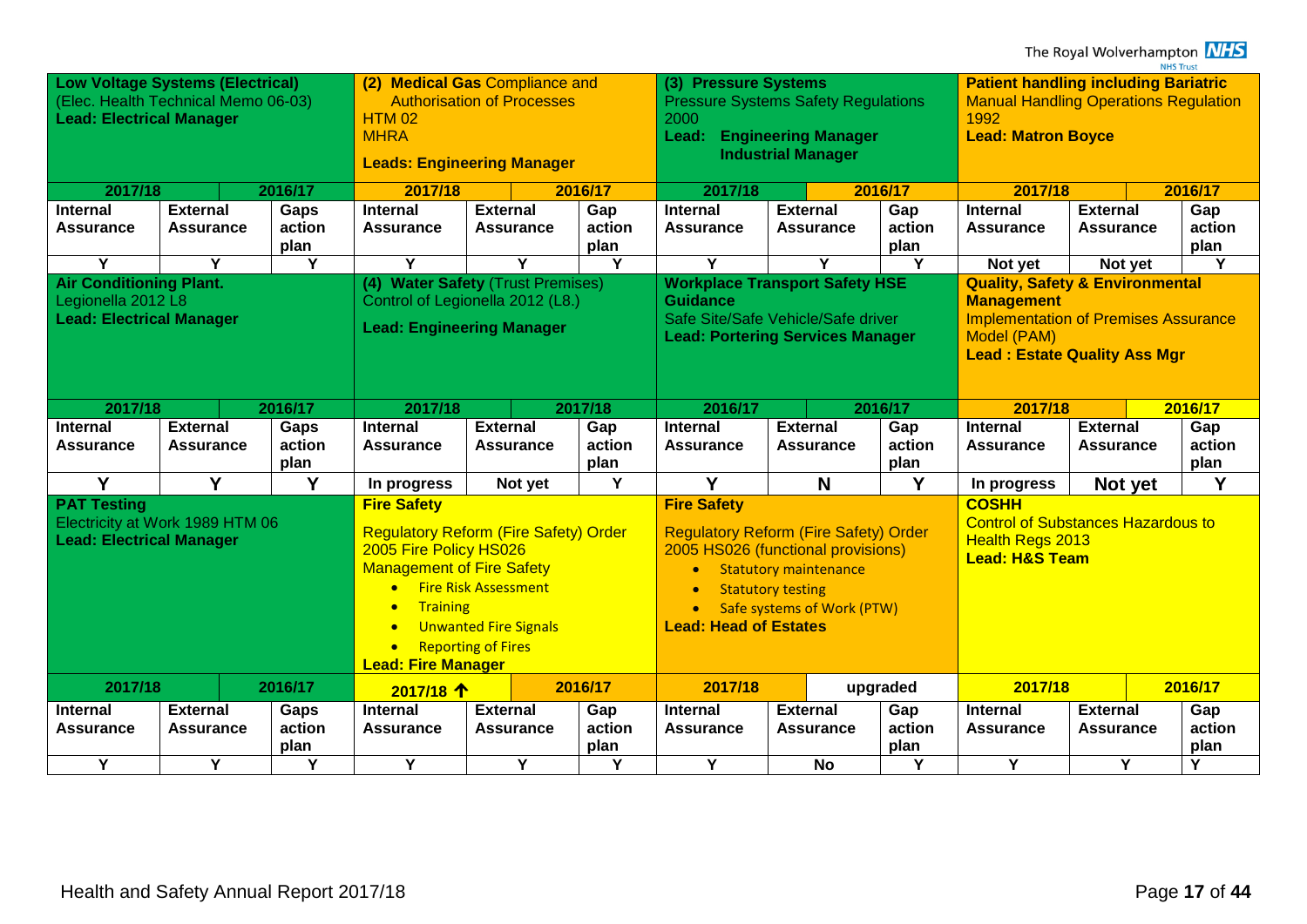| <b>Infection Prevention</b><br><b>DoH Infection Prevention Guidelines</b><br>Lead: Head of IP                             |                                     |                         | <b>Driving for Work (Community Drivers)</b><br><b>HSE Guidance</b><br><b>Lead: Shared H&amp;S and Community</b><br><b>Directorate Manager</b>                                 |                                     |                                                                                           | <b>Slips, trips and falls</b><br><b>HSE Guidance INDG225</b><br><b>Lead: Buildings &amp; Grounds</b><br><b>Manager</b>                                                            |                                     |                                     | <b>Security</b>                     | • Tackling violence against NHS Staff<br>• Protecting NHS property & assets<br>• Security of drugs, prescription forms &<br>hazardous materials<br>• Protecting Maternity & Paediatric Units<br><b>Lead: Security Manager</b> |                         |  |
|---------------------------------------------------------------------------------------------------------------------------|-------------------------------------|-------------------------|-------------------------------------------------------------------------------------------------------------------------------------------------------------------------------|-------------------------------------|-------------------------------------------------------------------------------------------|-----------------------------------------------------------------------------------------------------------------------------------------------------------------------------------|-------------------------------------|-------------------------------------|-------------------------------------|-------------------------------------------------------------------------------------------------------------------------------------------------------------------------------------------------------------------------------|-------------------------|--|
| 2017/18                                                                                                                   | Л                                   | 2016/17                 | 2017/18                                                                                                                                                                       |                                     | 2016/17                                                                                   | 2017/18                                                                                                                                                                           |                                     | 2016/17                             | 2017/18                             |                                                                                                                                                                                                                               | 2016/17                 |  |
| <b>Internal</b><br><b>Assurance</b>                                                                                       | <b>External</b><br><b>Assurance</b> | Gaps<br>action<br>plan  | <b>Internal</b><br><b>Assurance</b>                                                                                                                                           | <b>External</b><br><b>Assurance</b> | Gap<br>action<br>plan                                                                     | <b>Internal</b><br><b>Assurance</b>                                                                                                                                               | <b>External</b><br><b>Assurance</b> | Gap<br>action<br>plan               | <b>Internal</b><br><b>Assurance</b> | <b>External</b><br><b>Assurance</b>                                                                                                                                                                                           | Gap<br>action<br>plan   |  |
| $\overline{\mathsf{Y}}$                                                                                                   | $\overline{\mathsf{Y}}$             | $\overline{\mathsf{Y}}$ | $\overline{\mathsf{Y}}$                                                                                                                                                       | $\overline{\mathsf{N}}$             | $\overline{\mathsf{Y}}$                                                                   | $\overline{\mathsf{Y}}$                                                                                                                                                           | $\overline{\mathsf{Y}}$             | Y                                   | $\overline{\mathsf{Y}}$             | Y                                                                                                                                                                                                                             | $\overline{\mathsf{Y}}$ |  |
| <b>Cytotoxic drugs</b><br><b>COSHH</b><br><b>HSE Guidance Safe Handling of Cytotoxic</b><br><b>Drugs in the Workplace</b> |                                     |                         | <b>Sharps injuries</b><br><b>EU Directive compliance</b><br>Health and Safety (Sharp Instruments in<br><b>Healthcare) Regulations 2013</b><br>Lead: shared Occ. Health/IP/H&S |                                     |                                                                                           | <b>First Aid</b><br><b>Health and safety (First Aid) Regulations</b><br>2013<br><b>Lead: H&amp;S Office</b>                                                                       |                                     |                                     | <b>Bed rails</b>                    | <b>HSE</b> guidance<br><b>Lead: H&amp;S Officer</b><br><b>Project</b>                                                                                                                                                         |                         |  |
| 2017/18                                                                                                                   |                                     | 2016/17                 | 2017/18                                                                                                                                                                       |                                     | 2016/17                                                                                   | 2017/18                                                                                                                                                                           |                                     | 2016/17                             | 2017/18                             |                                                                                                                                                                                                                               | 2016/17                 |  |
| <b>Internal</b><br>Assurance                                                                                              | <b>External</b><br><b>Assurance</b> | Gaps<br>action<br>plan  | <b>Internal</b><br><b>Assurance</b>                                                                                                                                           | <b>External</b><br><b>Assurance</b> | Gap<br>action<br>plan                                                                     | <b>Internal</b><br><b>Assurance</b>                                                                                                                                               | <b>External</b><br><b>Assurance</b> | Gap<br>action<br>plan               | <b>Internal</b><br><b>Assurance</b> | <b>External</b><br><b>Assurance</b>                                                                                                                                                                                           | Gap<br>action<br>plan   |  |
| Y                                                                                                                         | Y                                   | Υ                       | Y                                                                                                                                                                             | Y                                   | Υ                                                                                         | Υ                                                                                                                                                                                 | Y                                   | Υ                                   | Y                                   | Υ                                                                                                                                                                                                                             | Υ                       |  |
| <b>Stress</b><br><b>HSE Management Standards</b><br><b>Lead: Occ. Health</b><br><b>H&amp;S Team RA process</b>            |                                     |                         | <b>Health Surveillance</b><br><b>HSE</b> guidance<br>Lead: Occ. Health<br><b>H&amp;S for RA process</b>                                                                       |                                     |                                                                                           | <b>Tenants (Safety of staff in non-Trust</b><br>premises & Co-operation of RWT tenants)<br><b>HSE</b> guidance<br><b>Leads: Estates Management</b><br><b>Estates Developments</b> |                                     |                                     | Latex<br><b>HSE Regs.</b>           |                                                                                                                                                                                                                               |                         |  |
| 2017/18                                                                                                                   |                                     | 2016/17                 | 2017/18                                                                                                                                                                       |                                     | 2016/17                                                                                   | 2017/18                                                                                                                                                                           |                                     | 2016/17                             | 2017/18                             |                                                                                                                                                                                                                               | 2016/17                 |  |
| <b>Internal</b><br><b>Assurance</b>                                                                                       | <b>External</b><br><b>Assurance</b> | Gaps<br>action<br>plan  | <b>Internal</b><br><b>Assurance</b>                                                                                                                                           | <b>External</b><br><b>Assurance</b> | Gap<br>action<br>plan                                                                     | <b>Internal</b><br><b>Assurance</b>                                                                                                                                               | <b>External</b><br><b>Assurance</b> | Gap<br>action<br>plan               | <b>Internal</b><br><b>Assurance</b> | <b>External</b><br><b>Assurance</b>                                                                                                                                                                                           | Gap<br>action<br>plan   |  |
| $\overline{Y}$                                                                                                            | Y                                   | Y                       | Y                                                                                                                                                                             | $\overline{Y}$                      | Y                                                                                         |                                                                                                                                                                                   |                                     |                                     | Y                                   | N                                                                                                                                                                                                                             | Y                       |  |
| <b>Workplace</b><br><b>HSE Regs</b><br><b>Lead: Currently H&amp;S Team status</b>                                         |                                     |                         | (5) Decontamination<br><b>HTM Guidance</b><br><b>Lead: Estates</b><br><b>Medical Physics</b><br><b>Theatres</b>                                                               |                                     | (6) Radiation<br>IRR99 (HSE) and IRMER2000 (CQC).<br><b>Lead: Head of Medical Physics</b> |                                                                                                                                                                                   | <b>Catering</b><br><b>HSG 252</b>   | <b>Lead: Head of Hotel Services</b> |                                     |                                                                                                                                                                                                                               |                         |  |
| 2017/18                                                                                                                   |                                     | 2016/17                 | 2017/18                                                                                                                                                                       |                                     | 2016/17                                                                                   | 2017/18                                                                                                                                                                           |                                     | 2016/17                             | 2017/18                             |                                                                                                                                                                                                                               | 2016/17                 |  |
| Internal<br>Assurance                                                                                                     | <b>External</b><br><b>Assurance</b> | Gaps<br>action<br>plan  | <b>Internal</b><br><b>Assurance</b>                                                                                                                                           | <b>External</b><br><b>Assurance</b> | Gap<br>action<br>plan                                                                     | <b>Internal</b><br><b>Assurance</b>                                                                                                                                               | <b>External</b><br><b>Assurance</b> | Gap<br>action<br>plan               | <b>Internal</b><br><b>Assurance</b> | <b>External</b><br>Assurance                                                                                                                                                                                                  | Gap<br>action<br>plan   |  |
| Y                                                                                                                         | N                                   | Υ                       | Y                                                                                                                                                                             | Y                                   | Υ                                                                                         | Y                                                                                                                                                                                 | Y                                   | Y                                   | $\overline{\mathsf{Y}}$             | Y                                                                                                                                                                                                                             | Υ                       |  |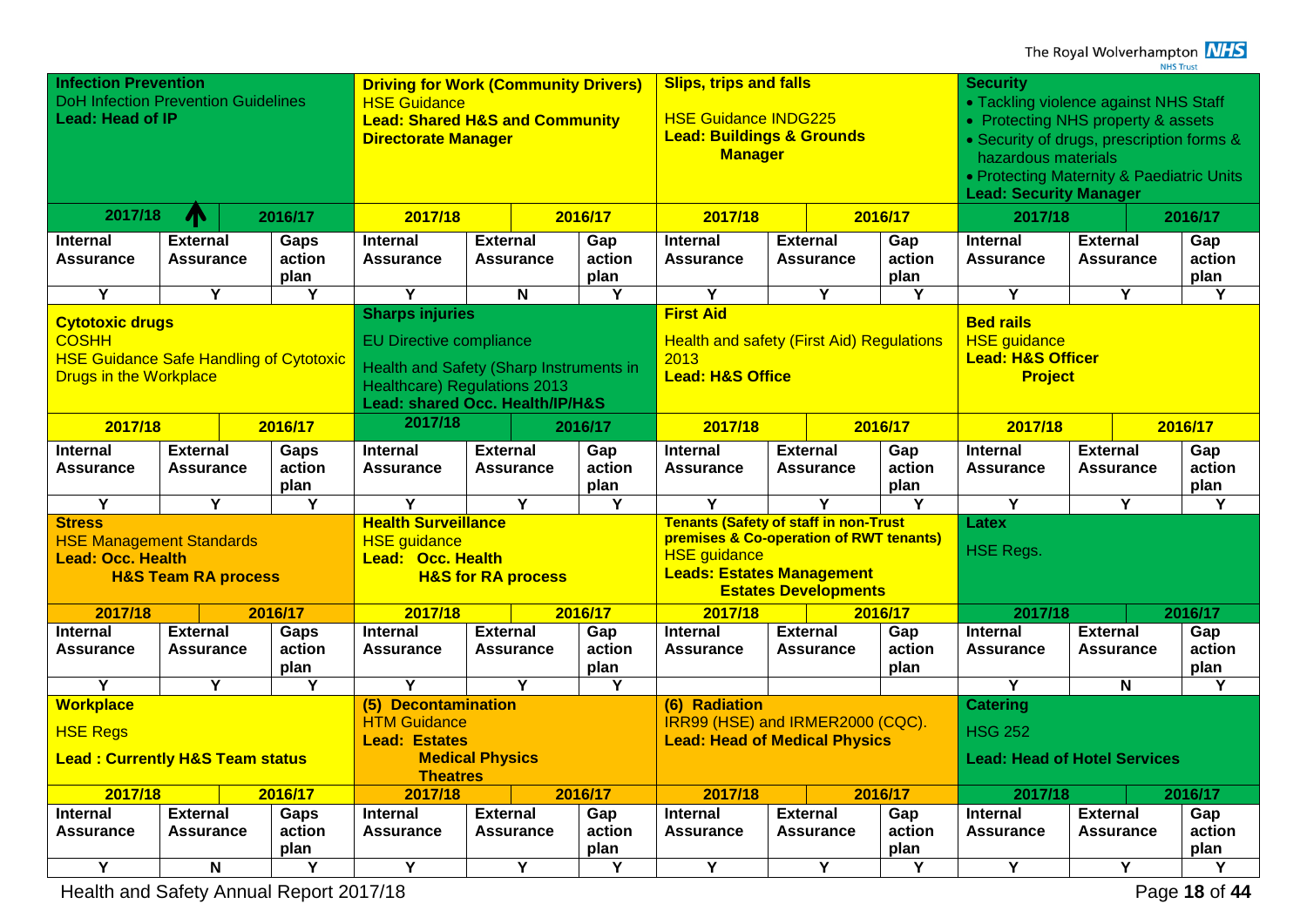*NB: Appendix 1 provides some detail of the explanations provided for the decision on the grading of the risk where position has deteriorated the items can be identified in appendix by (X) number on risk profile.* 

#### **4.2 Audit process**

The audit process is embedded, the main challenge is the use of SharePoint to store risk assessments and other H&S documentation. Although widely used, several areas struggle to maintain the documentation and keep it up to date and a working document. The self-assessment returns have remained slow with several reminders being sent out:

Self-Assessment 1 = 163/229 – 75% returned

Self-Assessment 2 = 140/229 – 61% returned

Non-returns are reported to Division via the quarterly Divisional health and safety report for monitoring. Health and Safety officers follow up with areas for non-returns on a regular basis. This information is reported and monitored by Health & Safety Steering Group.

#### <span id="page-21-0"></span>**4.3Organising for Health and Safety:**

Organising for Health and Safety is the collective label given to activities in three key areas that together promote positive Health and Safety outcomes (Co-operation, Communication and Competence).

The safety representatives remain a key point of contact for Health and Safety within Departments, being the feet on the ground and passing messages onto teams. Health & Safety officers continue to run the Health and Safety Representative training programme along with the Safety Rep Forum which is always well attended. Health and Safety representatives across the Trust remain engaged and quite static in numbers. Health & Safety officers have continued to provide advice and support when requested and work closely with them. The fora are held quarterly and are scheduled covering both acute and community venues. Guest speakers are often in attendance including Infection Prevention, Fire and Security to ensure relevant messages are shared along with any learning and updates to legislation.

For the second year running the Health and Safety Team ran a Health & Safety Awareness week across all sites of the Trust in October 2017, and once again this proved to be a successful event from the feedback evaluation received. Each officer specialised in a topic which was prioritised based on incidents/claims and included manual handling, occupational health and sharps each running a quiz to establish awareness and knowledge; the results of which will be used to plan the work programme for 2017/18. Competition prizes were all donated by local businesses and suppliers with a Kindle being first prize.

#### <span id="page-21-1"></span>**4.4Co-operation & Communication**

The Health and Safety officers continue to work closely with both the safety representatives and managers supporting with the risk assessment process and providing advice and support. Safety representatives and managers are used as the first point of contact for communicating messages and providing information to staff, disseminating it throughout their department. The Trust has various routes for communication that H&S have access to including the Trusts own Health and Safety Newsletter "Safety Spot" and the Governance Risky Business newsletter, All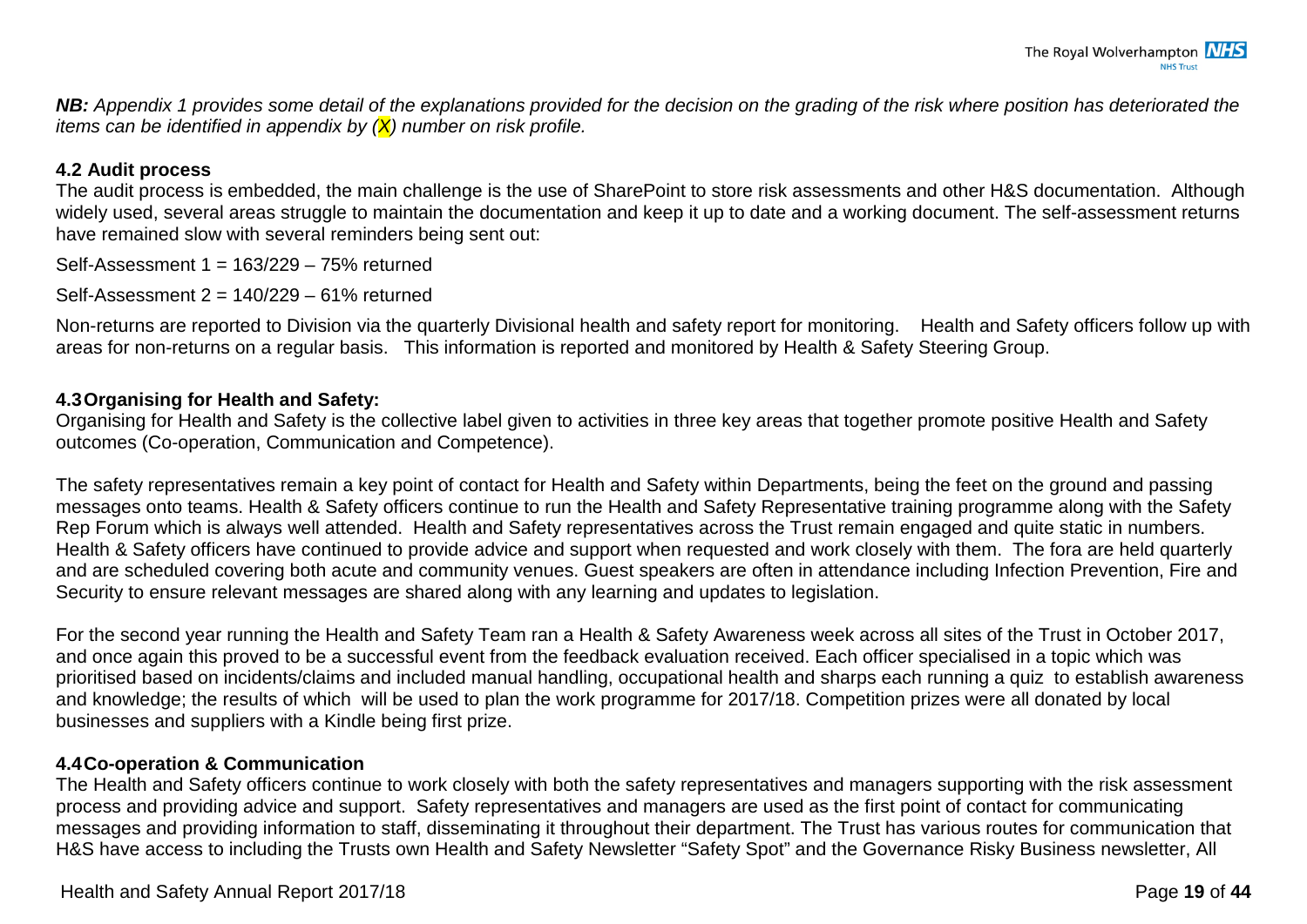User Bulletins and the Safety Representative Forum and general emails. Any message we need to communicate is undertaken via whichever route is felt to be the most relevant for that message.

#### **Messages shared 2017/18**

| <b>Method</b>                       | <b>Message</b>                                                  |  |  |  |  |  |  |  |
|-------------------------------------|-----------------------------------------------------------------|--|--|--|--|--|--|--|
| <b>Risky Business Newsletter</b>    | The safe use of operator chairs,                                |  |  |  |  |  |  |  |
|                                     | Safer sharps - Insulin needles                                  |  |  |  |  |  |  |  |
|                                     | <b>Safety Signs</b>                                             |  |  |  |  |  |  |  |
| <b>Safety Representatives Forum</b> | The safe use of operator chairs                                 |  |  |  |  |  |  |  |
|                                     | Safer sharps - Insulin needles                                  |  |  |  |  |  |  |  |
|                                     | Various presentations by Trust Leads i.e. Occ. Health/Fire etc. |  |  |  |  |  |  |  |
| <b>Safety Spot Newsletter</b>       | Special edition on the Awareness Week outcome                   |  |  |  |  |  |  |  |
| <b>All User Bulletin</b>            | How to use operator chairs safely,                              |  |  |  |  |  |  |  |
|                                     | Safe use of rollators                                           |  |  |  |  |  |  |  |
|                                     | <b>Safety Signs</b>                                             |  |  |  |  |  |  |  |
| <b>Email</b>                        | All the above.                                                  |  |  |  |  |  |  |  |
|                                     | <b>Health Surveillance</b>                                      |  |  |  |  |  |  |  |
|                                     | Use of SharePoint for H&S documents                             |  |  |  |  |  |  |  |
|                                     |                                                                 |  |  |  |  |  |  |  |

#### <span id="page-22-0"></span>**4.5Competence**

The Trust continues to offer a variety of training sessions for all staff with specific training for safety representatives and managers to support them in their roles. This training has been very successful with the majority of the safety representatives having completed all training offered.

The Trust Mandatory training packages are now available on the KITE site for all to access and we look forward to seeing increased compliance with these being launched early in the new financial year.

Table 2 provides details of the uptake of the Health and Safety training programme for 2017/18 April – March.

|--|--|

| .                                                                                        |       |       |      |      |       |                         |                                                              |
|------------------------------------------------------------------------------------------|-------|-------|------|------|-------|-------------------------|--------------------------------------------------------------|
| <b>Staff attendance for Health and Safety Training</b><br><b>April 2017 - March 2018</b> |       |       |      |      |       |                         |                                                              |
|                                                                                          | Div 1 | Div 2 | Corp | Comm | Total | No of Sessions provided |                                                              |
| Basic Health and Safety                                                                  | 16    | 70    | 13   | 18   | 117   | 23                      | Includes completed<br>questionnaires - 13<br>different dates |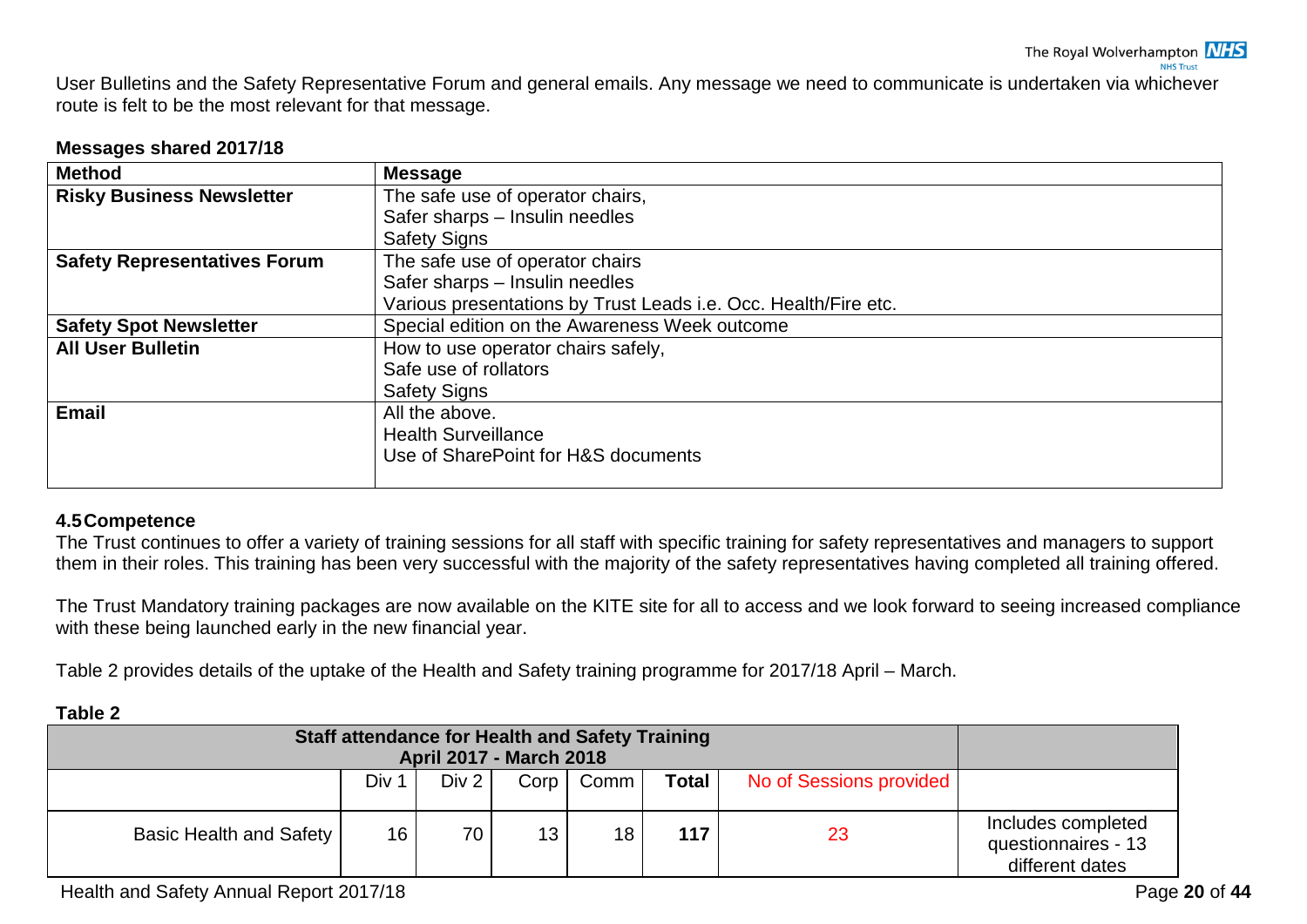| <b>Risk Assessment Awareness  </b> |                 | 15  | 0               | 0  | 15  |    |  |
|------------------------------------|-----------------|-----|-----------------|----|-----|----|--|
| <b>COSHH</b>                       |                 |     |                 | 0  | 11  |    |  |
| Safety Reps                        | 15 <sub>1</sub> | 15  | b               | 4  | 39  |    |  |
| Health and Safety for Managers     |                 | 11  | 12 <sup>°</sup> | 9  | 41  |    |  |
| <b>Total</b>                       | 46              | 112 | 34              | 31 | 223 | 40 |  |

First Aid training has been limited due to resources; the first aid trainer has still not been replaced. This is a priority within the recruitment process to avoid creating a gap in compliance.

#### **Table 3**

| <b>Training/Awareness provided</b>                         | <b>Target group</b>                            | <b>Compliance/attendance</b>                                                | <b>Places offered</b>                               | <b>No. of Trained</b><br><b>Staff</b>                |
|------------------------------------------------------------|------------------------------------------------|-----------------------------------------------------------------------------|-----------------------------------------------------|------------------------------------------------------|
| First Aid training                                         | Nominated First Aid Reps                       | <b>Emergency First Aid at</b><br>Work (EFAW)<br>19/24<br><b>FAW</b><br>9/12 | $FAW - 12$<br>$EFAW - 24$                           | 9 FAW<br>19 EFAW                                     |
| Manual Handling inanimate<br>objects (induction/mandatory) | As per Training Needs<br>Analysis (TNA) - OP41 | 97% Compliant as at<br>31/3/18                                              | Compliance rate<br>95% as per<br>agreement with the | 0.6% increase in<br>compliance on last<br>year 16/17 |
| Manual Handling (people)<br>(induction/mandatory)          | As per TNA - OP41                              | 89% Compliant as at<br>31/3/18                                              | <b>Board</b>                                        | 1.65% decrease in<br>compliance on<br>16/17          |

Patient handling training is currently being reviewed and a focus will be targeted on high non-compliance v incident areas.

#### <span id="page-23-0"></span>**4.6Implementing**

HS01 Management of Health and Safety policy continues to develop and remains the primary Health and Safety policy to comply with HSE Regulations; it provides the documentation and tools for safety representatives and managers and others to manage Health and Safety within their area. Partnering this with the new e-learning packages the Trust has improved its support mechanism to achieve compliance. Risk assessments are taken through the local governance process to ensure they are approved by management then shared for implementation to all relevant staff. All departments work to build a risk profile for their specific service to support the management of Health and Safety, Health and Safety folders are held in all areas for access by all staff at any time and these are checked during the audit process by the Health and Safety officers. The H&S Team continue to work with Departments to improve documentation quality and suitability this has been supported by using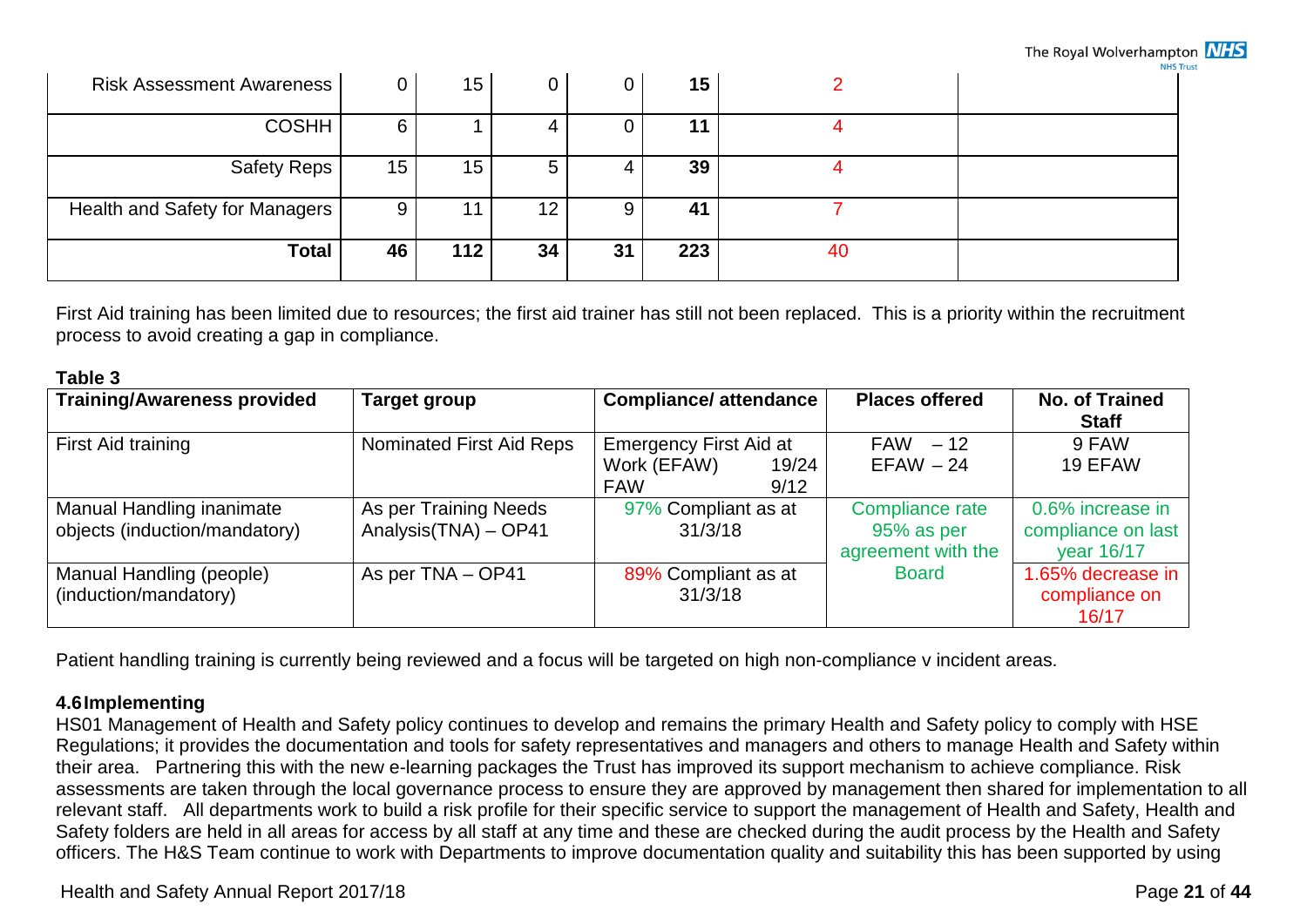SharePoint as the main storage location, all departments hold documents on SharePoint, however, the team continues to struggle to ensure these are maintained and fit for purpose and continue to work with departments to improve them prioritising areas of low compliance.

### <span id="page-24-0"></span>**5 CHECK**

#### <span id="page-24-1"></span>**5.1Measuring performance – Active Monitoring**

HS01 sets out the annual Health and Safety audit process, the programme advises on levels of compliance to each area and provides a progress report of compliance to HSSG at each meeting. The audit process continued throughout the year with all departments across all sites having been visited or received communication during the 12 month period 2017/18. There were 35 departments that did not receive a full annual audit during the year. The Health & Safety officers continue to advise and support these areas to achieve compliance, prioritising high risk areas to ensure continuity of service in a safe environment is maintained.

229 Departments are listed for the Trust, these are split as shown in table 4 below and shows the number of departments who have one or more risk assessments outstanding or due for review (see below for RAG status). The Health and Safety officers continue to work with these areas prioritising them for audit for the new financial year to ensure this is addressed as soon as possible.

#### **RAG Status key for Risk Assessments**

| Any item missing from audit (e.g. risk assessment)                                                                            |  |
|-------------------------------------------------------------------------------------------------------------------------------|--|
| All items in place but requires improvement e.g. too generic, incorrect form, actions not SMART, overdue actions <b>AMBER</b> |  |

#### **Table 4 (denotes previous year)**

| <b>Risk</b><br><b>Assessments</b> | <b>Division 1</b><br>(69) | Division 2 (67) | Corporate (39) | Estates & Facilities (15)   CCH (31) |       | VI(10) |
|-----------------------------------|---------------------------|-----------------|----------------|--------------------------------------|-------|--------|
| <b>RED</b>                        | 2(17)                     | 2(23)           | 0(8)           | 0(4)                                 | O(12) |        |
| <b>AMBER</b>                      | 6(26)                     | 9(10)           | 13(6)          | 6(7)                                 | 6(14) |        |

This is a constantly changing position as risk assessments are updated by one department and fall out of the review date in another. Areas of concern are:

**Vertical Integration of GP practices** – There are now 10 GP practices working with RWT across Wolverhampton now, The Health & Safety officers continue to work with the practices to bring them up to date with Trust policies and processes. There are currently 2 areas of concern as they are lacking with documentation for risk assessments and evidencing health and safety compliance these are West Park and Warstones Both areas are being provided with advice and support with this process.

#### <span id="page-24-2"></span>**5.2 Pro-active monitoring**

The Health and Safety officers continue to undertake site/department inspections as part of the audit process to assist in the identifying of issues/concerns reporting to the relevant response team.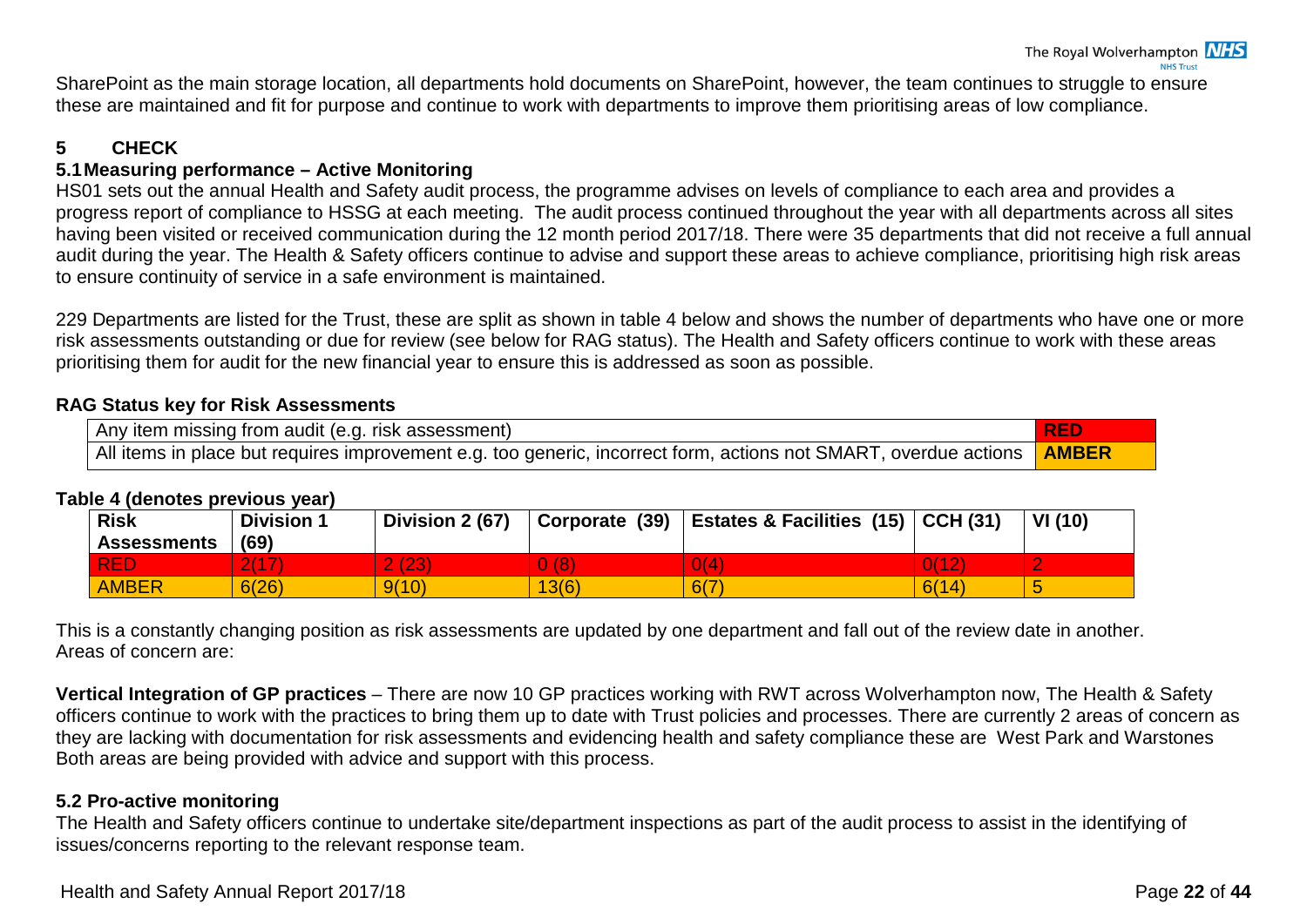Datix is scrutinised on a quarterly basis to review incidents and identify any trends, from which the Health and Safety officers trigger communication to the department to review their risk assessments to take into consideration any learning following the incidents and put in additional controls where identified.

As part of the audit process and provision of service, the Health and Safety Officers undertake visual inspections of areas and also observe activity and if poor practice is identified this is raised at the time with managers.

#### <span id="page-25-0"></span>**5.3Reactive monitoring activity**

**Site Inspections** – regular inspections (minimum of one per month) of the site are undertaken by Health and Safety team and concerns are informed to Estates to support their maintenance and repair programme.

Reactive inspections following slip trip fall incidents to review the area for safety purposes and identify control measures to prevent further incidents; these are undertaken by Estates and/or the Health and Safety officers. Direction is also taken from claim investigations and outcomes to improve arrangements in place.

Any serious incident is investigated upon receipt of notification, an example of this is in relation to the crossings around the Trust New Cross site. There have been several near miss incidents reported over the last few months where vehicles are failing to stop at crossings when someone is already crossing, this is causing particular concern for people who have difficulty walking or moving quickly. These incidents were bought to our attention by a staff member, and as a result of taking this through HSSG and various discussions improvements are being made to the crossings to help address the concerns raised.

#### <span id="page-25-1"></span>**5.4 Accidents, Ill health and Dangerous Occurrences**

The Trust continues to follow the practice described in HSG65 to have procedures in place for investigating injuries, ill health, property damage, near misses with investigations being proportionate to the event. All incidents reported within the Trust are monitored through HSSG bi-monthly. The criteria for reporting an incident is an occurrence that has caused injury/ill health to anyone or damage to property or nearly happened (near miss) so captures all levels of health and safety incidents.

In addition, in accordance with the Reporting of Injuries Diseases and Dangerous Occurrences Regulations 1995, RIDDOR, certain incidents must be reported to the HSE within appropriate timescales.

The Trust Risk Management and Patient Safety Policy (OP10) sets out the investigation & escalation process for serious incidents (including RIDDOR). Health and safety Incidents (including RIDDOR) are monitored by the HSSG.

As a result of a RIDDOR report in February 2018 the Trust received a visit from the HSE around the management of TB patients, they investigated a particular incident looking at the Trust process, policies and documentation and interviewing various staff. Following a day with the HSE the Trust were found to be managing TB appropriately and on this occasion received a clean bill of health.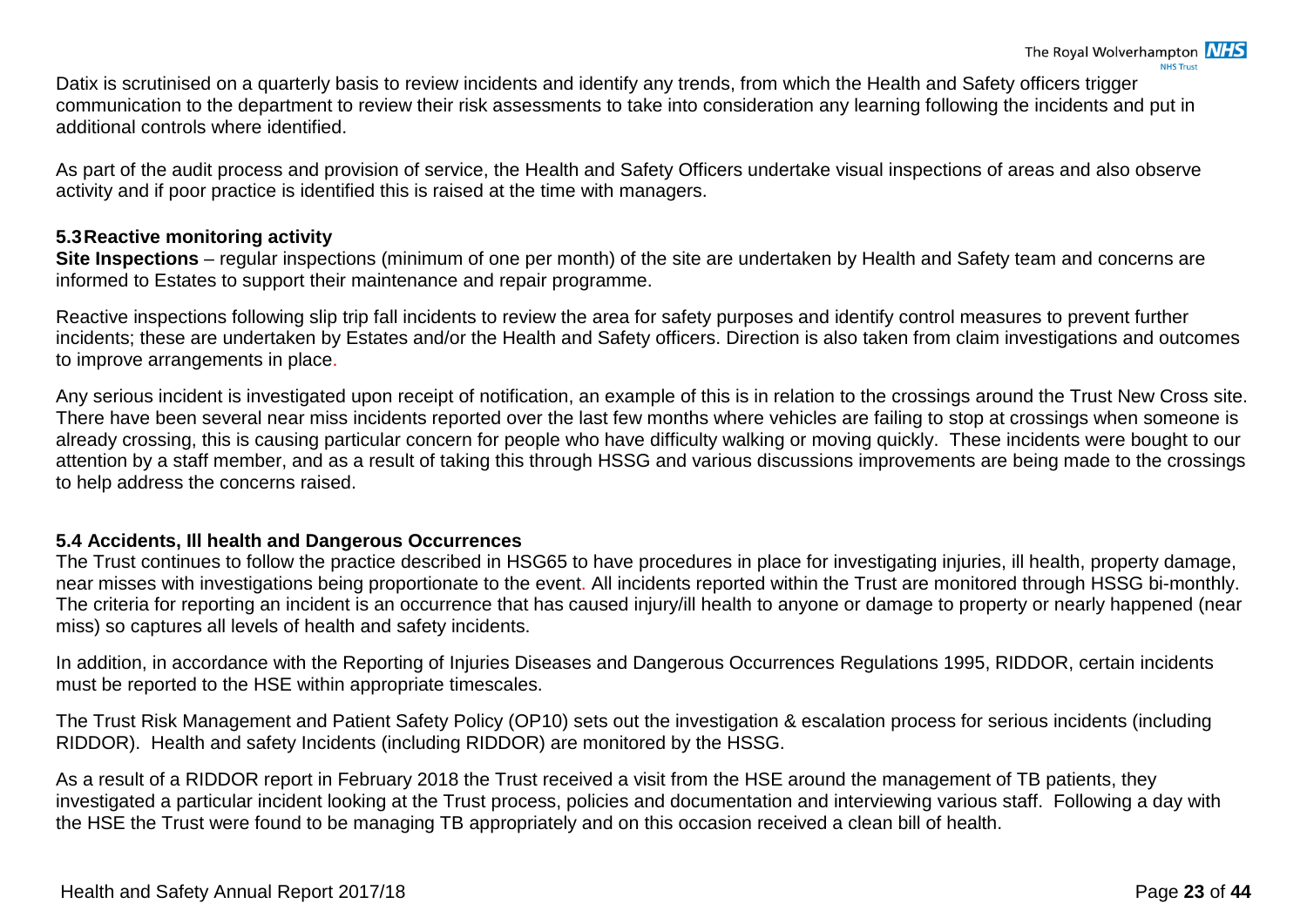The Trust also received a planned visit for Pathology which is part of their service provision licence, the labs were fully inspected along with documentation i.e. policies and procedures, some gaps were found in some processes however following implementation of an action plan to address the issues identified The HSE have confirmed no further action is to be taken.

The Trust has seen an overall decrease in incidents reported of 13.8% however, when reviewing the last 4 years based on incidents per 1000 WTE the number of incidents per 1000 WTE staff has fallen (refer to Table 5). Focus this year has been on high incident reporting areas, ensuring investigations are undertaken where needed and risk assessments are reviewed to improve control measures where possible to help reduce further incidents. Sharing lessons learnt across the Trust using various forums has also been on the agenda, the Health and Safety Newsletter 'SPOT' and Trust Risk Newsletter 'Risky Business' are used to highlight these. Unfortunately, although the Trust has seen a decrease in the number of incidents reported there has been quite a significant increase in the number of RIDDOR reportable incidents, with slips, trips falls being the highest cause (16), Q3 saw the highest number of RIDDORs being reported all from a variety of different activities. (see table 6 for details)



**Sharps**: The Trust continues to support the use of safer sharps mechanisms which have been introduced over the last couple of years and are actively monitoring for new devices as they come onto the market, trialling as appropriate for their introduction where feasible. Consideration is given to suitability of products and ease of use as we do not want to introduce new risks when implementing them.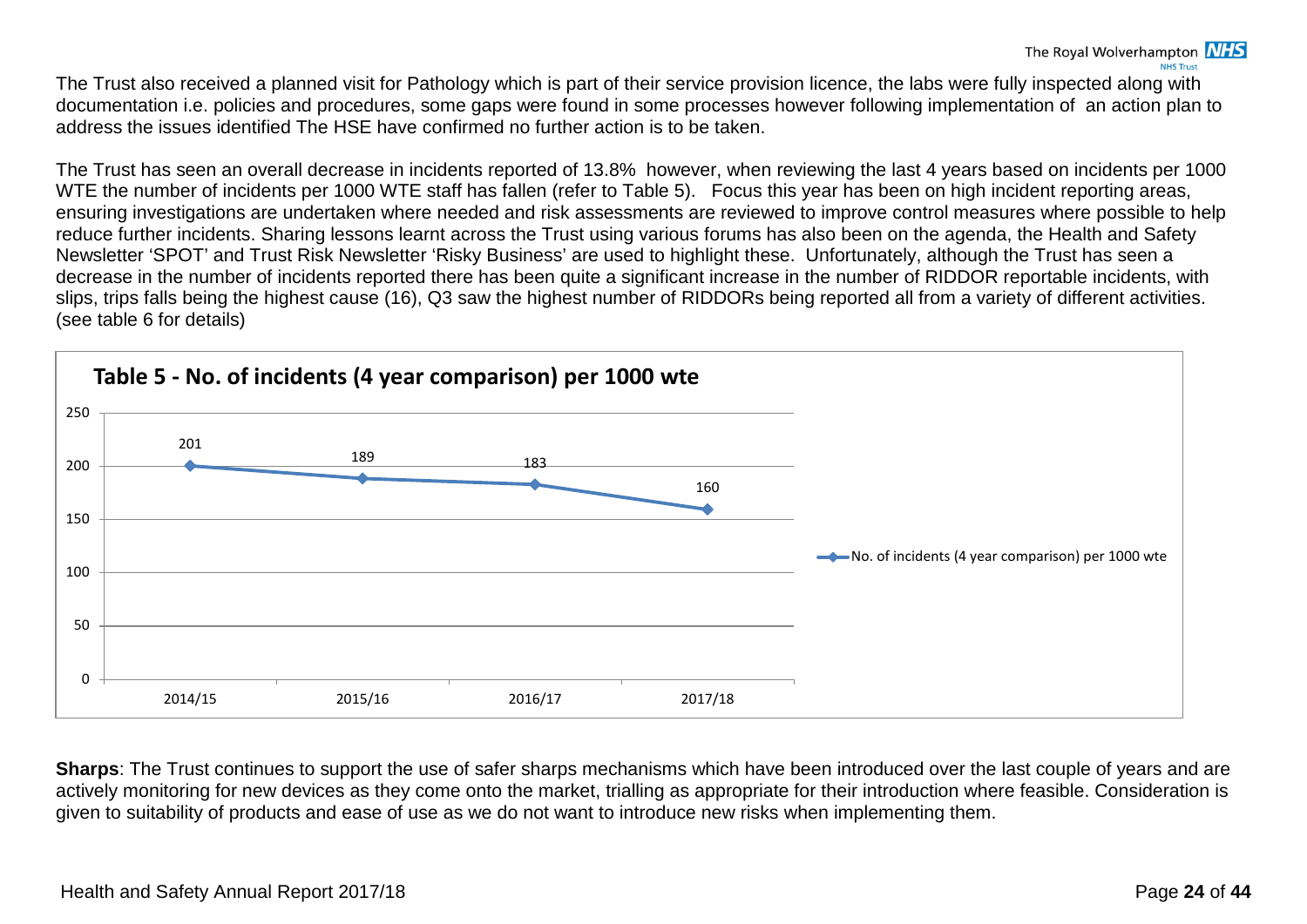**Manual Handling:** This year has seen a reduction in the number of incidents involving inanimate objects (37.9%) and a slight increase in the number of patient handling incidents (12.7%).

**Violence and Aggression:** 2017/18 has seen a 9% reduction in V&A incidents. The H&S Officers continue to work with departments and the Security team in the review of risk assessments following any incidents within their area.

#### <span id="page-27-0"></span>**RIDDOR Reporting:**

A RIDDOR incident is a certain category of incident or one that has occurred and caused a member of staff to take over 7 days absence from work or an incident involving the public/service users that was caused by the Trust's actions.

RIDDOR reportable incidents for April to March 2017/18 was 38 which is an increase on 2016/17, Table 6 shows a breakdown of the incidents by subject and Division.

|                      | Slip trip falls<br>(16) | <b>Patient H&amp;S</b><br>(3) | <b>Manual</b><br>People<br>(5) | <b>Handling</b><br>Inanimate<br>(4) | <b>Hazardous</b><br>substances<br>(2) | V&A<br>(5) | <b>Contact</b><br>(2) | Occ. Health<br>(1) |
|----------------------|-------------------------|-------------------------------|--------------------------------|-------------------------------------|---------------------------------------|------------|-----------------------|--------------------|
| Div 1                |                         |                               |                                |                                     |                                       |            |                       |                    |
| Div 2                |                         |                               |                                |                                     |                                       |            |                       |                    |
| Corporate            |                         |                               |                                |                                     |                                       |            |                       |                    |
| Estates & facilities | 11                      |                               |                                |                                     |                                       |            |                       |                    |

#### **Table 6**

#### **Table 7 – Total number of RIDDORs reported – 5 year comparison.**

| Year    | <b>No. of RIDDOR Reported</b> | <b>Direction of</b><br>change | % RIDDOR per Total No of incidents reported in same year. |
|---------|-------------------------------|-------------------------------|-----------------------------------------------------------|
| 2017/18 | 38                            |                               | 3.25%                                                     |
| 2016/17 | 33                            |                               | 2.52%                                                     |
| 2015/16 | 20                            |                               | 1.58%                                                     |
| 2014/15 | 44                            |                               | 3.35%                                                     |
| 2013/14 | 29                            |                               | 2.00%                                                     |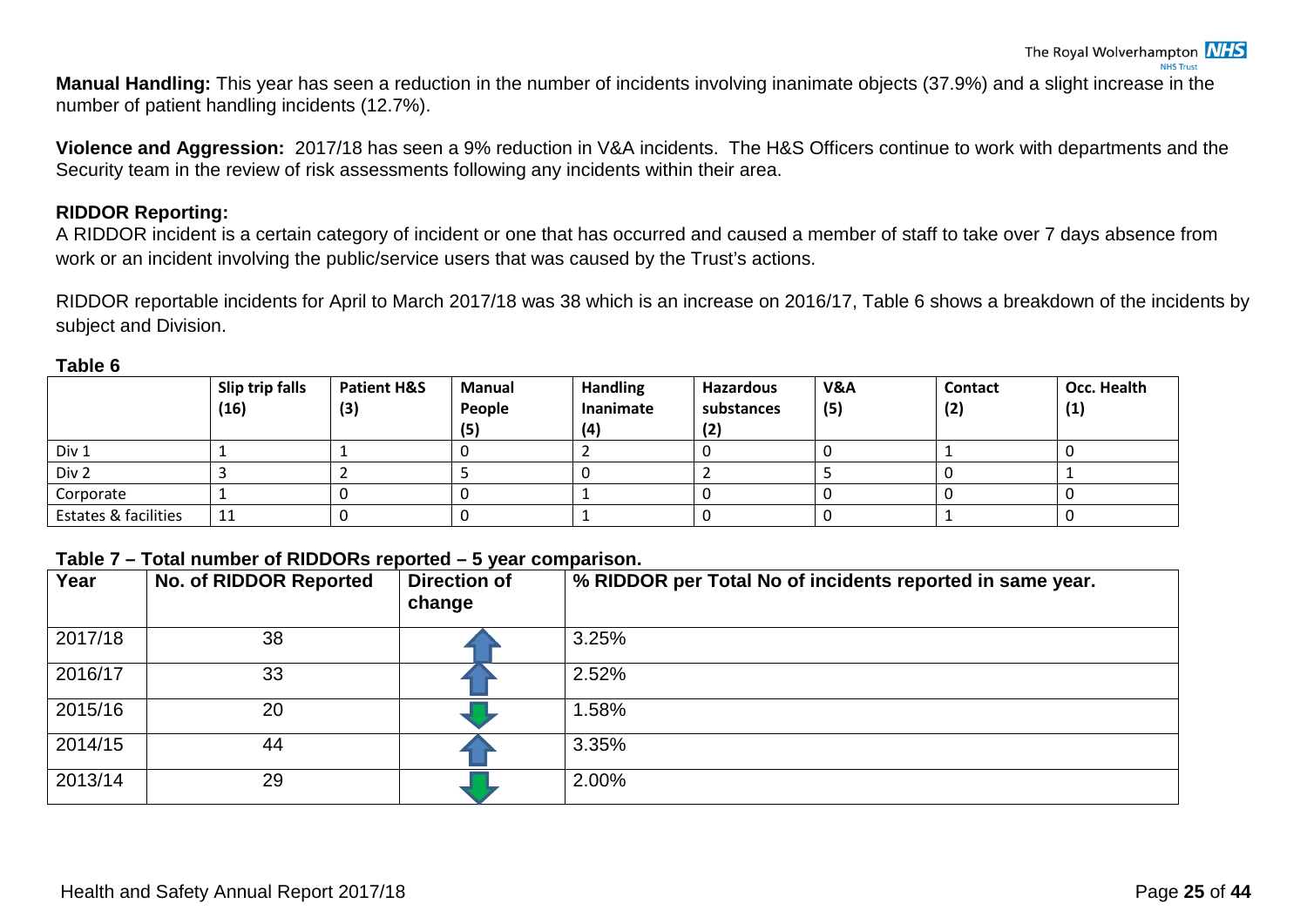A total of 1169 incidents categorised on Datix as Health and Safety have been reported during the period of April 17 to March 18. This figure includes RIDDOR and near miss incidents and indicates a 10.7% decrease in the number reported for the same period 16/17 (1309). The table below (8) plots the percentage of RIDDORs per total number of incidents reported in the same year. Table 9 shows a comparison of incidents reported and table 10 gives the incidents by subject activity comparison.

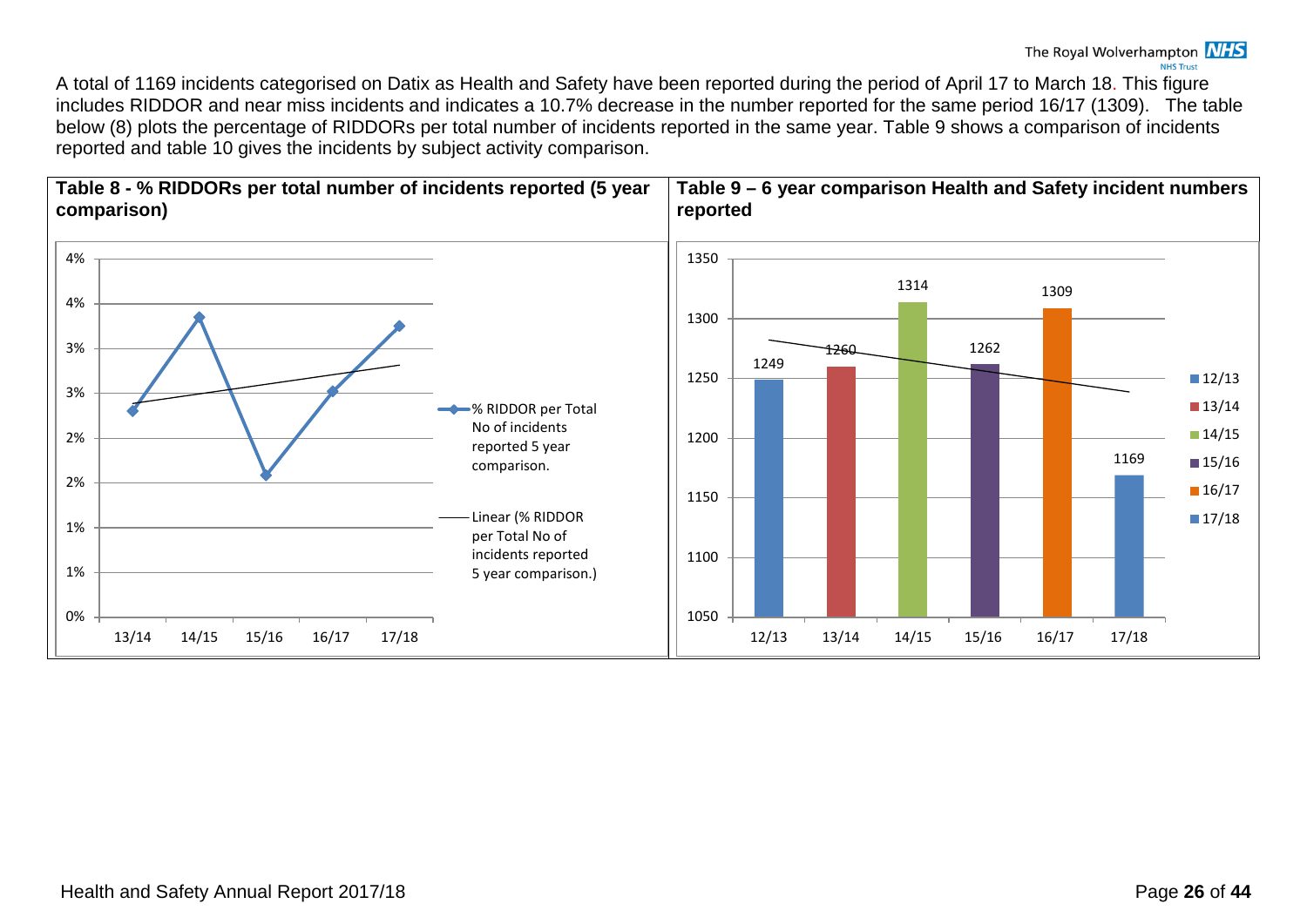#### The Royal Wolverhampton NHS



#### <span id="page-29-0"></span>**Personal Injury Claims Monitoring – 2017/18**

The table below (12) shows the number of new personal injury claims received within this financial year, there has been for the third consecutive year a significant decrease in the number of claims received in comparison with the previous years.



Health and Safety Annual Report 2017/18 **Page 27** of 44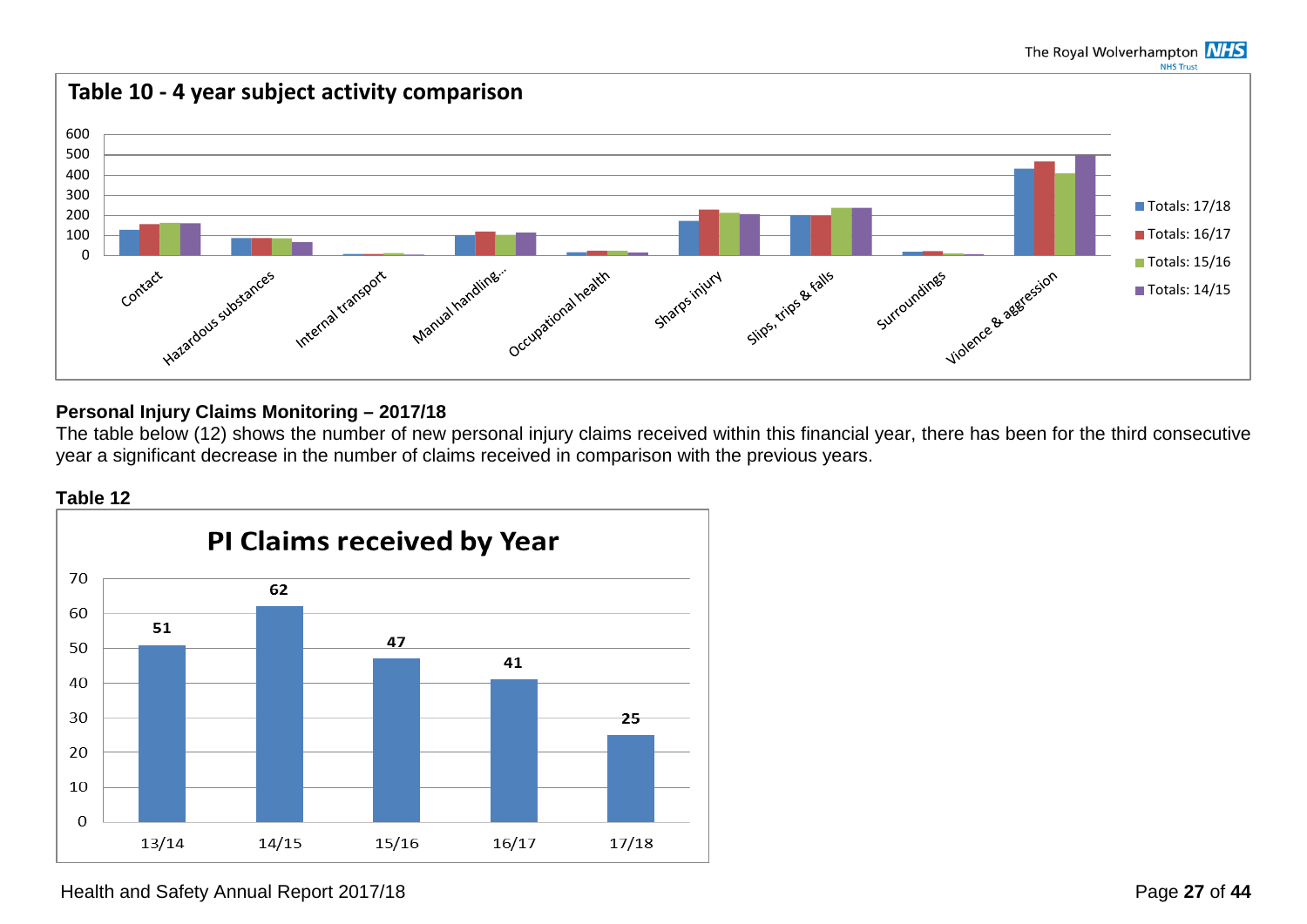| Outcome                                             | of<br><b>No</b><br>claims | Damages | <b>Claimants</b><br>costs | Defence<br>costs | Total    |
|-----------------------------------------------------|---------------------------|---------|---------------------------|------------------|----------|
| Claim dormant for 3 years or                        |                           |         |                           |                  |          |
| more                                                | 31                        | £0      | £0                        | £0               | £0       |
| before<br>proceedings<br>Payment                    |                           |         |                           |                  |          |
| served                                              | 6                         | £29,617 | £16,685                   | £0               | £46,302  |
|                                                     |                           |         |                           |                  |          |
| Payment in Court                                    | $\overline{2}$            | £10,238 | £35,997                   | £5,790           | £52,025  |
| Payment out of Court<br>after<br>proceedings served | 6                         | £35,650 | £56,638                   | £6,533           | £98,821  |
| Defended<br>Successfully<br>post<br>proceedings     | 4                         | £0      | £520                      | £5,450           | £5,970   |
|                                                     |                           |         |                           |                  |          |
| <b>Totals</b>                                       | 49                        | £75,505 | £109,840                  | £17,773          | £203,118 |

#### **Table 13 - End of year financial year table - personal injury claims**

A record number of claims closed where a denial had previously been made and no action pursued, resulting in the limitation period to expire. The figures demonstrate that the Trust have settled far less claims and defended more than ever before.

#### <span id="page-30-0"></span>**5.5 Investigate the causes of accidents, incidents or near misses;**

OP10 the Risk Management and Patient Safety Reporting Policy continues to manage incident reporting and the level of investigation required. We continue to investigate all RIDDOR incidents, to assist with this process there are various investigation forms available, with topic specific for sharps and slip/ trip/falls. When a RIDDOR is received the H&S Officer provides support to departments when requested, and ensures reporting timeframes are met. The process has improved from the provision of documentation perspective; however the H&S Team continue to work with department to further improve the quality of investigations undertaken and sharing of lessons.

Where learning has been identified it is shared through various means of communication including Risky Business Newsletter, Safety Spot Newsletter, personal email, HSSG and Safety Representatives Forum.

#### <span id="page-30-1"></span>**6.0ACT**

In the context of HSG65 this policy requires the Trust to review performance and take action on any gaps highlighted and also take action on lessons learned.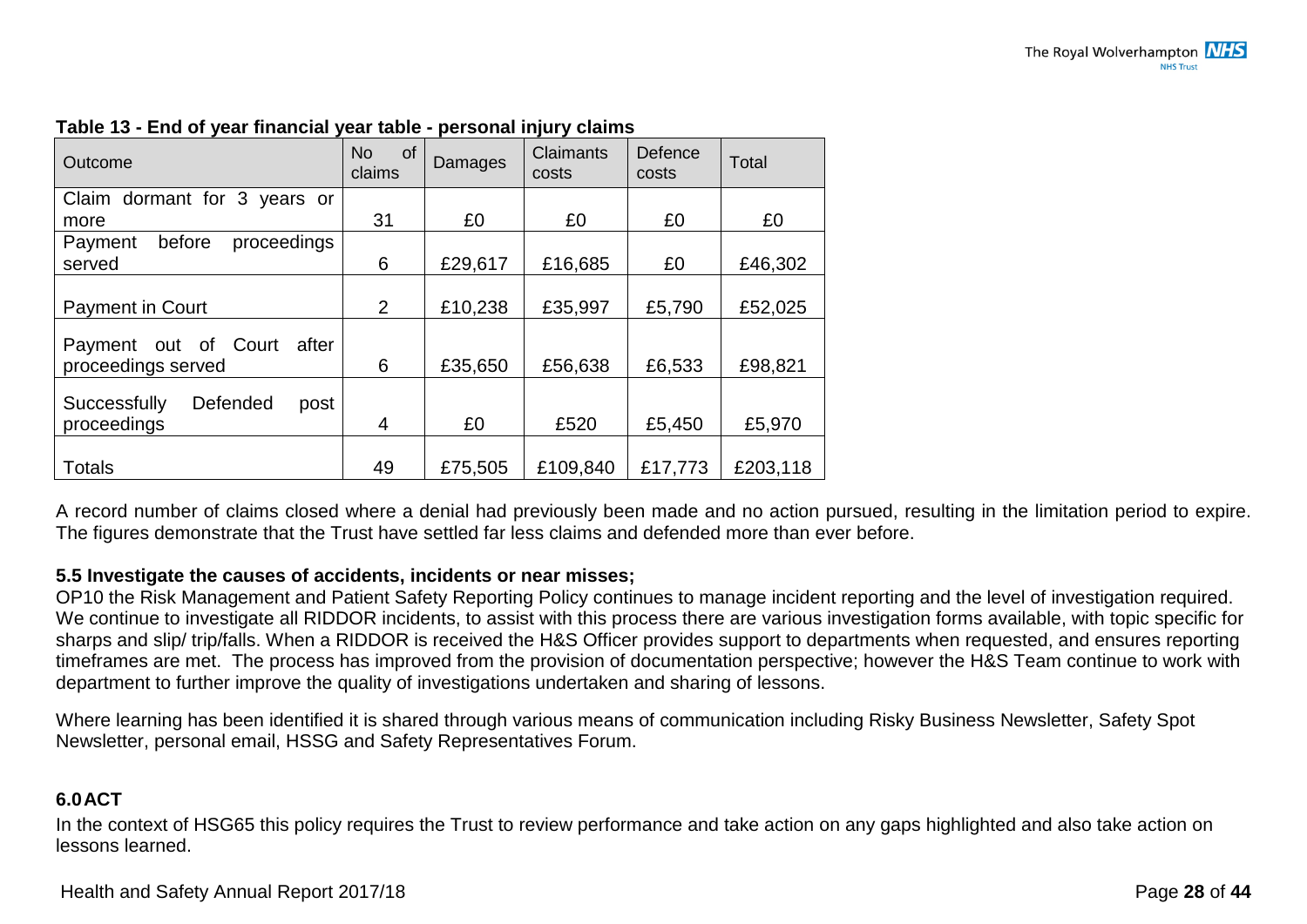This is undertaken as part of the H&S Teams working day, with regular reviews to identify high risk areas using incident data and audit outcomes.

#### <span id="page-31-0"></span>**6.1 Performance review:**

Quarterly reports have been provided against all indicators to Divisions, HSSG and QSAG to ensure monitoring of the Trust performance with regard to Health & Safety. The Health and Safety work plan 2018/19 will further improve this process once indicators have been reviewed to meet current demands.

All RIDDOR incidents are investigated, investigations are reviewed to identify learning and any lessons are shared within appropriate areas. The H&S team also use personal injury claims reports and outcomes from root cause analysis reports for serious incidents to highlight risks that could occur in other areas and how they have been managed, working with other specialist teams to support and address issues raised.

From the HSE visits this year the Health and Safety Team supported the departments with their preparation and any actions required to meet full compliance. The TB incident investigation found the Trust to have robust systems and processes in place to manage staff health and wellbeing. Radiology continues their work and have made significant progress with all their documentation and risk reviews moving into the review process now. They continue to meet monthly to ensure robust control of any outstanding work and also to now include the implementation of the new Radiation Regulations.

#### <span id="page-31-1"></span>**6.2 Learning from other organisations**

HSSG review enforcement notices issued by the HSE in the UK, and where applicable instigate preventative actions to assess the risk and prevent the incident within RWT. During this financial year 2017/18 HSSG has distributed the following to relevant specialist leads for review/consideration by specialist leads:

| <b>No. of Notices</b> | <b>Type of Notice</b>     | Impact to organisations                            |  |  |  |
|-----------------------|---------------------------|----------------------------------------------------|--|--|--|
| 20(22)                | Improvement               | Financial implication (Fee for Intervention(FFI)), |  |  |  |
|                       |                           | Service interruption                               |  |  |  |
|                       |                           | Reputation                                         |  |  |  |
| 10(2)                 | <b>Prosecutions</b>       | Financial implications (fines)                     |  |  |  |
|                       |                           | Service Interruption                               |  |  |  |
|                       |                           | Reputation                                         |  |  |  |
|                       | <b>Prohibition Notice</b> | Loss of service provision                          |  |  |  |
|                       |                           | Financial (FFI)                                    |  |  |  |
|                       |                           | Reputation                                         |  |  |  |

(XX) last year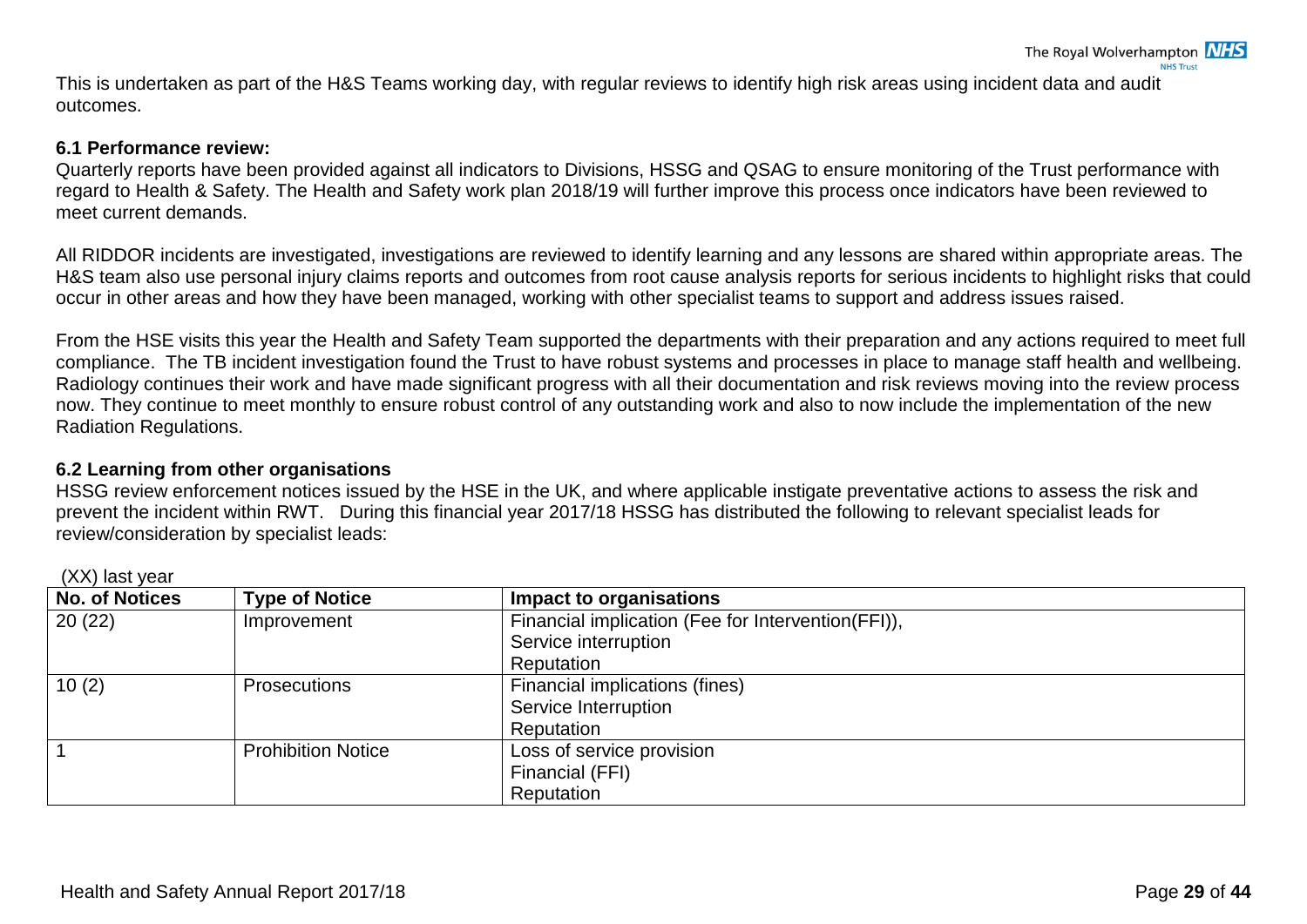| <b>Notice</b><br><b>Number</b> | <b>Recipient's</b><br><b>Name</b>        | <b>Issue</b><br>Date | <b>Result</b>                     | <b>Breach</b>                                                                                                                                                                                                                                                                                                                                                                                                                                                                                                                      |
|--------------------------------|------------------------------------------|----------------------|-----------------------------------|------------------------------------------------------------------------------------------------------------------------------------------------------------------------------------------------------------------------------------------------------------------------------------------------------------------------------------------------------------------------------------------------------------------------------------------------------------------------------------------------------------------------------------|
| 308612867                      | Maidstone & Tunbridge<br>Wells NHS Trust | 15/12/2017           | Improveme<br>nt Notice<br>(1N)    | <b>Management H&amp;SW Regs</b><br>Inadequate arrangements for monitoring and review of the<br>preventative and protective measures necessary to minimise the risk<br>of exposure of employees to hazard group 3 biological agents                                                                                                                                                                                                                                                                                                 |
| 308597087                      | Fife Health Board                        | 08/12/2017           | IN                                | <b>Safer Sharps Regs</b><br>H&S@W Act<br>Failure to ensure that where medical sharps are used in the Maternity<br>Unit at the Victoria Hospital Kirkcaldy, safer sharps are used so far as<br>is reasonably practicable.<br>Failure to investigate the circumstances and cause of incidents in the<br>Maternity Unit at the Victoria Hospital, Hayfield Road, Kirkcaldy where<br>employees have suffered an injury from medical sharps that has been<br>notified to you and taken the necessary action to prevent<br>reoccurrence. |
| 308597136                      | Fife Health Board                        | 08/12/2017           | IN.                               | <b>Safer Sharps Regs</b><br>H&S@W Act<br>As above                                                                                                                                                                                                                                                                                                                                                                                                                                                                                  |
| 44869300/02                    | Fife Health Board                        | 10/11/2017           | Prosecution<br><b>Guilty Fine</b> | £60,000<br>H&S@WAct<br>Failed to ensure that a suitable and sufficient assessment of the risks<br>to the safety of patient arising from potential falls was conducted in<br>order to identify the necessary measures; which resulted in the fatality                                                                                                                                                                                                                                                                               |

Below details the reasons for the Notices being issued cited by HSE (UK).

Details of the Notices are shared at HSSG and circulated to the subject leads requesting assurance that RWT has controls in place to prevent similar actions. Leads are being asked to respond within their reports to HSSG at the following meeting.

With the review of the HSE sentencing guidelines has seen a substantial increase in the amounts companies are being fined, the now take into consideration

- Culpability
- Harm
- Turnover
- Aggravating and mitigating factors
- Proportionality
- Other factors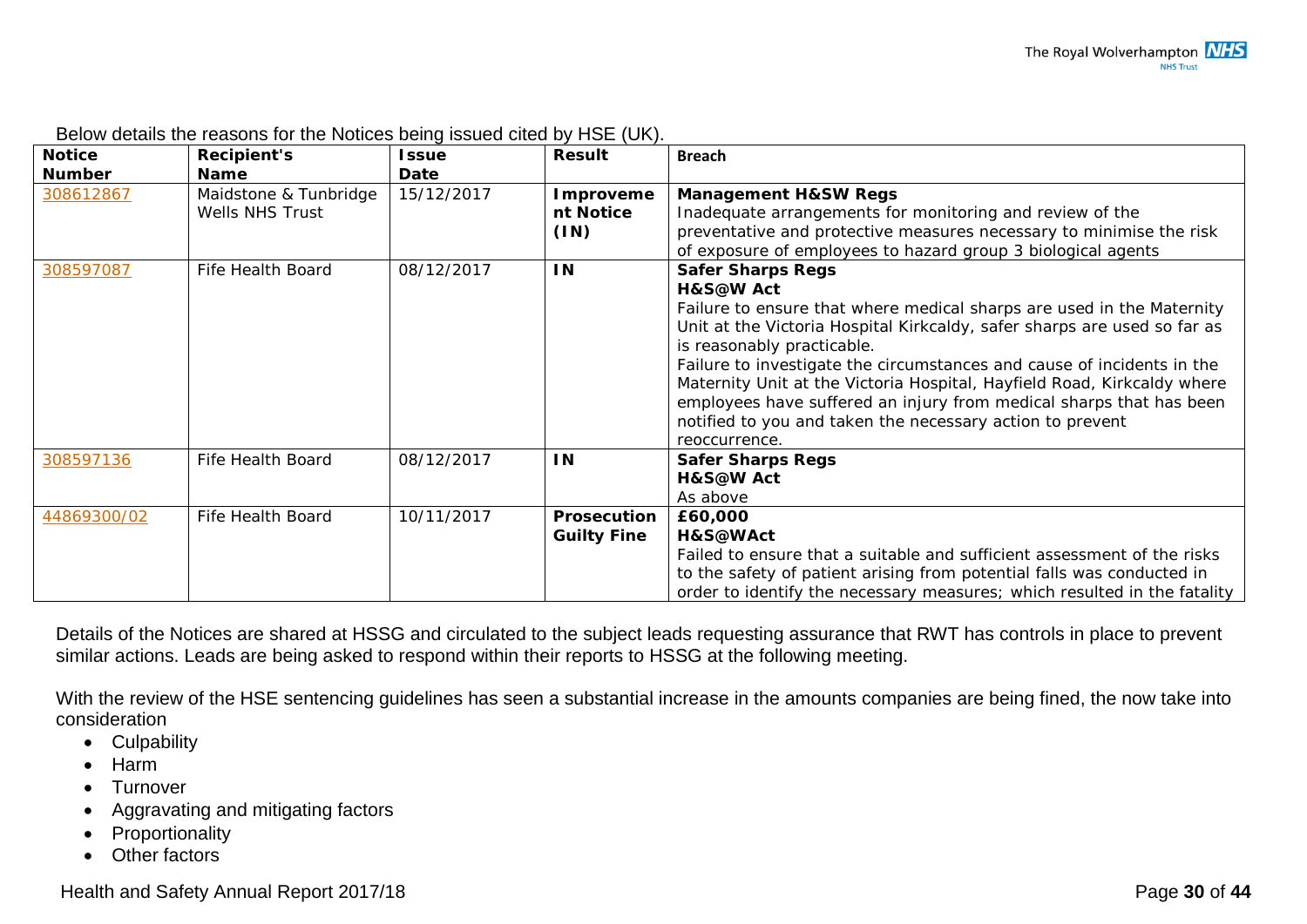- Reduction for guilty plea
- Compensation and ancillary orders
- Totality principle

The court will also consider wider impacts of a fine within the organisation or on innocent third parties e.g:

- o The fine impairs offenders ability to make restitution to victims
- o Impact of fine on offenders ability to improve conditions in the organisation to comply with the law
- o Impact of the fine on employment of staff, service users, customers and local economy
- o Where fine will fall on public or charitable bodies the fine should normally be substantially reduced if the offending organisation is able to demonstrate the proposed fine would have significant impact on the provision of its services

Examples of recent fines in the NHS are:

| <b>Case/Breach</b> | <b>Defendant's Name</b>                            | <b>Hearing Date</b> | <b>Result</b> | Fine £     | <b>Act or Regulation</b>                                     |
|--------------------|----------------------------------------------------|---------------------|---------------|------------|--------------------------------------------------------------|
|                    |                                                    |                     |               |            |                                                              |
| 44554880/01        | Chelsea & Westminster Hospital NHS Foundation Trus | 12/12/2017          | Guilty-Fine   | 40,000.00  | Health and Safety At Work Act 1974 / 3 / 1                   |
| 44554880/02        | Chelsea & Westminster Hospital NHS Foundation Trus | 12/12/2017          | Guilty-Fine   | 40,000.00  | Health and Safety At Work Act 1974 / 2 / 1                   |
| 44869300/02        | Fife Health Board                                  | 10/11/2017          | Guilty-Fine   | 60,000.00  | Health and Safety At Work Act 1974 / 3 / 1                   |
| 44726790/01        | Shrewsbury and Telford Hospital NHS Trust          | 26/09/2017          | Guilty-Fine   | 0.00       | Health and Safety At Work Act 1974 / 3 / 1                   |
| 43896610/01        | United Lincolnshire Hospitals NHS Trust            | 19/07/2017          | Guilty-Fine   | 500,000.00 | Health and Safety At Work Act 1974 / 3 / 1                   |
| 43896610/02        | United Lincolnshire Hospitals NHS Trust            | 19/07/2017          | Guilty-Fine   | 500,000.00 | Management of Health & Safety at Work Regulations 1999 / 3 / |
| 44717460/01        | Surrey and Borders Partnership NHS Foundation Trus | 22/06/2017          | Guilty-Fine   | 300,000.00 | Health and Safety At Work Act 1974 / 3 / 1                   |
| 43869180/01        | Greater Glasgow Health Board                       | 22/05/2017          | Guilty-Fine   | 50,000.00  | Health and Safety At Work Act 1974 / 3 / 1                   |
| 44096450/01        | NHS Greater Glasgow & Clyde                        | 22/05/2017          | Guilty-Fine   | 50,000.00  | Health and Safety At Work Act 1974 / 3                       |
|                    | Data courtesy of HSE website                       |                     |               |            |                                                              |

Giving a clear message of the importance of complying with health and safety regulations.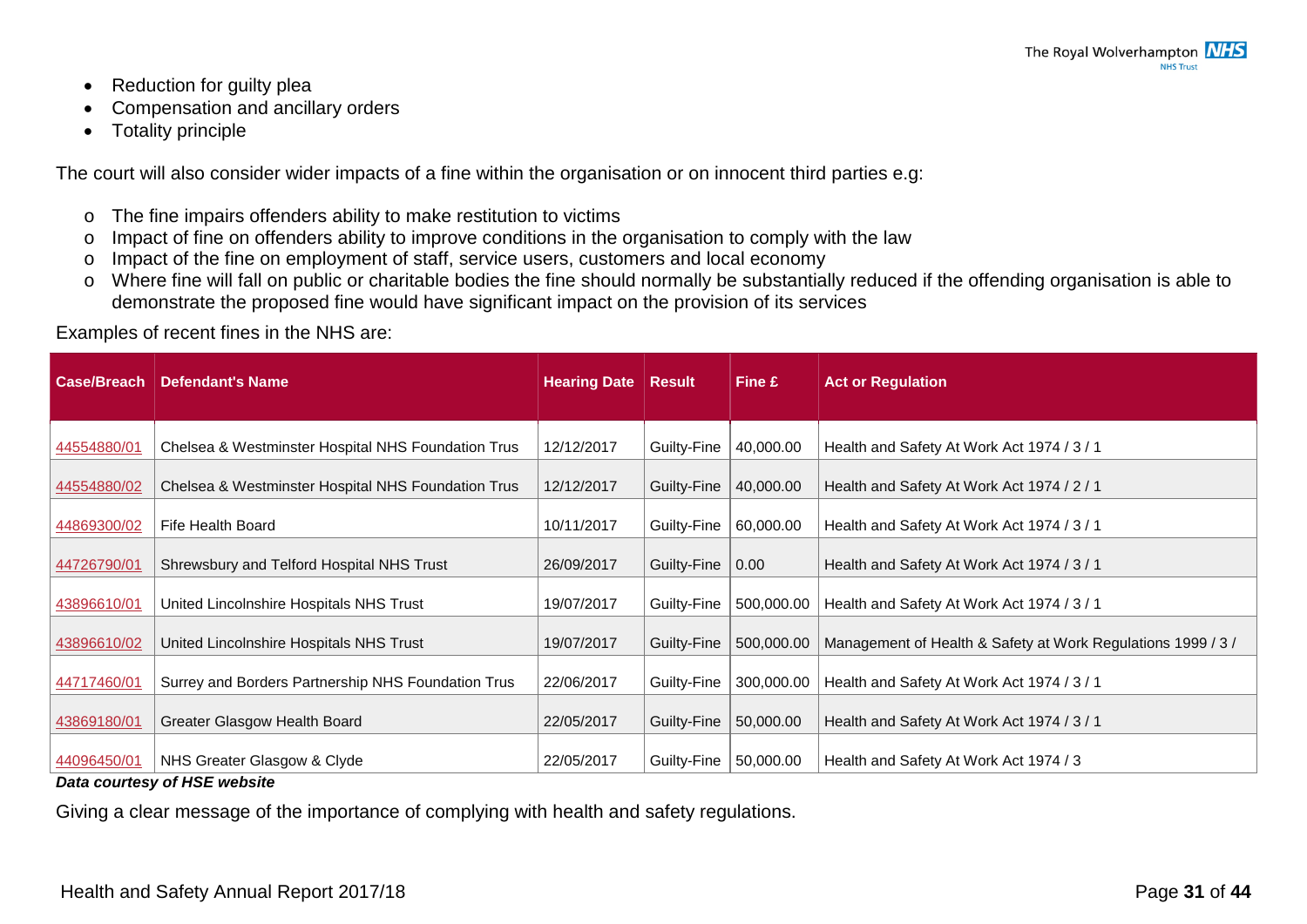#### <span id="page-34-0"></span>**6.3 Learning from audit/inspection reports**

Policy compliance reporting continues to be reported via HSSG bi-monthly and 6 monthly to QSAG with Divisional reports provided quarterly with compliance position statements. The Health and Safety team continue to strive to improve the information it provides and how it reports the Assurance Framework. Departments are encouraged to share good practice and this is often shared via the Safety Representatives Forum.

| <b>Regulation</b>                      | <b>Review outcome</b>                                                            | <b>Action</b>                                                                       |
|----------------------------------------|----------------------------------------------------------------------------------|-------------------------------------------------------------------------------------|
| EU Directive for management of         | Lays down basic safety standards for protection against                          | The current monthly working group is                                                |
| Ionising Radiation                     | dangers arising from exposure to ionising radiation.                             | monitoring progress with the action plan. The                                       |
|                                        |                                                                                  | Trust has registered its position and continues<br>to work towards full compliance. |
| Memorandum of Understanding            | Confirmed the relationship between the HSE and CQC                               | Shared with relevant management teams and                                           |
| HSE/CQC                                | and how they will work together to ensure safety for both<br>Patients and Staff. | <b>HSSG members.</b>                                                                |
| Workplace Exposure Limits EH40         | Review of acceptable chemical levels                                             | Awaiting full outcome                                                               |
| <b>Review</b>                          |                                                                                  |                                                                                     |
| <b>Control of Asbestos Regulations</b> | Increase in the interval by 1 year for licensed workers to                       | Awaiting full outcome                                                               |
|                                        | attend medical examination.                                                      |                                                                                     |

#### **Relevant Legislative consultations/changes during 2017/18**

#### <span id="page-34-1"></span>**7.0 Safety Alerts:**

All NHS organisations receive safety alerts these come under several headings each described below:

| MDA (medical device<br>alerts) | These are about equipment or sundries used in patient care, if users have experienced problems whilst using the<br>equipment /sundry and there is potential harm to patients they are bound to inform the MHRA (Medicine and<br>Healthcare Products Agency) who will assess the risk and when relevant issue an MDA.                                                                                                                                                                           |
|--------------------------------|------------------------------------------------------------------------------------------------------------------------------------------------------------------------------------------------------------------------------------------------------------------------------------------------------------------------------------------------------------------------------------------------------------------------------------------------------------------------------------------------|
| <b>EFN (Estates Facilities</b> | Issued to inform Trusts of problems highlighted following incidents relating to Plant and Equipment e.g. valves, light                                                                                                                                                                                                                                                                                                                                                                         |
| Notice)                        | fittings etc. most are relating to the electrical systems                                                                                                                                                                                                                                                                                                                                                                                                                                      |
| <b>EFA (Estates Facilities</b> | Normally to do with procedures undertaken relating to other Estates Facilities services/equipment.                                                                                                                                                                                                                                                                                                                                                                                             |
| Alert)                         |                                                                                                                                                                                                                                                                                                                                                                                                                                                                                                |
| NHS/PSA/W                      | Stage 1 – Typically issued in response to a new or under-recognised patient safety issue with the potential to cause<br>death or severe harm. We aim to issue warning alerts as soon as possible after becoming aware of an issue and<br>identifying that healthcare providers could take constructive action to reduce the risk of harm. Warning alerts ask<br>healthcare providers to agree and coordinate an action plan, rather than to simply distribute the alert to frontline<br>staff. |
| <b>NHS/PSA/Re</b>              | Stage 2 – Typically issued in response to a patient safety issue that is already well-known, either because an<br>earlier warning alert has been issued or because they address a widespread patient safety issue. Resource alerts                                                                                                                                                                                                                                                             |
|                                | are used to ensure healthcare providers are aware of any substantial new resources that will help to improve                                                                                                                                                                                                                                                                                                                                                                                   |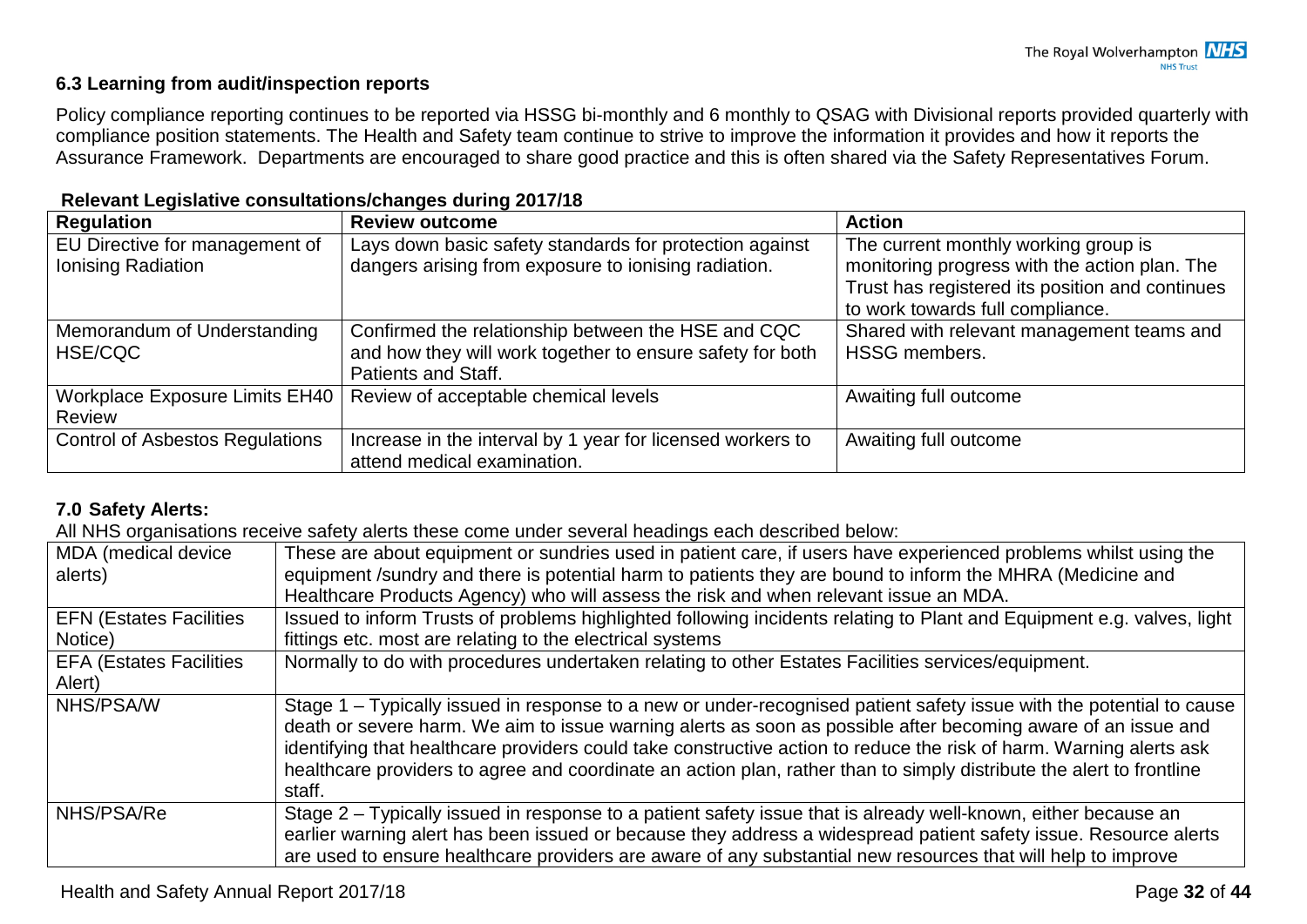|                                  | patient safety, and ask healthcare providers to plan implementation in a way that ensures sustainable<br>improvement. Highlighted resources will usually have been developed by national bodies, professional<br>organisations or networks.                                                                                                     |
|----------------------------------|-------------------------------------------------------------------------------------------------------------------------------------------------------------------------------------------------------------------------------------------------------------------------------------------------------------------------------------------------|
| NHS/PSA/D                        | Stage 3 - Typically issued because a specific, defined action to reduce harm has been developed and tested to the<br>point where it can be universally adopted, or when an improvement to patient safety relies on standardisation (all<br>healthcare providers changing practice or equipment to be consistent with each other) by a set date. |
| <b>FSN (Field Safety Notice)</b> | Issued by suppliers/manufacturers to inform users of issues identified with their products.                                                                                                                                                                                                                                                     |
| <b>SDA (Supply Disruption</b>    | Issued to inform organisations of major disruption to supply of equipment/sundries.                                                                                                                                                                                                                                                             |
| Alert)                           |                                                                                                                                                                                                                                                                                                                                                 |

The Trust has moved the management of alerts onto the Health Assure (Allocate) system to enable triangulation with other elements of assurance (e.g. CQC Domains, National Guidance etc.) and to improve reporting and monitoring of compliance, this is developing well and the aim is to have this rolled out fully by the end of Q2 2018/19.

#### **Table 14 Safety Alerts received and responded to (Apr 17 – Mar 18)**

| <b>YTD</b> received<br>(financial year) |        | <b>YTD Closed</b> |    | <b>YTD Open</b> |   | Open (YTD &<br>Previous years still<br>open) |          |
|-----------------------------------------|--------|-------------------|----|-----------------|---|----------------------------------------------|----------|
| MDA's                                   | 43     | MDA's             | 37 | MDA's           | 6 | MDA's                                        | 6        |
| EFN's                                   | 45     | EFN's             | 45 | EFN's           | 0 | EFN's                                        | 0        |
| NHS/PSA/                                | 6      | NHS/PSA/          | 5  | NHS/PSA/        | 1 | NHS/PSA/                                     |          |
| <b>EFA</b>                              | 5      | <b>EFA</b>        | 5  | <b>EFA</b>      | 0 | <b>EFA</b>                                   | 0        |
| <b>NHSI</b>                             | ┻      | <b>NHSI</b>       | 1  | <b>NHSI</b>     | 0 | <b>NHSI</b>                                  | $\Omega$ |
| <b>CHT</b>                              | 1<br>┸ | <b>CHT</b>        |    | <b>CHT</b>      | 0 | <b>CHT</b>                                   | 0        |
| Total                                   | 101    | Total             | 94 | Total           | ⇁ | Total                                        |          |

| Overdue<br>Alerts x<br><b>NHS PSA</b> |  |
|---------------------------------------|--|
|                                       |  |

The Trust Policy for the Management of Safety Alerts (HS07) has been reviewed this year and upon instruction from Policy Group has been changed to a protocol and now sits within HS01 the Management of Health and Safety Policy.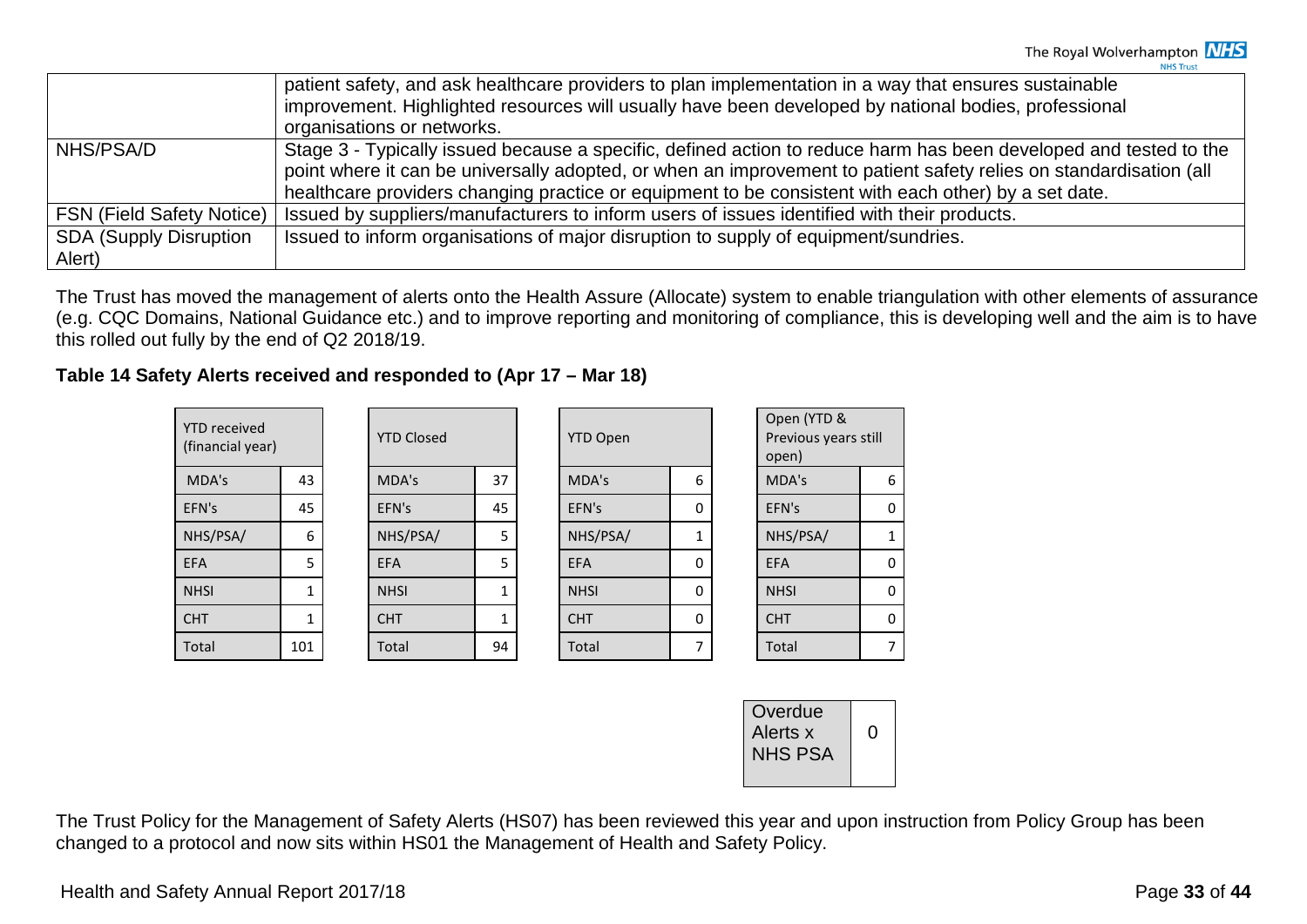There are several types of alerts received within the Trust and the main route these come through is the MHRA CAS system. Internally the Trust has moved to Health Assure (HA) to disseminate and monitor responses and although this is in the early stages progress is being made on improving the reporting process to provide assurance to the Board of compliance with all alerts. The aim is for the Trust to respond to alerts 100% within timescales as per the requirements of the alert actions.

This year 2017/18 the Trust achieved 98% responses received within timescales. At the time of writing there are no alerts overdue however; during the year 2 x alerts went outside the required response timescales due to a delay in receiving confirmation that actions were complete by the identified leads.

Safety alerts continue to be monitored by external bodies and the Trust works to ensure compliance within time-frames mandated.

There are two areas that the Trust monitors in terms of the completion of Safety Alerts, The first is that the alerts are responded to appropriately within the time frames mandated and secondly, where action plans remain open following official closure of the alert that all actions are completed.

Is currently undertaken by the Health and Safety Steering Group (HSSG), bi-monthly reports are received and any issues highlighted within this report, there is a Divisional compliance report circulated to the Divisional Management Teams that identifies the status of NHSPSAs. The Medical Devices Group manages the responses to all Medical Device alerts and the Medicines Management Group receives reports in relation to all Drug alerts. For all alerts any areas of concern are escalated to Compliance Oversight Group (COG). Any areas of concern would be taken through to the Quality Information Safety Group (QSIG) where Divisions would be expected to provide assurance on actions they have taken to resolve closure.

To improve on monitoring of internal action plans the Trust is continuing to develop the monitoring/reporting process through Health Assure.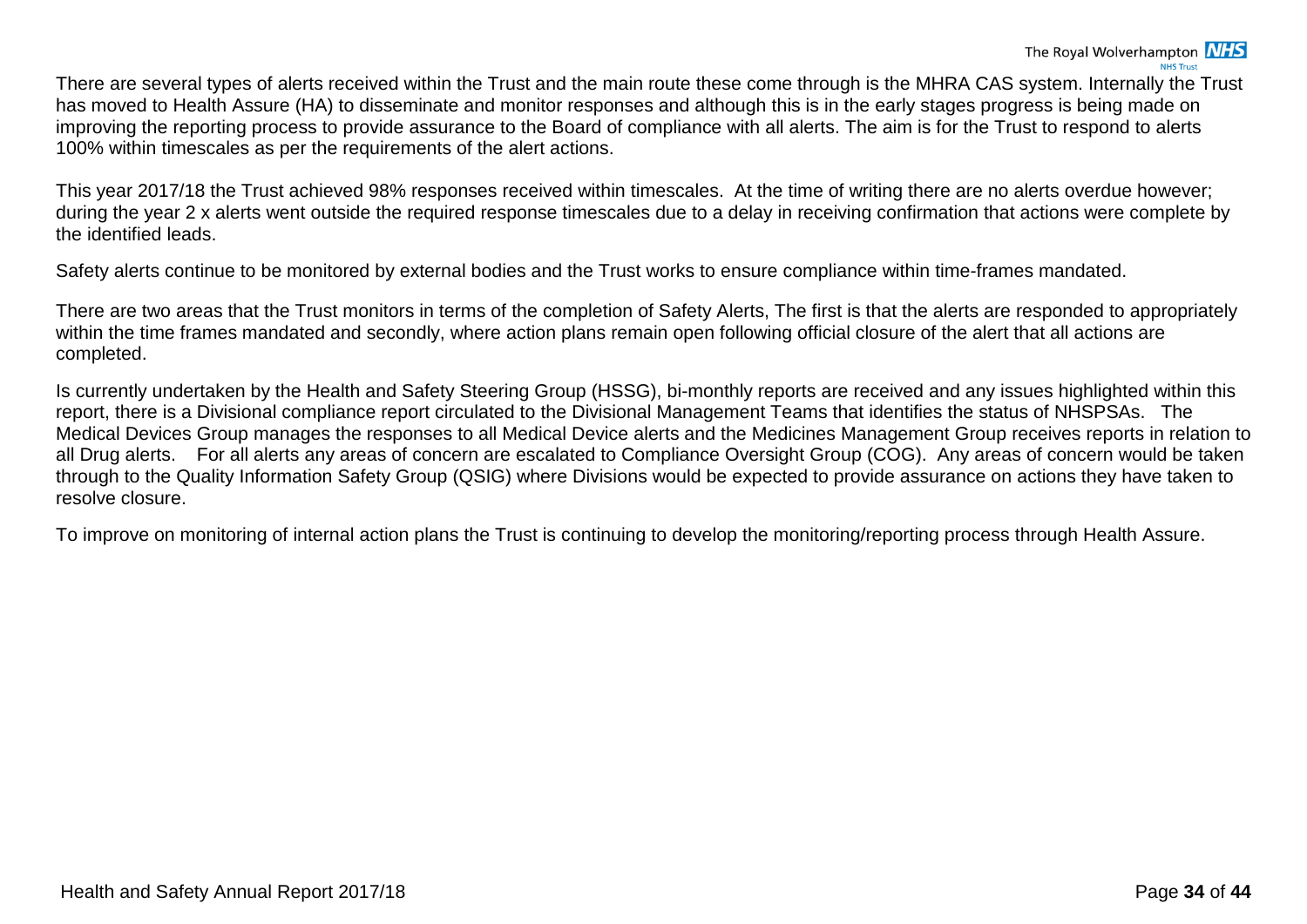#### <span id="page-37-0"></span>**8.0 Moving Forward 2018/19**



Following the H&S Good to Great workshop at the end of 2017/18 the Team is reviewing the service it provides, looking at what works well and what requires improvement. There is an action plan being developed which will prioritise the move towards supporting ownership and accountability in Departments developing a hand off process by the Health and Safety Officers moving into "Business as Usual" for the departments.

The Health and Safety Steering Group will continue to challenge the strength of assurance being both provided and received and strengthen where gaps are identified. Continue to use incident data and audit outcomes to identify problem areas, review documentation, escalate risks when relevant; provide support and guidance to help improve the quality and suitability of control measures.



Continue to work towards compliance of the Health and Safety Strategy, developing the risk profile, systems and processes to achieve this.

The training programme continues supported by the newly launched e-learning packages to continue to educate and raise awareness of the Health & Safety agenda.

#### **Estates and Facilities – Moving forward**

CHAS Accreditation in place - the aim being to be able to undertake Project Work on behalf of Developments and within Community. Estates staff are undertaking the CSCS skill card assessments.

Estates and Facilities are reviewing their Quality, Health, Safety, and Environmental to align their systems to the requirements of the NHS England Premises Assurance Model. (PAM)

As part of this requirement all documentation is under review. A new Governance structure has been developed for Estate which is in the process of implementation which will provide additional assurance reference Estates compliance.

Estates are also recruiting a Senior Compliance and Helpline Manager to both support the division and develop PAM compliance and standards delivered.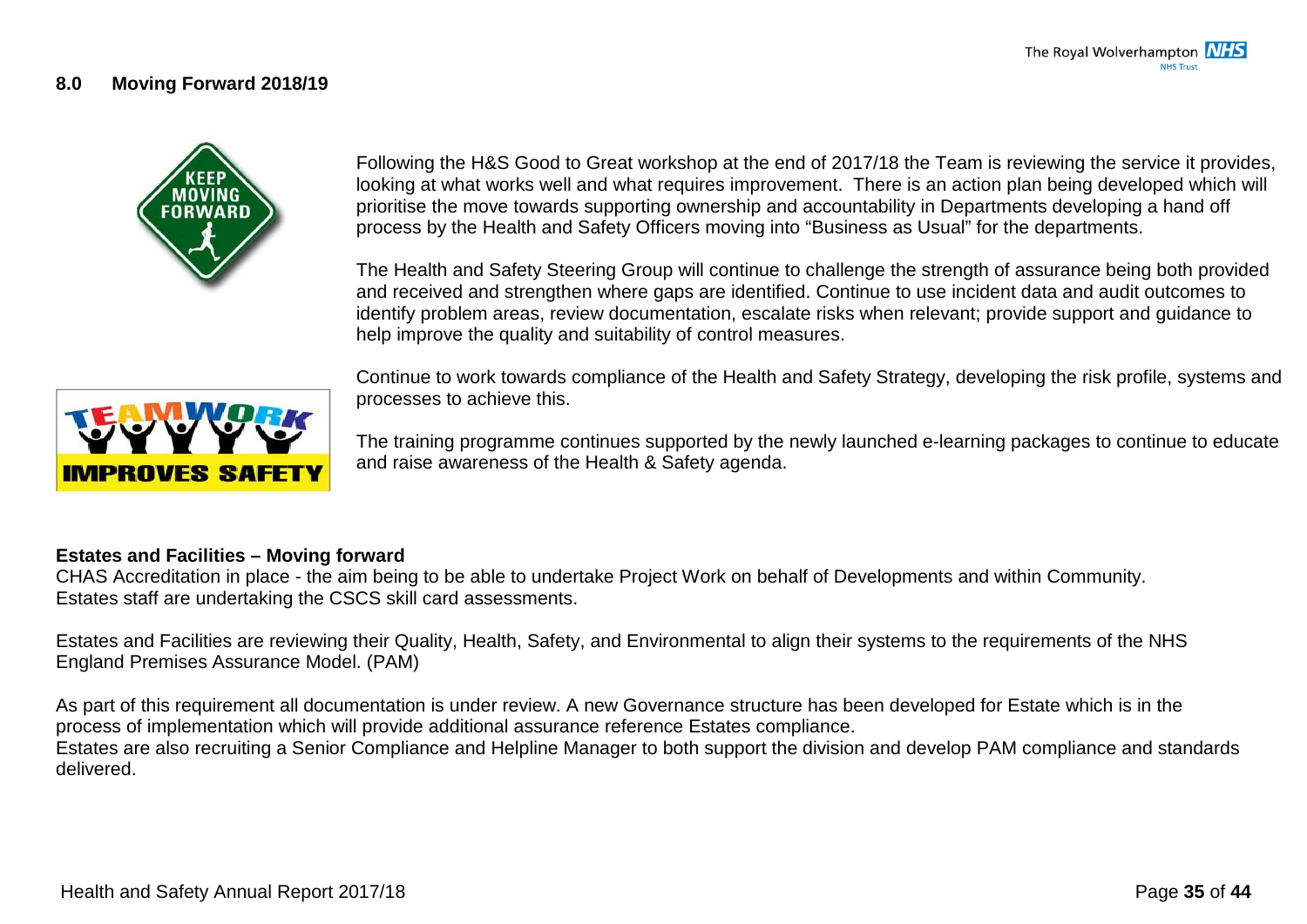#### **Waste Management moving forward**

Even though behind the scenes a lot of waste is recycled, very little is seen in public domain, therefore it is my intention to look at more recycling at ward and department level. This will not only ensure that the Trust is following the waste hierarchy and reduce waste disposal costs but will also be good for Public Relations as a lot of people recycle. More recycling will also demonstrate to the public and staff that the Trust cares about the environment as well as our patients.

#### **Infection Prevention – Moving forward - Our Plans for 2018/19**

The Trust will continue to work effectively with colleagues in primary, secondary and social care to develop work streams and individual projects that will deliver the values of the Trust and the CCGs.

A detailed annual programme of work has been developed, which includes the specific projects below:

- A strategy for reduction in gram negative bacteraemia (in particular *E.coli*) through a range of measures.
- Robust prevention and management of MRSA, MSSA and Carbapenemase Producing Enterbacteriaceae.
- Continued focus on the environment and sustaining improvements made during 17/18
- Influenza preparedness and prevention for patients and staff.
- Development of the Surgical Site Infection Surveillance Team to include assurance of adherence to NICE guidance
- Strengthened education delivery to include forging links with the University of Wolverhampton
- Sustain *Clostridium difficile* reduction with a lower tolerance of individual cases.
- Increased awareness of antimicrobial resistance through delivery of an Antimicrobial Stewardship Programme.
- Further reduction in device related bacteraemia both in the Acute and Community settings
- A strategy for reducing the use of urinary catheters
- Health and social care systems will work jointly to identify and reduce the risk of spread of tuberculosis

#### **Our Goals:**

- Sustain best practice and broaden knowledge of infections through collection and analysis of good quality surveillance data
- Develop an infection prevention system in the wider healthcare community setting, to include care agencies and hospice settings
- Zero tolerance to avoidable health care associated infection
- Expand research activity of the Infection Prevention Team
- Sustain the Trusts' excellent reputation for Infection Prevention through team members' participation in national groups and projects.

#### **Security**

Next year will see a capital bid for the replacement of old cctv cameras that are now beyond economical repair to further enhance the Trust security system.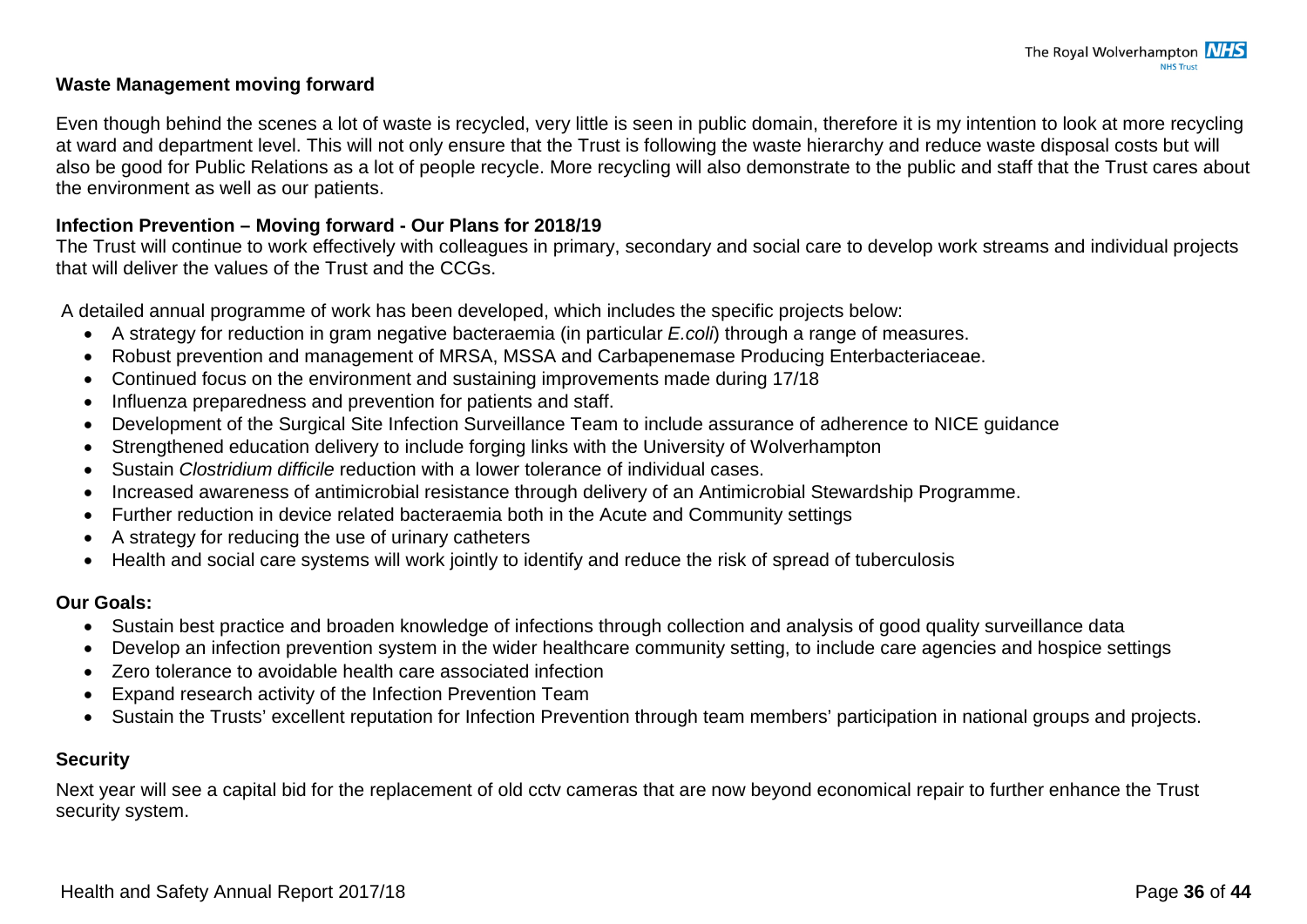#### **Fire Safety – Moving forward - looking ahead 2018/19**

During the next 12 months the Fire Safety Team will continue to promote all aspects of fire safety to further improve its statutory provision.

In addition to the normal day to day activities, the following indicates a list of projects identified for the next financial year.

#### **Risk Mitigation Strategy**

• **Heart & Lung Centre -** Continuation of risk management plan until results of Grenfell Tower Inquiry are understood.

#### **Capital Projects:**

- **Deanesly Centre -** Completion of structural fire protection refurbishment.
- **Main Theatres -** Commencement of structural fire protection upgrade.
- **Tugway -** Commencement of fire protection structural upgrade/improvements

#### **Training:**

- Revision of '**Mandatory Non Clinical'** training presentation
- Development of bespoke clinical **'Fire Scene Manager' training** e-learning presentation

#### **Summary**

2017/18 has been a another challenging year for all areas of Health and Safety compliance due to increased pressures, reduced staffing levels, there has been an improved focus on the wider health and safety risks of the Trust with further development of the Risk Profile. The Trust continues to demonstrate it is making good progress in both maintenance of the management of health and safety (i.e. local risk assessments etc.) and in improving the monitoring and reporting of the risk profile and where appropriate expanding the profile. The improved working relationships are supporting all areas to provide assurance of the Trust's position and commitment to complying with HSE Legislation.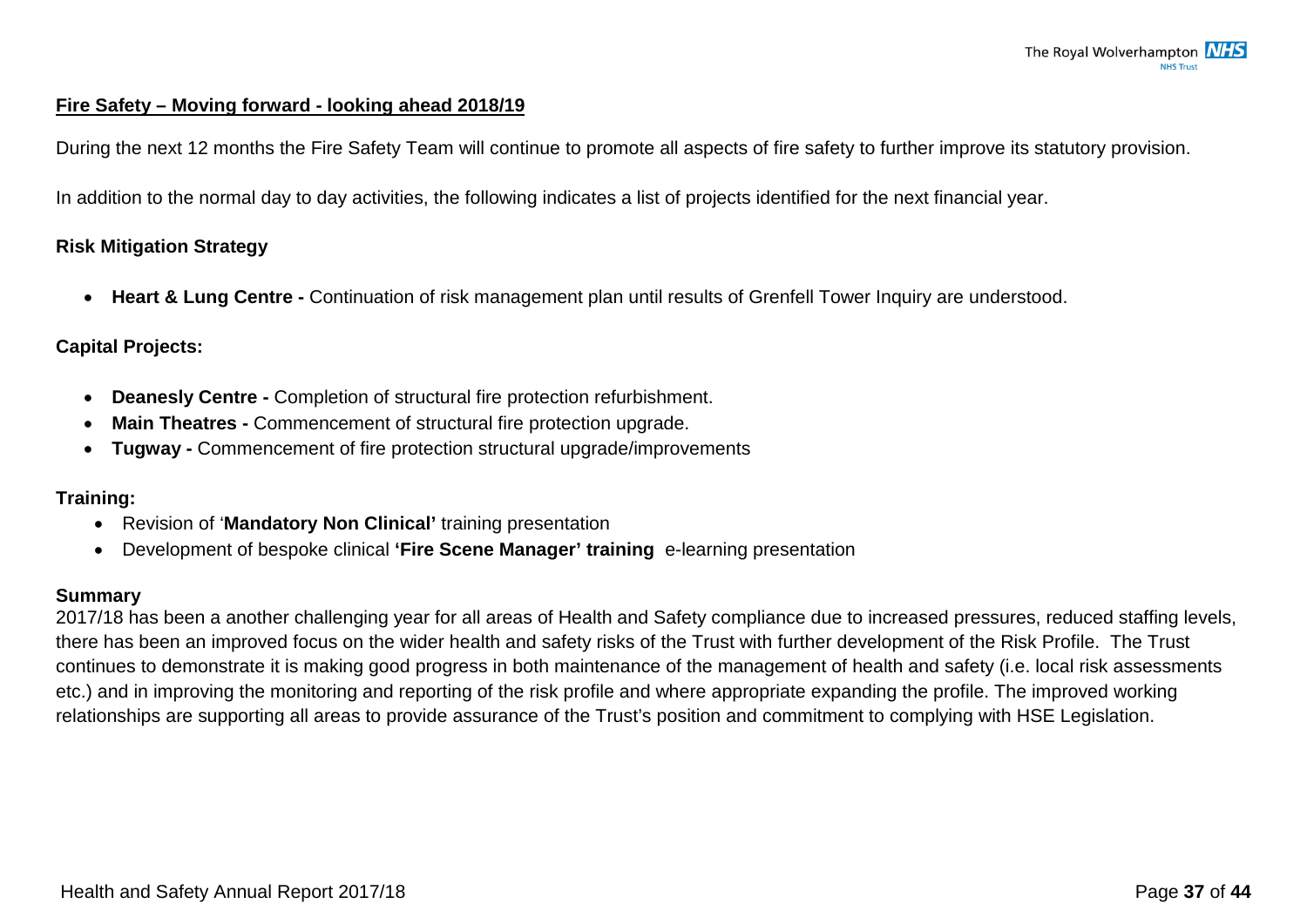#### <span id="page-40-0"></span>**9.0 Acknowledgments:**

- Tom Butler, Head of Estates
- Priyanka Dhanda, Occupational Health
- Rosi Edwards, Non-Exec Director
- Malcolm Foley, Head of Medical Physics & Clinical Engineering
- Brendan Houston, Portering Services
- Lindsey Ibbs-George, Head of Hotel Services
- John Iredale, Estates Compliance Manager
- Keith Massen, Fire Safety
- Rob Millard, Medical Physics
- Richard Penberthy, Waste Manager
- Paul Smith, Security
- Sandra Tang, Pharmacy
- Kim Corbett, Infection Prevention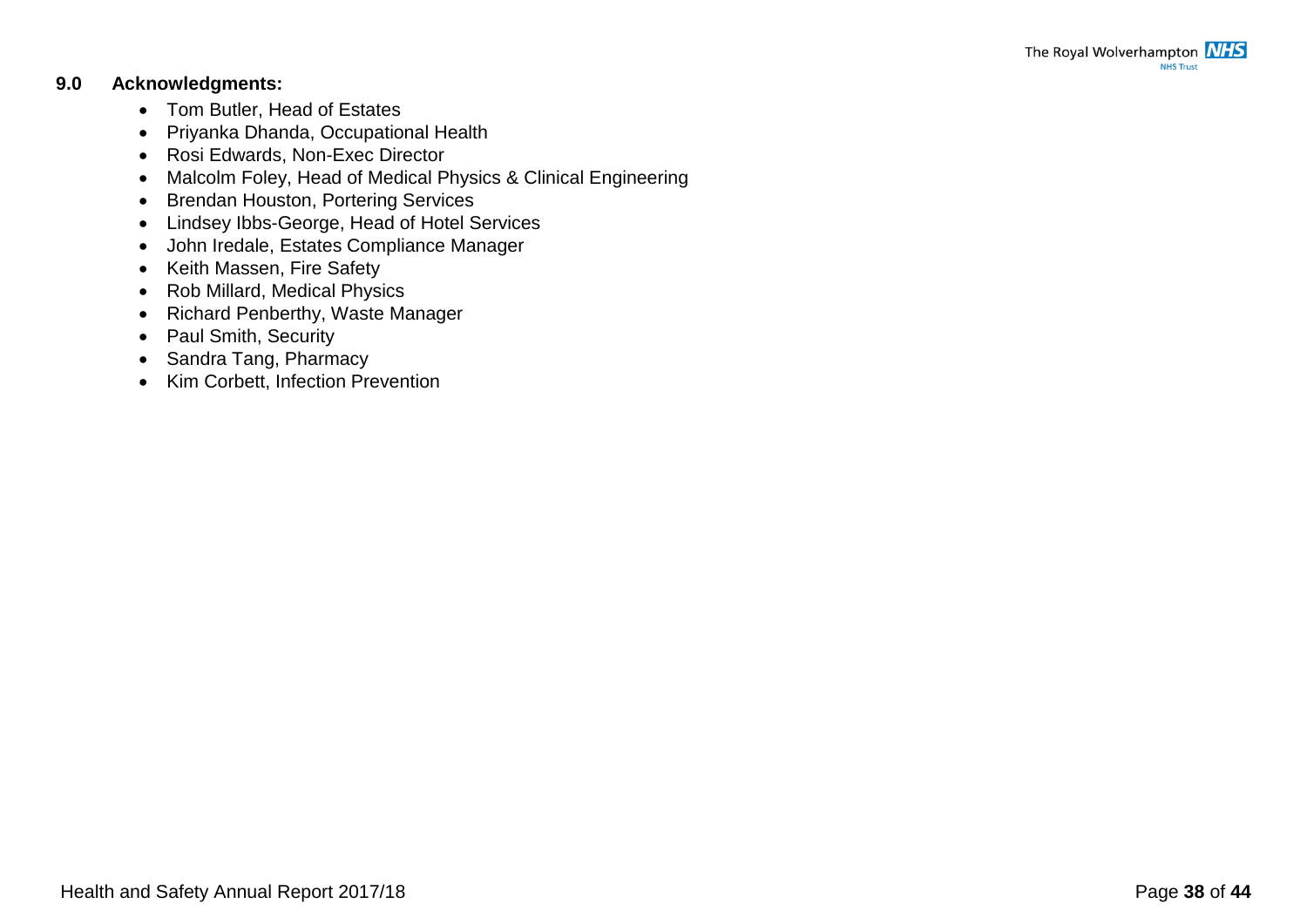#### <span id="page-41-0"></span>**10.0 APPENDICES:**

**Appendix 1**

| <b>No</b>      | Area                                                                                                                                                                     | <b>EVIDENCE &amp; FAILURE (Photo's -</b><br><b>Statement)</b>                                                                                                                                                         | <b>RECOMMENDATION</b>                                                                                                                                                                                                                                                                | <b>COMPLETION</b><br><b>Date</b> |
|----------------|--------------------------------------------------------------------------------------------------------------------------------------------------------------------------|-----------------------------------------------------------------------------------------------------------------------------------------------------------------------------------------------------------------------|--------------------------------------------------------------------------------------------------------------------------------------------------------------------------------------------------------------------------------------------------------------------------------------|----------------------------------|
| 1              | <b>Falls from windows</b><br><b>Falls from windows or</b><br>balconies in health and<br>social care (HSE Info 5)<br><b>MHRA Safety Alert</b><br>EFA/2012/001 Never Event | Many windows are of an old design<br>and to fully comply with European<br>guidance. Require replacement.<br>However many new windows also in<br>reality would struggle to fully comply<br>with these EU requirements. | A complete audit is being completed by R&R<br>Services which will form a detailed asset<br>register and compliance database for all<br>windows. From this a risk assessment will allow<br>a plan to be drawn up to manage any risks or<br>allow resources to be allocated as needed. | 30/08/2018                       |
| $\mathbf{2}$   | <b>Medical Gas Compliance</b><br>and Authorisation of<br><b>Processes</b><br><b>HTM 02</b><br><b>MHRA</b>                                                                | Medical Gases compliance survey has<br>been completed, however none<br>compliances require Capital<br>investment.                                                                                                     | MGPS have refreshed the Medical Gas<br>Compliance audit. This is being reviewed and<br>will feed into 2019/20 Capital allocations unless<br>additional funding can be allocated this financial<br>year to meet requirements of HTM 0201.                                             | 20/06/2018                       |
| $\overline{3}$ | <b>Pressure Systems Safety</b><br><b>Regulations 2000</b>                                                                                                                | The existing PTW to work process<br>requires improvement in line with new<br>guidance from Falfield.                                                                                                                  | The Permit to Work System for the Pressure<br>System to be reviewed and amended process<br>to be installed for day to day operations.<br>An internal assurance monitoring system to be<br>provided and implemented. The system to<br>incorporate internal auditing.                  | 30/08/2018                       |
| 4              | <b>Air Conditioning Plant.</b><br>Legionella 2012 L8                                                                                                                     | The F-Gas register                                                                                                                                                                                                    | The register to be obtained from the contractor<br>and placed in the Planet Enterprise<br>management system. The register to be<br>reviewed to ensure compliance with the<br>legislative requirements under F Gas<br>requirements.                                                   | 30/09/2018                       |
| 4              | <b>Water Safety (Trust</b><br><b>Premises)</b><br><b>Control of Legionella 2012</b><br>(L8.)                                                                             | Outstanding defects on Compass.                                                                                                                                                                                       | There are a large number of defects being<br>managed by the WSG and Compass. An action<br>plan is required to manage these defects.                                                                                                                                                  | 30/03/2019                       |
| 5              | <b>Decontamination</b><br><b>HTM Guidance</b>                                                                                                                            | Risk Assessments for undertaking<br>decontamination work require<br>development.                                                                                                                                      | Provide or review existing risk assessments for<br>working with decontamination equipment.                                                                                                                                                                                           | 30/08/2018                       |

Appendix 1 provides some detail of the rationale for the decision to 'downgrade' against the risk profile (provided by specialist leads)

Health and Safety Annual Report 2017/18 **Page 39 of 44** Page 39 of 44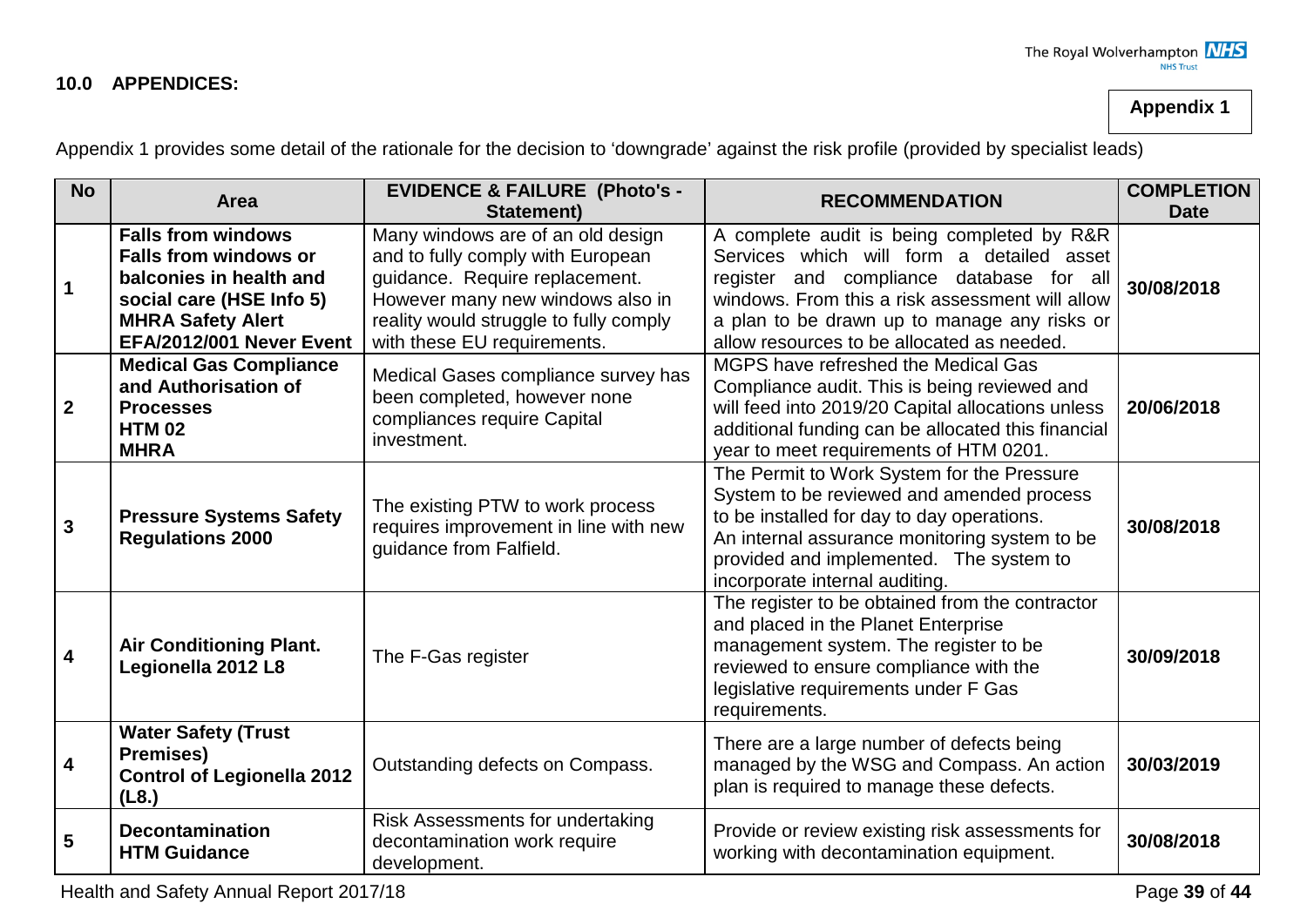The Royal Wolverhampton  $\frac{NHS}{NHS\text{ Trust}}$ 

| <b>No</b> | Area                                                                                                             | <b>EVIDENCE &amp; FAILURE (Photo's -</b><br>Statement)                                      | <b>RECOMMENDATION</b>                                                                                     | <b>COMPLETION</b><br><b>Date</b> |
|-----------|------------------------------------------------------------------------------------------------------------------|---------------------------------------------------------------------------------------------|-----------------------------------------------------------------------------------------------------------|----------------------------------|
| 5         | <b>Decontamination</b><br><b>HTM Guidance</b>                                                                    | SOP's to support the management of<br>the Decontamination require<br>development.           | Refresh SOP's for the management of the<br>decontamination, this to include PTW<br>Procedure.             | 30/08/2018                       |
| 6         | <b>Radiation</b><br>IRR99 (HSE) and<br><b>IRMER2000 (CQC).</b><br><b>Lead: Head of Medical</b><br><b>Physics</b> | Risk assessment and access control to<br>radiation designated areas lack of<br>information. | Review the existing procedures and access<br>controls for managing work in radiation<br>designated areas. | 30/08/2018                       |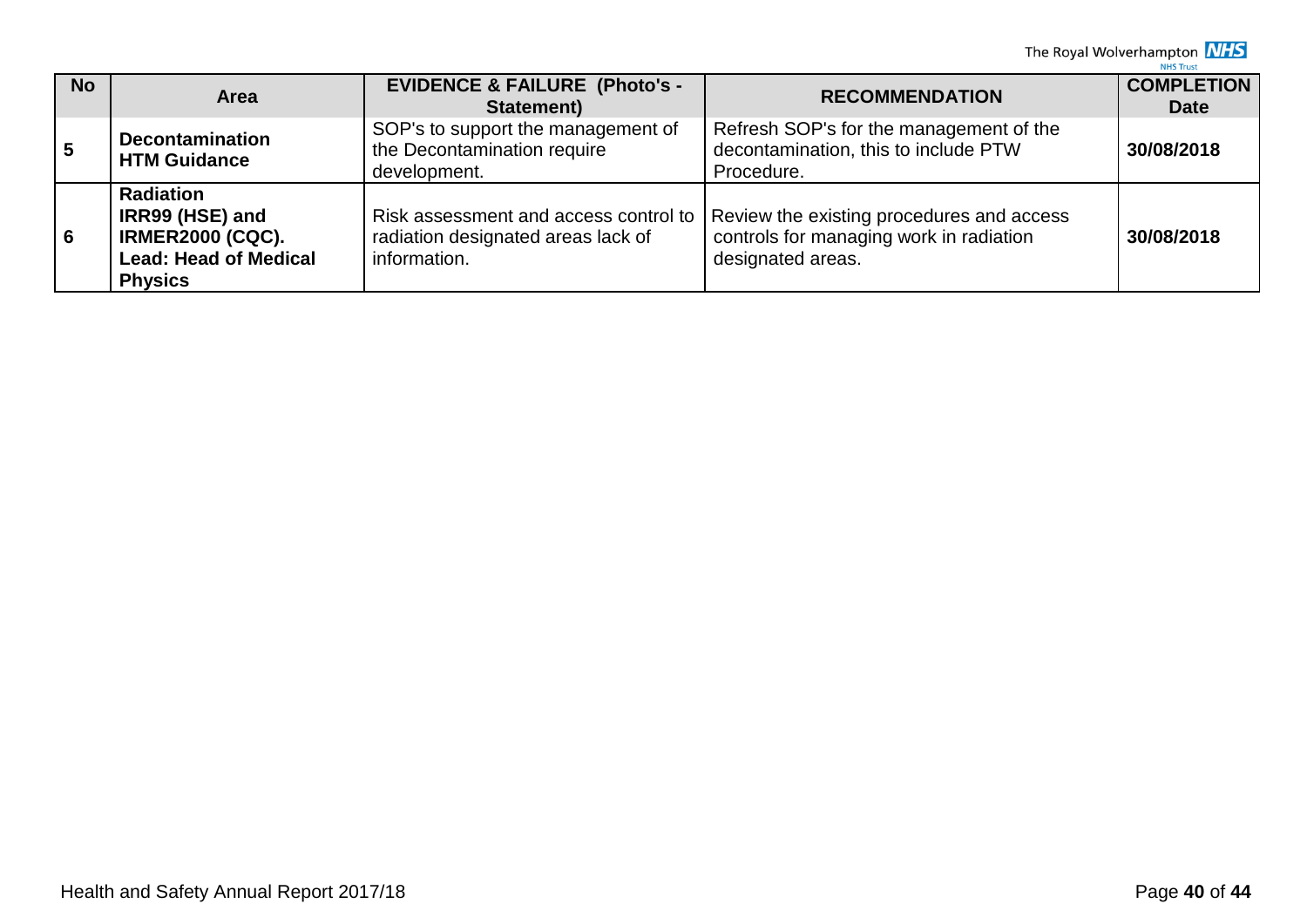# **Appendix 2**

| 2017/18 H&S Audit Emerging Risks |
|----------------------------------|
|----------------------------------|

| <b>Emerging Risks identified within this report:</b>                                                                                                    | <b>Potential impact</b><br>(including regulation)                                           | <b>Actions</b>                                                                                                                      | <b>Timeframe</b>    |
|---------------------------------------------------------------------------------------------------------------------------------------------------------|---------------------------------------------------------------------------------------------|-------------------------------------------------------------------------------------------------------------------------------------|---------------------|
| GP practices not fully compliant with RWT<br>policies for H&S, baseline position identified,<br>some gaps in risk assessments/ use of<br>documentation. | <b>HSE</b> inspection<br>Fee for Intervention (FFI)<br>Issue of Regulatory breach<br>notice | H&S Officers to work with GP practices<br>to ensure full integration.                                                               | 30/9/18             |
| Monitoring of RIDDOR more than 3 days but<br>less than 7 days absence                                                                                   | Potential HSE intervention                                                                  | Continue to raise awareness develop<br>KPI that considers WTE.                                                                      | 31/7/18             |
| Increased RIDDOR for slip, trip falls & manual<br>handling                                                                                              | Increased claims<br><b>HSE</b> inspection<br>FFI                                            | Analysis of data for themes and high<br>reporting areas, correlate with personal<br>injury claims and learning.                     | started c/f 30/9/18 |
| Increase in RIDDOR reporting 2017/18                                                                                                                    | Increased claims<br><b>HSE</b> inspection<br>Issue of Regulatory breach<br>notice           | H&S Officers to work with departments<br>to review risk assessments and control<br>measures. Identify lessons learned and<br>share. | 31/3/19             |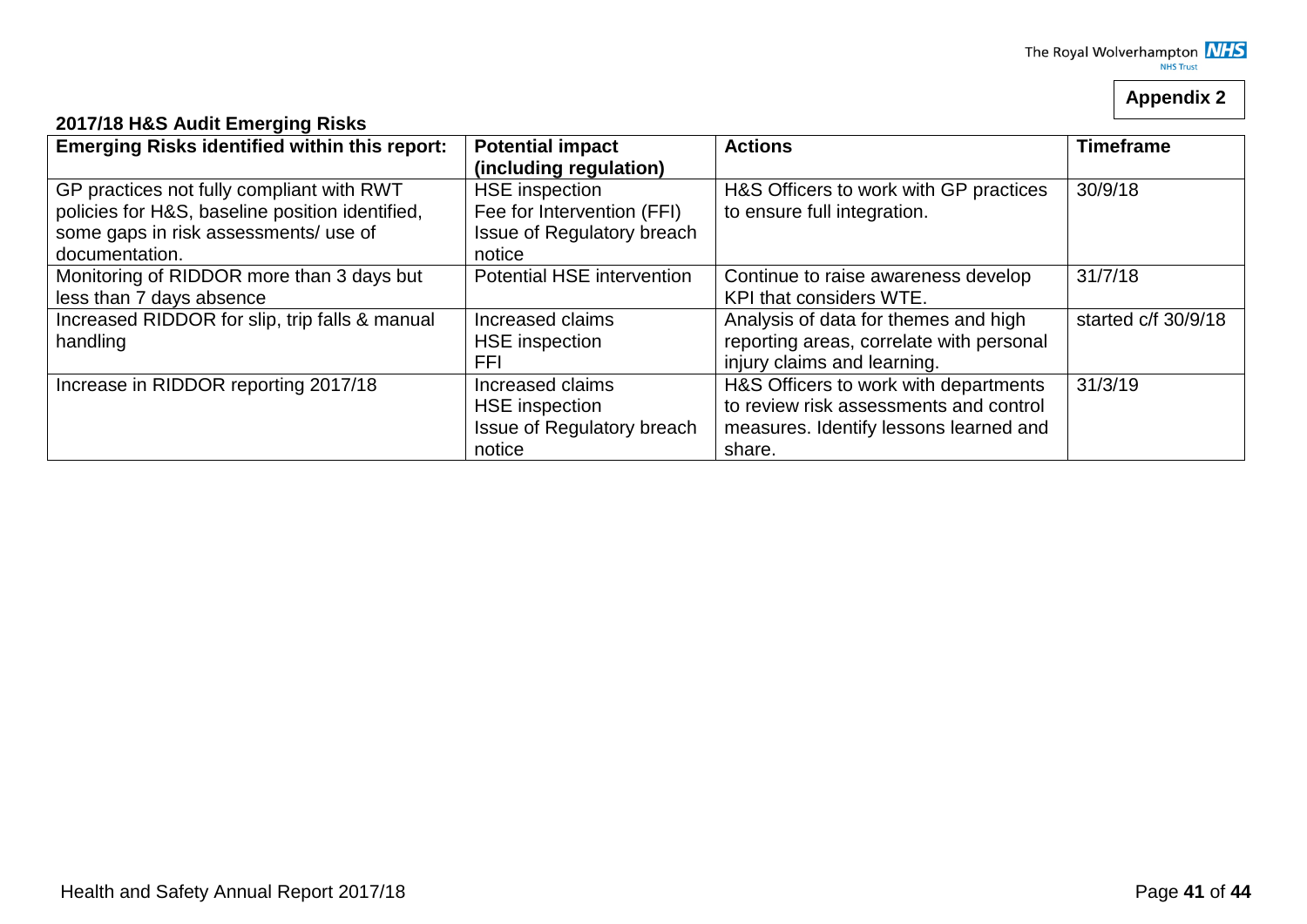# **Appendix 3**

#### **2018/19 Action plan**

| <b>Action</b>                                                                                                                                 | <b>H&amp;S</b>                              | Lead                                       | <b>Timeframe</b>                  | <b>Activity required</b>                                                                                                                                 |
|-----------------------------------------------------------------------------------------------------------------------------------------------|---------------------------------------------|--------------------------------------------|-----------------------------------|----------------------------------------------------------------------------------------------------------------------------------------------------------|
|                                                                                                                                               | <b>Strategy</b><br>Aim/<br><b>Indicator</b> |                                            |                                   |                                                                                                                                                          |
| First Aid training funding ends<br><b>March 2018</b>                                                                                          | Indicator<br>4 & 5                          | <b>HSIC</b>                                | <b>July 2018</b>                  | Training provided during 2017, request put in for 2018/19.<br>Unable to recruit first aid trainer to date continuing search<br>further sessions 2018/19. |
| Manual handling equipment -<br>insufficient bariatric equipment<br>Inappropriate slide sheets<br>Slide sheets not being used in<br>some areas |                                             | <b>Matron Boyce</b>                        | Dec 2018                          | Project group meet regularly website developed and<br>currently being populated. Good progress.<br>Policy being drafted.                                 |
| Broken equipment                                                                                                                              |                                             |                                            |                                   |                                                                                                                                                          |
| Maintain and develop risk profile                                                                                                             | Aim 1.1                                     | <b>HSIC</b>                                | March 2018                        | Project work - review regulations/liaise with subject leads<br>to assess level of compliance and develop action plan to<br>address gaps.                 |
| Prioritise 35 depts not audited in<br>2017/18                                                                                                 | Indicator                                   | <b>H&amp;S Officers</b>                    | <b>July 2018</b>                  | H&S Officers to prioritise areas not audited during<br>2017/18 for early 2018/19                                                                         |
| <b>Review H&amp;S Indicators</b>                                                                                                              | Indicator<br>4 & 5                          | HSIC/Compliance<br>Lead                    | <b>July 2017</b><br>c/f July 2018 | Review indicators and monitor part of the Good to Great<br>work plan                                                                                     |
| Continue to work with high<br>incident areas including<br>RIDDORS to improve risk<br>assessments controls and<br>implementation               | Indicator<br>4 & 5                          | <b>H&amp;S Officers</b><br>/Managers /reps | <b>March 2019</b>                 | Quarterly review of incidents, proactive follow up upon<br>notification of serious incidents/RIDDORS                                                     |
| Align RIDDOR's with claims for<br>last 3 years and analyse data                                                                               | Aim 1.4                                     | H&S Team                                   | <b>July 2018</b>                  | Work started, data currently being analysed Review data<br>and report                                                                                    |
| Development of Safety Alerts<br>Module on Health Assure -<br>improved reporting for CAS                                                       |                                             | <b>HSIC</b>                                | <b>July 2018</b>                  | Training of users<br>Develop SOP<br>Launch                                                                                                               |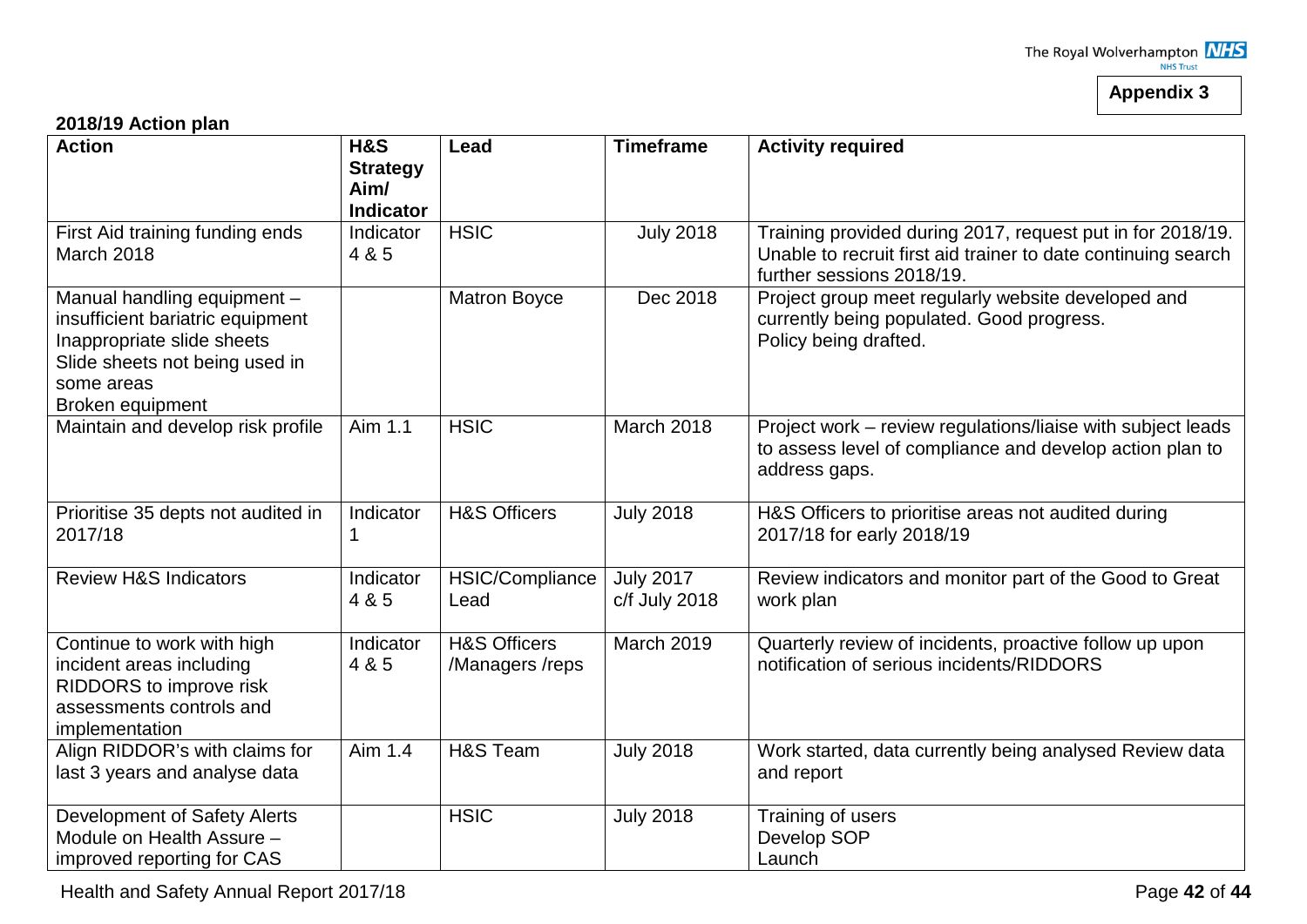| <b>Action</b>                                                                                                                                                                               | H&S<br><b>Strategy</b><br>Aim/<br><b>Indicator</b> | Lead                                              | <b>Timeframe</b>                               | <b>Activity required</b>                                                                                                                                                                                 |
|---------------------------------------------------------------------------------------------------------------------------------------------------------------------------------------------|----------------------------------------------------|---------------------------------------------------|------------------------------------------------|----------------------------------------------------------------------------------------------------------------------------------------------------------------------------------------------------------|
| Following approval of Safe Driver<br>Policy – audit to be undertaken<br>to assess how well implemented<br>- dependent on results - transfer<br>to HS01 as protocol                          | Aim 1.6                                            | <b>HSIC/Community</b><br>Mgt/Transport<br>Manager | Dec 2018                                       | Audit implementation of policy to ascertain success of<br>implementation with a view to merging into HS01 Mgt of<br>H&S<br>First audit identified non-compliance, second audit<br>planned for June 2018. |
| Lack of training records for<br>statutory training topics                                                                                                                                   | Indicator<br>4 & 5                                 | H&S Team                                          | Sept 17<br>$c/f$ March 2019                    | E-packages launched, compliance will be monitored via<br>Training Database June 18 onwards.                                                                                                              |
| Provide assurance around HSE<br>breaches and Notices issued of<br>actions being taken by the<br>relevant subject lead to reduce<br>the risk of RWT receiving similar<br><b>HSE Notices.</b> | Aims and<br>objectives<br>οf<br>Strategy           | Subject Leads to<br><b>HSSG</b>                   | Commenced<br><b>July 2017</b><br>c/f July 2018 | Subject specialist lead to provide feedback to HSSG at<br>meeting following issued Notices.                                                                                                              |

#### **Glossary:**

| HSG65                             | HSE Managing for Health & Safety Guidance. A framework to oversee an organisation's health                        |
|-----------------------------------|-------------------------------------------------------------------------------------------------------------------|
|                                   |                                                                                                                   |
|                                   | and safety arrangements.                                                                                          |
| <b>Health Technical Memoranda</b> | Give comprehensive advice and guidance on the design, installation and operation of specialised                   |
|                                   |                                                                                                                   |
|                                   | building and engineering technology used in the delivery of healthcare.                                           |
|                                   |                                                                                                                   |
|                                   |                                                                                                                   |
|                                   |                                                                                                                   |
| <b>Risk Profiling</b>             | Overarching status assessed by Specialist Lead based on the strength of compliance with<br>identified regulations |